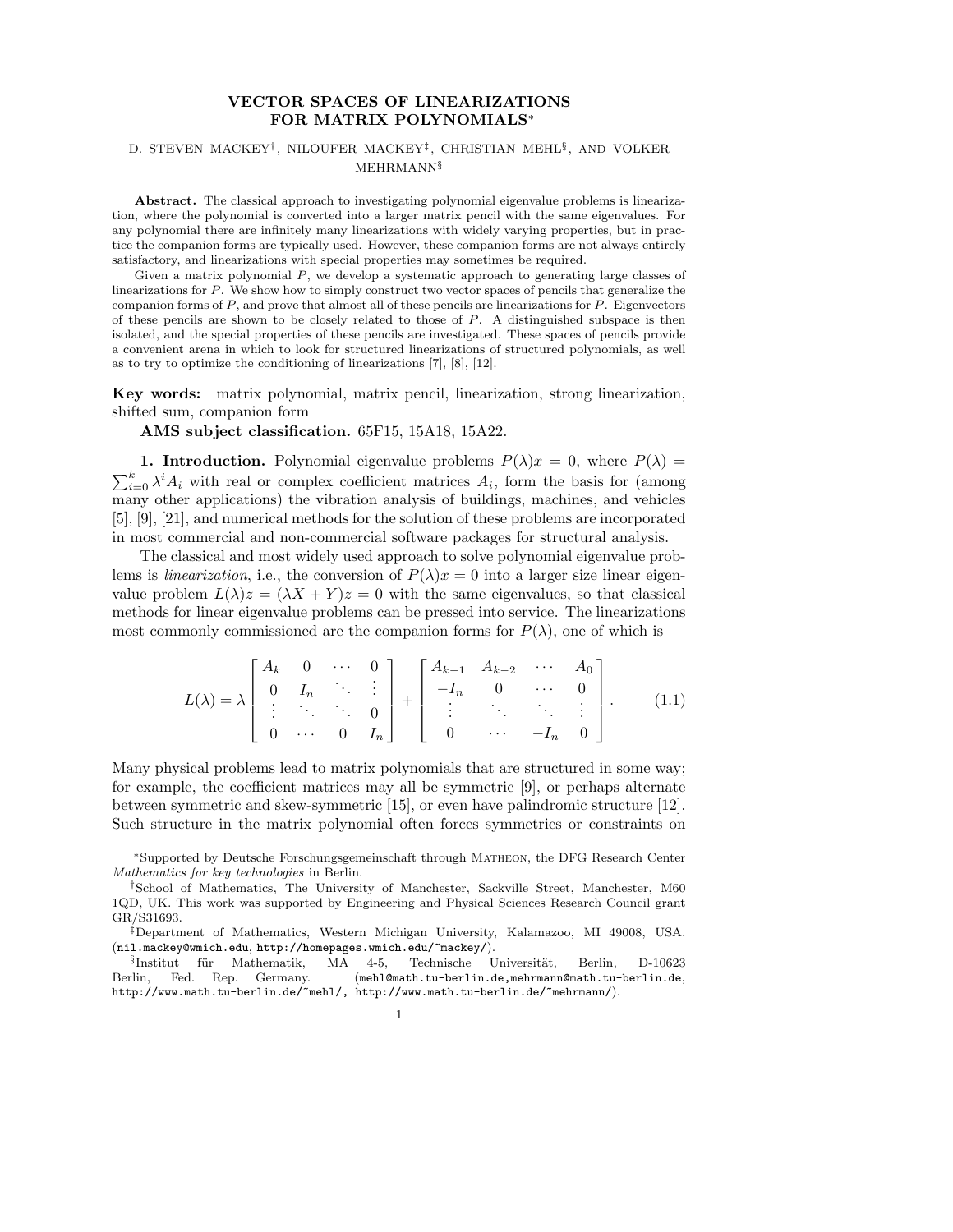the spectrum [12], [14], [15], [21] that have physical significance. Numerical methods (in a finite precision environment) that ignore this structure often destroy these qualitatively important spectral symmetries, sometimes even to the point of producing physically meaningless or uninterpretable results [21].

Unfortunately the companion form linearizations do not reflect any structure that may be present in the original polynomial, so their use for numerical computation in such situations may be problematic. It would be preferable if the structural properties of the polynomial were faithfully reflected in the linearization; a structure-preserving numerical method that leaves the qualitative properties of the spectrum intact would then be possible. Examples of such structured linearizations and their concomitant structure-preserving numerical methods can be found in [14] and [15].

An important issue for any computational problem is its conditioning, i.e., its sensitivity to small perturbations. It is known that different linearizations for a given polynomial eigenvalue problem can have very different conditioning [20], [21], so that numerical methods may produce rather different results for each linearization. It would clearly be useful to have available a large class of easily constructible linearizations from which one could always select a linearization guaranteed to be as well-conditioned as the original problem.

A further issue for linearizations concerns eigenvalues at  $\infty$ . Much of the literature on polynomial eigenvalue problems considers only polynomials whose leading coefficient matrix  $A_k$  is nonsingular (or even the identity), so the issue of infinite eigenvalues doesn't even arise. But there are a number of applications, such as constraint multi-body systems [2], [16], circuit simulation [3], or optical waveguide design [17], where the leading coefficient is singular. In such cases one must choose a linearization with care, since not all linearizations properly reflect the Jordan structure of the eigenvalue  $\infty$  [13]. It has therefore been suggested [4], [10] that only *strong* linearizations, which are guaranteed to preserve the structure of infinite eigenvalues, can safely be used in such circumstances. Having a large class of linearizations that are known to also be strong linearizations would make this issue of infinite eigenvalues less of a concern in practice.

The aim of this paper is to show how to systematically generate, for any regular matrix polynomial P, large classes of linearizations that address these issues. These linearizations are easy to construct from the data in  $P$ , properly handle any infinite eigenvalues, provide a fertile source of structured linearizations for many types of structured polynomials [7], [12], and collectively constitute a well-defined arena in which to look for "optimally" conditioned linearizations  $[8]$ .

After introducing some basic definitions and notation in Section 2, we develop a natural generalization of the companion forms in Section 3. The result is two large vector spaces of pencils for each matrix polynomial P, termed  $\mathbb{L}_1(P)$  and  $\mathbb{L}_2(P)$ . Eigenvectors of any pencil from these associated vector spaces are shown to be simply related to the eigenvectors of P, thereby deepening the analogy to the companion forms. While not every pencil in these spaces is a linearization for  $P$ , we describe conditions under which these pencils are linearizations in Section 4. As a consequence we can then show that almost every pencil in these spaces is in fact a strong linearization for P.

Finally, pencils in  $\mathbb{L}_1(P) \cap \mathbb{L}_2(P)$  are considered in Sections 5 and 6. For a polynomial P of degree k this intersection, termed  $D\mathbb{L}(P)$ , is shown to be a subspace of dimension  $k$ . Further properties of these special pencils are derived, including an elegant characterization of exactly which pencils in  $D\mathbb{L}(P)$  are linearizations for P.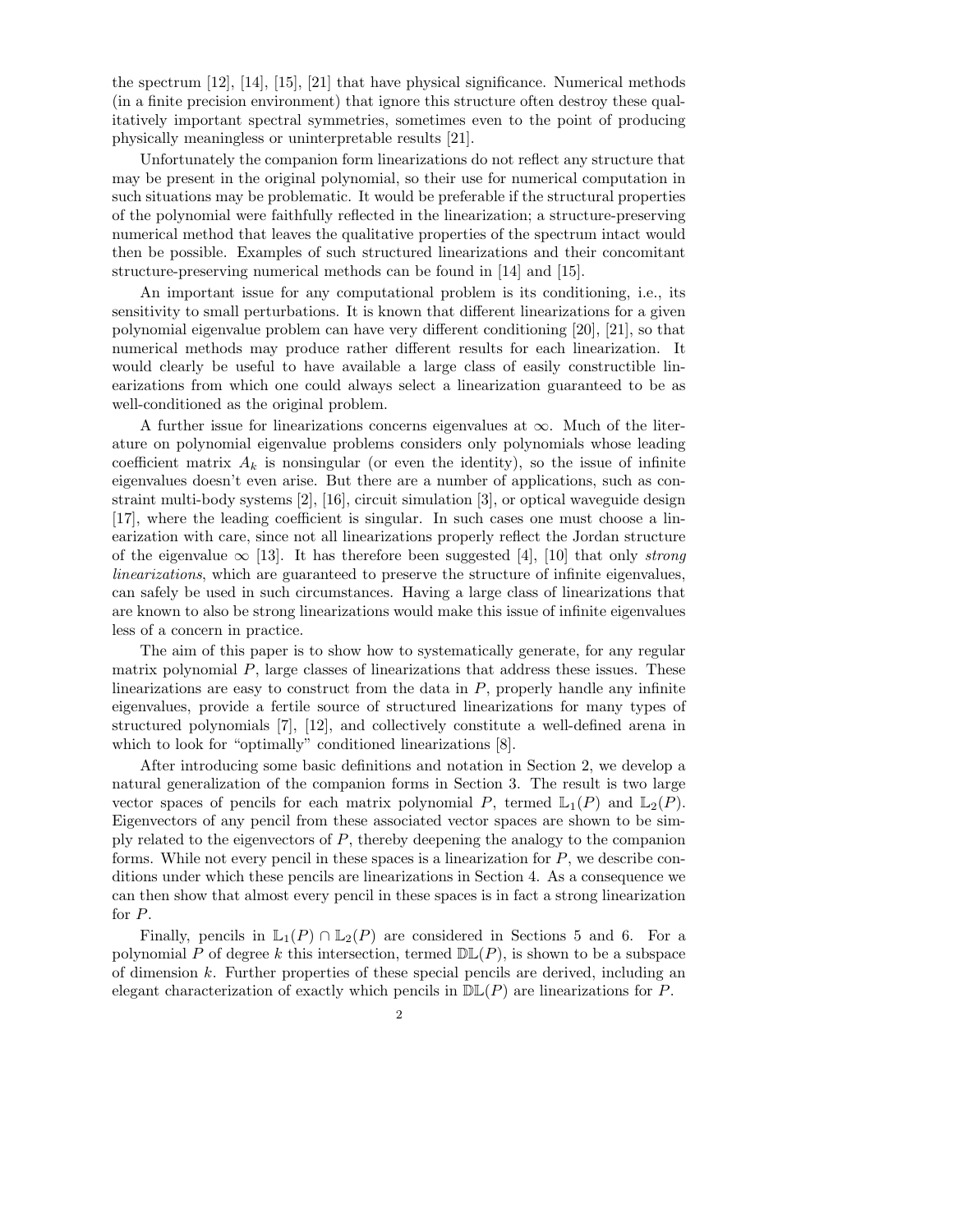Subsequent papers [7], [8], [12] extend this work to the investigation of the conditioning of linearizations in  $D\mathbb{L}(P)$ , and the construction of structured linearizations for various types of structured matrix polynomials.

2. Basic definitions and notation. We study  $n \times n$  matrix polynomials of the form

$$
P(\lambda) = \sum_{i=0}^{k} \lambda^{i} A_{i}, \quad A_{0}, \dots, A_{k} \in \mathbb{F}^{n \times n}, A_{k} \neq 0,
$$
\n
$$
(2.1)
$$

where  $\mathbb F$  denotes the field of real or complex numbers and k is the degree of P.

DEFINITION 2.1. If  $\lambda \in \mathbb{C}$  and nonzero  $x \in \mathbb{C}^n$  satisfy  $P(\lambda)x = 0$ , then x is said to be a right eigenvector of P corresponding to the (finite) eigenvalue  $\lambda$ .

Following standard usage, we will often abbreviate "right eigenvector" to just "eigenvector" when there is no ambiguity.

Our main concern is with *regular matrix polynomials*, i.e., polynomials  $P(\lambda)$  such that det  $P(\lambda)$  is not identically zero for all  $\lambda \in \mathbb{C}$ ; for such polynomials the finite eigenvalues are precisely the roots of the scalar polynomial det  $P(\lambda)$ . Note, however, that some of our results also hold for singular matrix polynomials (these are studied in detail in [13], [18]).

It is also useful to allow  $\infty$  as a possible eigenvalue of  $P(\lambda)$ . The technical device underlying this notion is the correspondence between the eigenvalues of  $P$  and those of the polynomial obtained from P by reversing the order of its coefficient matrices.

DEFINITION 2.2 (Reversal of matrix polynomials). For a matrix polynomial  $P(\lambda)$ of degree k as in (2.1), the reversal of  $P(\lambda)$  is the polynomial

$$
rev P(\lambda) := \lambda^k P(1/\lambda) = \sum_{i=0}^k \lambda^i A_{k-i}.
$$
 (2.2)

.

Note that the nonzero finite eigenvalues of rev $P$  are the reciprocals of those of  $P$ ; the next definition shows how in this context we may also sensibly view 0 and  $\infty$  as reciprocals.

DEFINITION 2.3 (Eigenvalue at  $\infty$ ). Let  $P(\lambda)$  be a regular matrix polynomial of degree k > 1. Then  $P(\lambda)$  is said to have an eigenvalue at  $\infty$  with eigenvector x if rev $P(\lambda)$  has the eigenvalue 0 with eigenvector x. The algebraic, geometric, and partial multiplicities of the infinite eigenvalue are defined to be the same as the corresponding multiplicities of the zero eigenvalue of  $\text{rev } P(\lambda)$ .

The classical approach to solve and investigate polynomial eigenvalue problems  $P(\lambda)x = 0$  is to first perform a *linearization*, that is, to transform the given polynomial into a linear matrix pencil  $L(\lambda) = \lambda X + Y$  with the same eigenvalues, and then work with this pencil. This transformation of polynomials to pencils is mediated by unimodular matrix polynomials, i.e., matrix polynomials  $E(\lambda)$  such that det  $E(\lambda)$  is a nonzero constant, independent of  $\lambda$ .

DEFINITION 2.4 (Linearization [5]). Let  $P(\lambda)$  be an  $n \times n$  matrix polynomial of degree k with  $k \geq 1$ . A pencil  $L(\lambda) = \lambda X + Y$  with  $X, Y \in \mathbb{F}^{kn \times kn}$  is called a linearization of  $P(\lambda)$  if there exist unimodular matrix polynomials  $E(\lambda)$ ,  $F(\lambda)$  such that

$$
E(\lambda)L(\lambda)F(\lambda) = \left[\begin{array}{c|c} P(\lambda) & 0 \\ \hline 0 & I_{(k-1)n} \end{array}\right]
$$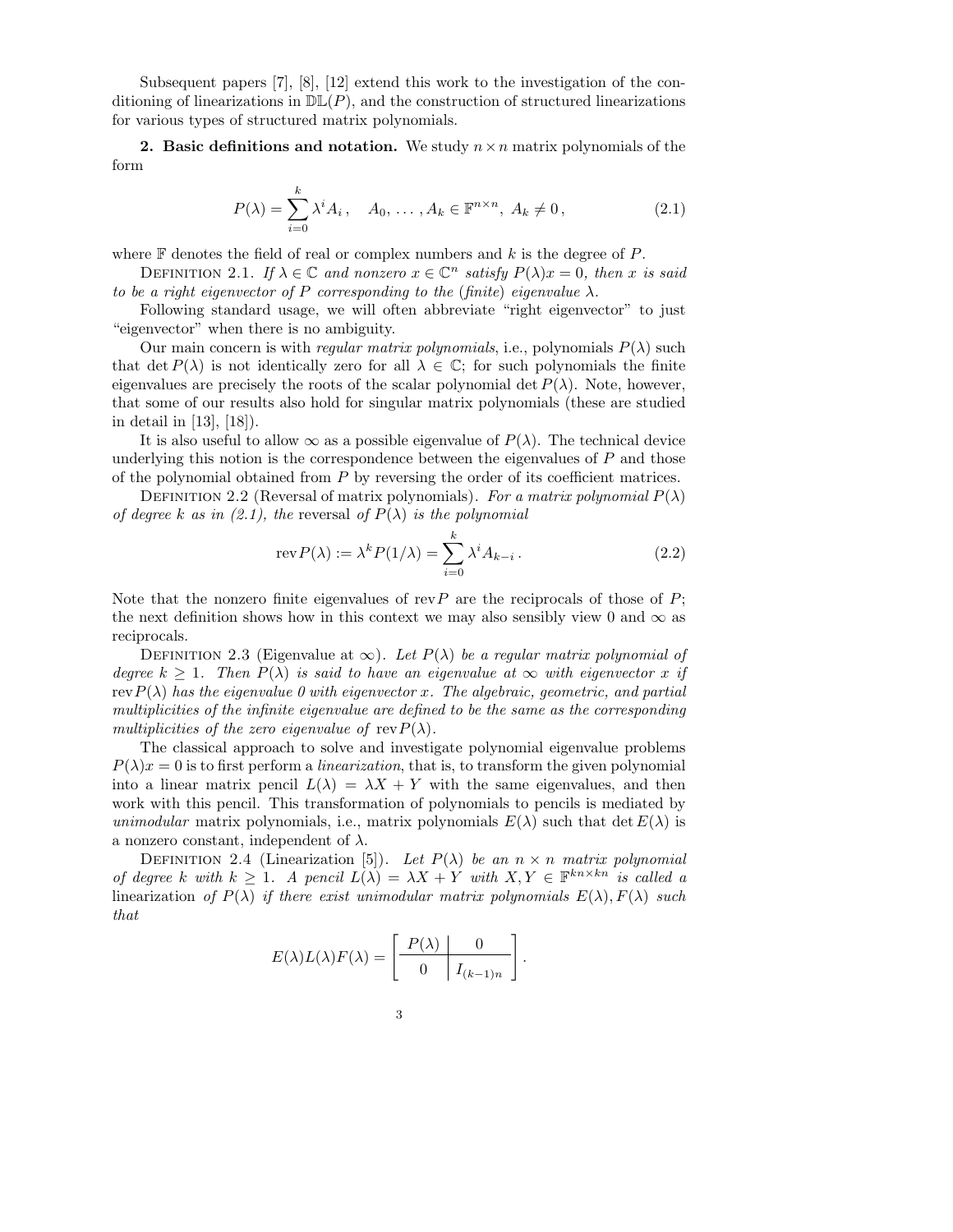There are many different possibilities for linearizations, but probably the most important examples in practice have been the so-called companion forms or companion polynomials [5]. Letting

$$
X_1 = X_2 = \text{diag}(A_k, I_{(k-1)n}),\tag{2.3a}
$$

$$
Y_1 = \begin{bmatrix} A_{k-1} & A_{k-2} & \cdots & A_0 \\ -I_n & 0 & \cdots & 0 \\ \vdots & \ddots & \ddots & \vdots \\ 0 & \cdots & -I_n & 0 \end{bmatrix}, \text{ and } Y_2 = \begin{bmatrix} A_{k-1} & -I_n & \cdots & 0 \\ A_{k-2} & 0 & \ddots & \vdots \\ \vdots & \vdots & \ddots & -I_n \\ A_0 & 0 & \cdots & 0 \end{bmatrix}, \quad (2.3b)
$$

then  $C_1(\lambda) = \lambda X_1 + Y_1$  and  $C_2(\lambda) = \lambda X_2 + Y_2$  are respectively called the first and second companion forms for  $P(\lambda)$  in (2.1).

The notion of linearization in Definition 2.4 has been designed mainly for matrix polynomials  $(2.1)$  with invertible leading coefficient  $A_k$ . In this case all the eigenvalues of  $P(\lambda)$  are finite, and their Jordan structures (i.e., their partial multiplicities) may be recovered from any linearization [5]. However, the situation is somewhat different when the leading coefficient of a regular  $P(\lambda)$  is singular, so that  $\infty$  is an eigenvalue with some multiplicity  $m > 0$ . Although the Jordan structures of all the finite eigenvalues of  $P$  are still faithfully recovered from any linearization of  $P$ , the eigenvalue  $\infty$  is problematic. Consider, for example, the fact that the identity matrix is a linearization for any unimodular  $P(\lambda)$ . Indeed, in [10] it is shown that any Jordan structure for the eigenvalue  $\infty$  that is compatible with its algebraic multiplicity  $m$  can be realized by some linearization for  $P$ . Thus linearization in the sense of Definition 2.4 completely fails to reflect the Jordan structure of infinite eigenvalues.

To overcome this deficiency, a modification of Definition 2.4 was introduced in [4], and termed strong linearization in [10]. The correspondence between the infinite eigenvalue of a matrix polynomial  $P$  and the eigenvalue zero of rev $P$  is the source of this strengthened definition.

DEFINITION 2.5 (Strong Linearization). Let  $P(\lambda)$  be a matrix polynomial of degree k with  $k \geq 1$ . If  $L(\lambda)$  is a linearization for  $P(\lambda)$  and rev $L(\lambda)$  is a linearization for rev $P(\lambda)$ , then  $L(\lambda)$  is said to be a strong linearization for  $P(\lambda)$ .

For regular polynomials  $P(\lambda)$ , the additional property that  $revL(\lambda)$  is a linearization for rev $P(\lambda)$  ensures that the Jordan structure of the eigenvalue  $\infty$  is preserved by strong linearizations. The first and second companion forms of any regular polynomial P have this additional property  $[4]$ , and thus are always strong linearizations for P. Most of the pencils we construct in this paper will be shown to be strong linearizations.

The following notation will be used throughout the paper:  $I = I_n$  is the  $n \times n$ identity,  $R = R_k$  denotes the  $k \times k$  reverse identity, and  $N = N_k$  is the standard  $k \times k$ nilpotent Jordan block, i.e.,

$$
R = R_k = \begin{bmatrix} 1 & \cdots & 1 \\ 1 & \cdots & 1 \end{bmatrix}, \quad \text{and} \quad N = N_k = \begin{bmatrix} 0 & 1 & & \\ & 0 & \ddots & \\ & & \ddots & 1 \\ & & & 0 \end{bmatrix}.
$$
 (2.4)

The vector  $\begin{bmatrix} \lambda^{k-1} & \lambda^{k-2} & \cdots & \lambda & 1 \end{bmatrix}^T$  of decreasing powers of  $\lambda$  is denoted by  $\Lambda$ . We will also sometimes use  $\Lambda$  with an argument, so that  $\Lambda(r) = \begin{bmatrix} r^{k-1} & r^{k-2} & \cdots & r & 1 \end{bmatrix}^T$ .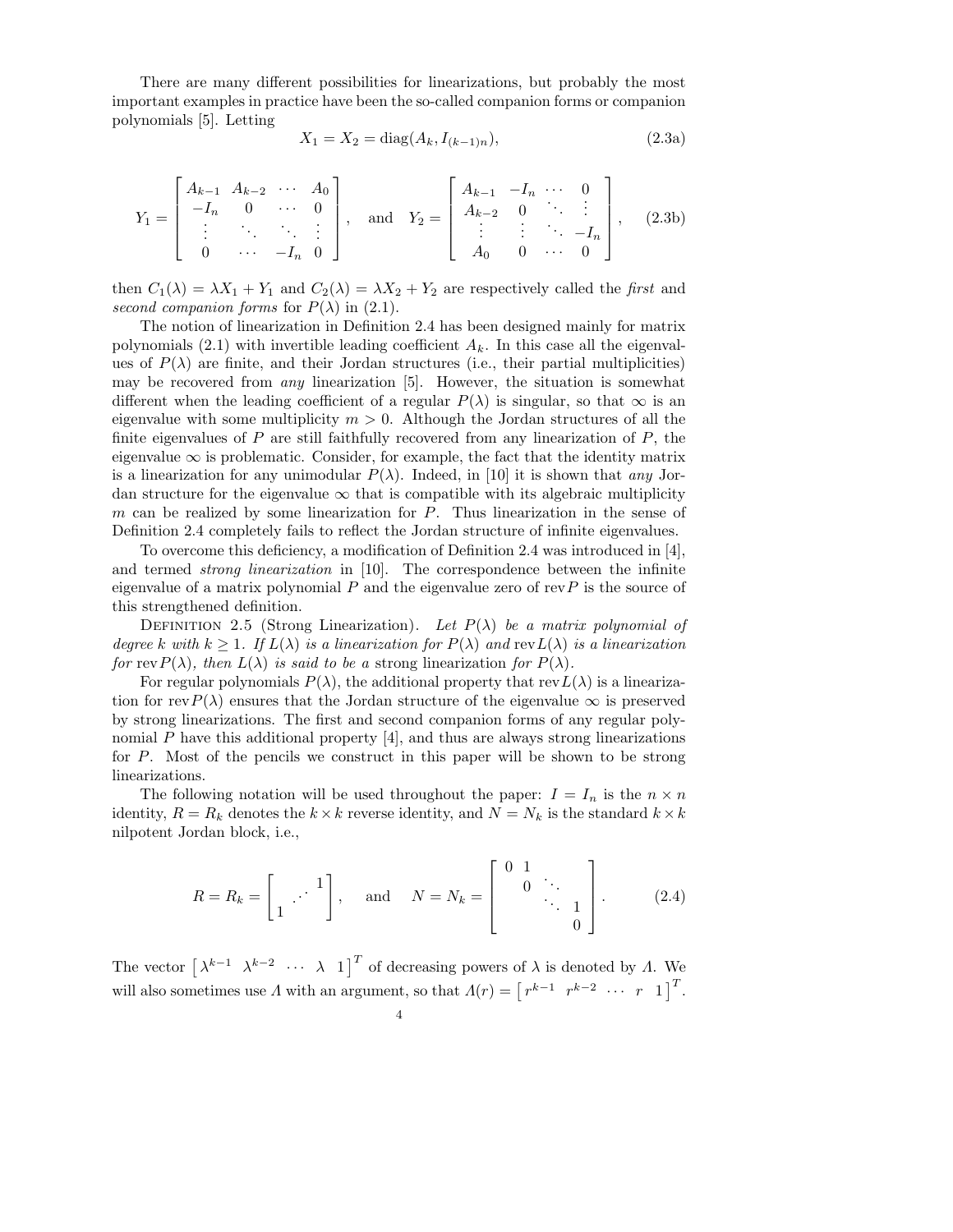Denoting the Kronecker product by  $\otimes$ , the unimodular matrix polynomials

$$
T(\lambda) = \begin{bmatrix} 1 & \lambda & \lambda^2 & \cdots & \lambda^{k-1} \\ 1 & \lambda & \ddots & \vdots \\ & & 1 & \ddots & \lambda^2 \\ & & & & \lambda \\ & & & & 1 \end{bmatrix} \otimes I \quad \text{and} \quad G(\lambda) = \begin{bmatrix} 1 & \lambda^{k-1} \\ \ddots & \vdots \\ & & 1 & \lambda \\ & & & 1 \end{bmatrix} \otimes I \quad (2.5)
$$

are used in several places in this paper. Observe that the last block-column of  $G(\lambda)$ is  $\Lambda \otimes I$ , and that  $T(\lambda)$  may be factored as

$$
T(\lambda) = G(\lambda) \begin{bmatrix} I & \lambda I & & \\ & I & & \\ & & & \ddots & \\ & & & & I \end{bmatrix} \begin{bmatrix} I & \lambda I & & \\ & I & \lambda I & \\ & & & \ddots & \\ & & & & I \end{bmatrix} \cdots \begin{bmatrix} I & & & \\ & \ddots & & \\ & & & I & \\ & & & & I \end{bmatrix} .
$$
 (2.6)

3. Vector Spaces of "Potential" Linearizations. The companion forms of a matrix polynomial  $P(\lambda)$  have several nice properties that make them attractive as linearizations for P:

- $\bullet$  they are immediately constructible from the data in  $P$ ,
- $\bullet$  eigenvectors of P are easily recovered from eigenvectors of the companion forms,
- they are always strong linearizations for P.

However, the companion forms have one significant drawback; they usually do not reflect any structure or eigenvalue symmetry that may be present in the original polynomial P. One would like to be able to draw on a source of linearizations for P that allow for the preservation of structure while sharing as many of the useful properties of companion forms as possible. To this end we introduce vector spaces of pencils that generalize the two companion forms, and analyze some of the properties these pencils have in common with the companion forms.

To motivate the definition of these spaces, let us recall the origin of the first companion form. Imitating the standard procedure for converting a system of higher order linear differential algebraic equations into a first order system (see [5]), introduce the variables  $x_1 = \lambda^{k-1}x$ ,  $x_2 = \lambda^{k-2}x$ , ...,  $x_{k-1} = \lambda x$ ,  $x_k = x$ , thereby transforming the  $n \times n$  polynomial eigenvalue problem  $P(\lambda)x = \left(\sum_{i=0}^{k} \lambda^{i} A_{i}\right)x = 0$  into

$$
A_k(\lambda x_1) + A_{k-1}x_1 + A_{k-2}x_2 + \cdots + A_1x_{k-1} + A_0x_k = 0.
$$

Then together with the relations between successive variables this can all be expressed as the  $kn \times kn$  linear eigenvalue problem

$$
\left(\lambda \begin{bmatrix} A_k & 0 & \cdots & 0 \\ 0 & I_n & \ddots & \vdots \\ \vdots & \ddots & \ddots & 0 \\ 0 & \cdots & 0 & I_n \end{bmatrix} + \begin{bmatrix} A_{k-1} & A_{k-2} & \cdots & A_0 \\ -I_n & 0 & \cdots & 0 \\ \vdots & \ddots & \ddots & \vdots \\ 0 & \cdots & -I_n & 0 \end{bmatrix} \right) \begin{bmatrix} x_1 \\ \vdots \\ x_{k-1} \\ x_k \end{bmatrix} = 0.
$$
 (3.1)  
=  $C_1(\lambda)$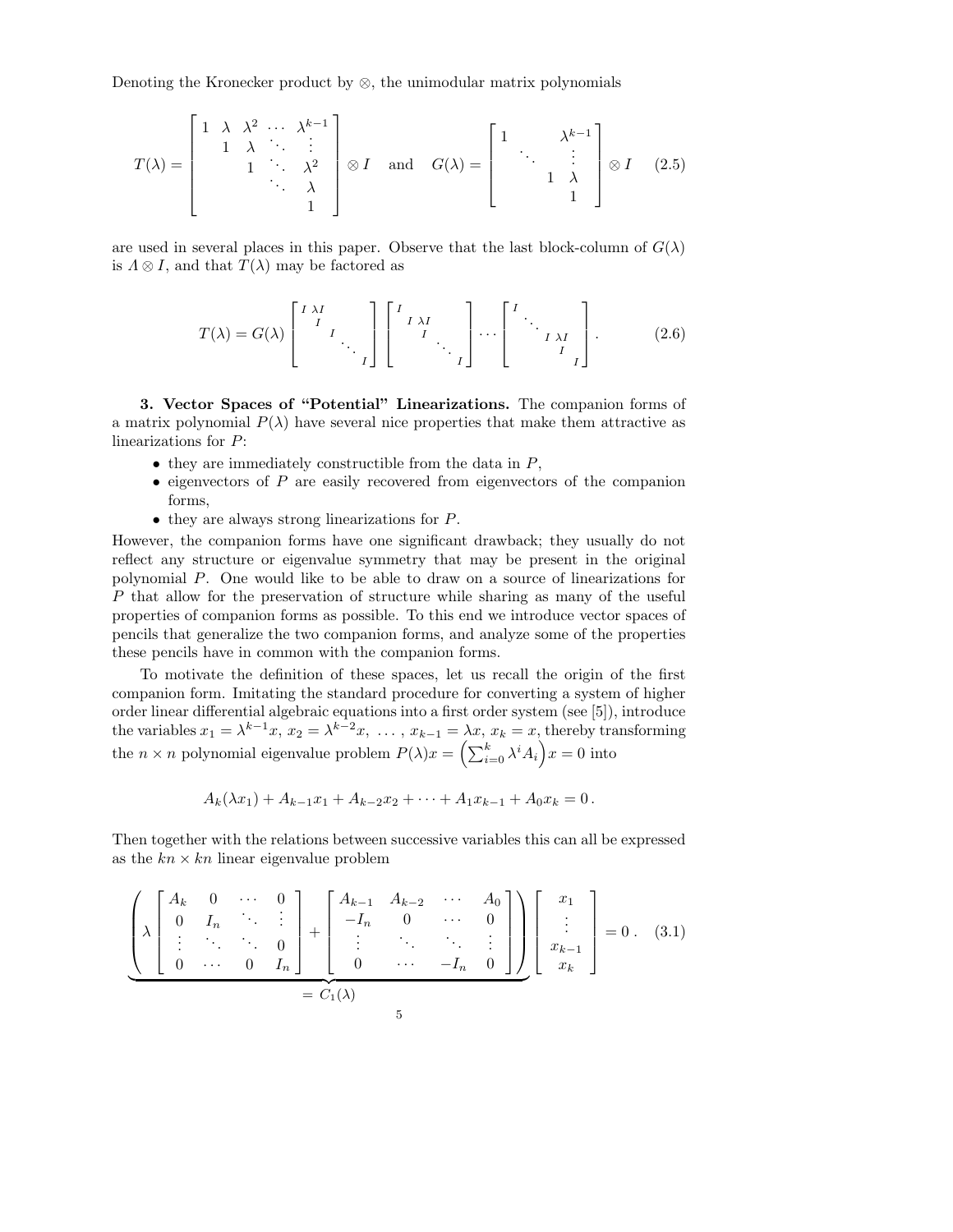Conversely, if we start with  $(3.1)$ , then the last  $k-1$  block rows immediately constrain any solution of (3.1) to have the form

$$
\begin{bmatrix} x_1 \\ \vdots \\ x_{k-1} \\ x_k \end{bmatrix} = \begin{bmatrix} \lambda^{k-1}x \\ \vdots \\ \lambda x \\ x \end{bmatrix} = \Lambda \otimes x
$$

for some vector  $x \in \mathbb{F}^n$ . Thus to solve  $(3.1)$  it is reasonable to restrict attention to products of the form  $C_1(\lambda) \cdot (A \otimes x)$ . But

$$
C_1(\lambda) \cdot (\Lambda \otimes x) = \left[ \begin{array}{ccc} (P(\lambda)x)^T & 0 & \cdots & 0 \end{array} \right]^T \quad \text{for all} \quad x \in \mathbb{F}^n, \tag{3.2}
$$

and so any solution of (3.1) leads to a solution of the original problem  $P(\lambda)x = 0$ . Now observe that (3.2) is equivalent to the identity

$$
C_1(\lambda) \cdot (A \otimes I_n) = C_1(\lambda) \begin{bmatrix} \lambda^{k-1} I_n \\ \vdots \\ \lambda I_n \\ I_n \end{bmatrix} = \begin{bmatrix} P(\lambda) \\ 0 \\ \vdots \\ 0 \end{bmatrix} = e_1 \otimes P(\lambda).
$$
 (3.3)

Thus to generalize the companion form we consider the set of all  $kn \times kn$  matrix pencils  $L(\lambda) = \lambda X + Y$  satisfying the property

$$
L(\lambda) \cdot (A \otimes I_n) = L(\lambda) \begin{bmatrix} \lambda^{k-1} I_n \\ \vdots \\ \lambda I_n \\ I_n \end{bmatrix} = \begin{bmatrix} v_1 P(\lambda) \\ \vdots \\ v_{k-1} P(\lambda) \\ v_k P(\lambda) \end{bmatrix} = v \otimes P(\lambda) \qquad (3.4)
$$

for some vector  $v = [v_1, \dots, v_k]^T \in \mathbb{F}^k$ . This set of pencils will be denoted by  $\mathbb{L}_1(P)$  as a reminder that it generalizes the first companion form of P. To work with property (3.4) more effectively we also introduce the notation

$$
\mathcal{V}_P = \{ v \otimes P(\lambda) : v \in \mathbb{F}^k \} \tag{3.5}
$$

for the set of all possible right-hand sides of (3.4). Thus we have the following definition.

DEFINITION 3.1.  $\mathbb{L}_1(P) := \left\{ L(\lambda) = \lambda X + Y : X, Y \in \mathbb{F}^{kn \times kn}, L(\lambda) \cdot (\Lambda \otimes I_n) \in \mathbb{F}^{kn \times kn} \right\}$ 

 $v_P$ .

We will sometimes use the phrase " $L(\lambda)$  satisfies the right ansatz with vector v" or "v is the right ansatz vector for  $L(\lambda)$ " when  $L(\lambda) \in \mathbb{L}_1(P)$  and the vector v in (3.4) is the focus of attention. We say "right" ansatz here because  $L(\lambda)$  is multiplied on the right by the block column  $\Lambda \otimes I_n$ ; later we introduce an analogous "left ansatz".

From the properties of Kronecker product it is easy to see that  $\mathcal{V}_P$  is a vector space isomorphic to  $\mathbb{F}^k$ , and consequently that  $\mathbb{L}_1(P)$  is also a vector space.

PROPOSITION 3.2. For any polynomial  $P(\lambda)$ ,  $\mathbb{L}_1(P)$  is a vector space over  $\mathbb{F}$ . Since  $C_1(\lambda)$  is always in  $\mathbb{L}_1(P)$ , we see that  $\mathbb{L}_1(P)$  is a nontrivial vector space for any matrix polynomial P.

Our next goal is to show that, like the companion forms, pencils in  $\mathbb{L}_1(P)$  are easily constructible from the data in  $P$ . A consequence of this construction is a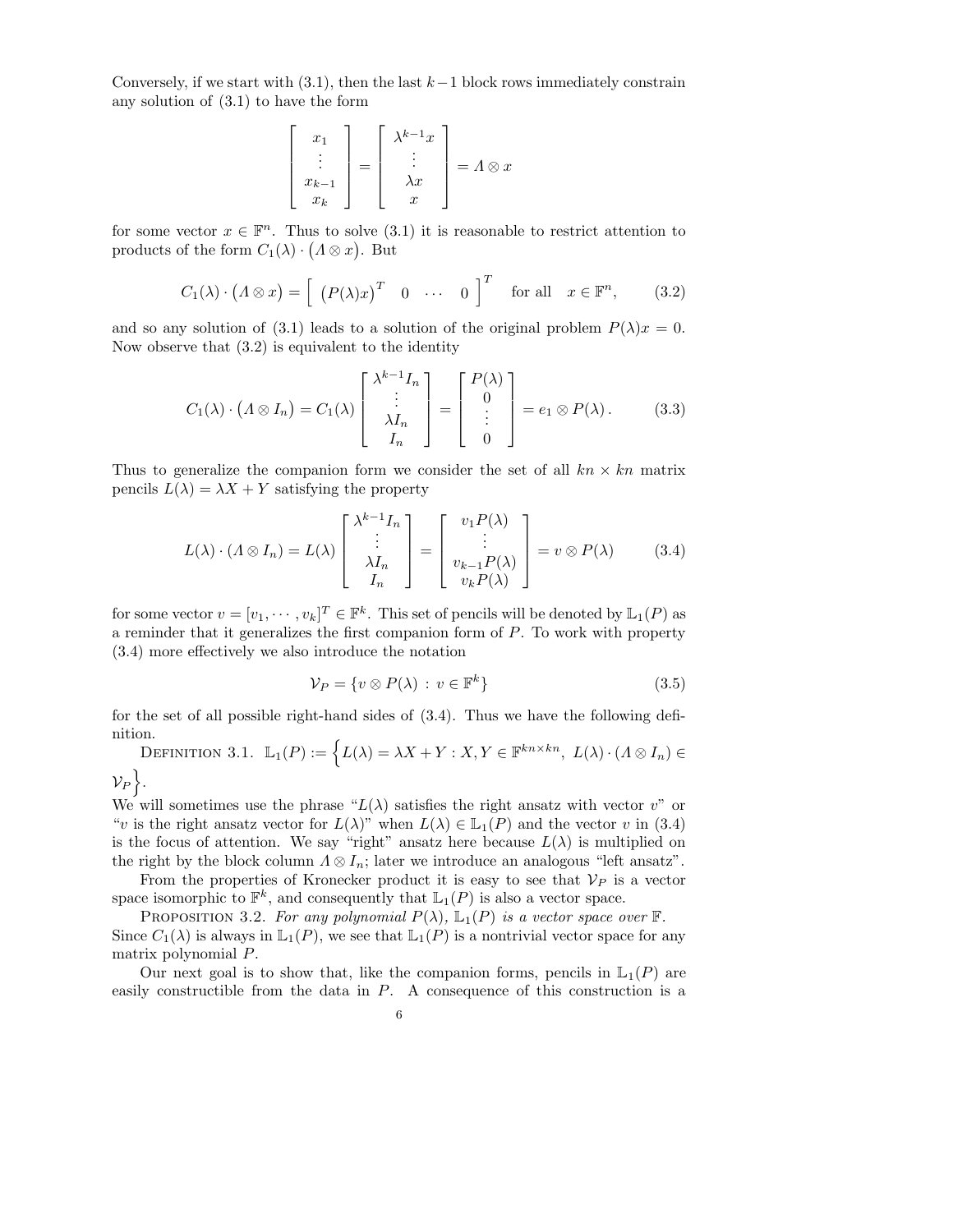characterization of all the pencils in  $\mathbb{L}_1(P)$ , and a calculation of dim  $\mathbb{L}_1(P)$ . To simplify the discussion, we introduce the following new operation on block matrices as a convenient tool for working with products of the form  $L(\lambda) \cdot (\Lambda \otimes I_n)$ .

DEFINITION 3.3 (Column Shifted sum). Let X and Y be block matrices

$$
X = \begin{bmatrix} X_{11} & \cdots & X_{1k} \\ \vdots & & \vdots \\ X_{k1} & \cdots & X_{kk} \end{bmatrix}, \qquad Y = \begin{bmatrix} Y_{11} & \cdots & Y_{1k} \\ \vdots & & \vdots \\ Y_{k1} & \cdots & Y_{kk} \end{bmatrix}
$$

with blocks  $X_{ij}, Y_{ij} \in \mathbb{F}^{n \times n}$ . Then the column shifted sum of X and Y is defined to be

$$
X \boxplus Y := \begin{bmatrix} X_{11} & \cdots & X_{1k} & 0 \\ \vdots & & \vdots & \vdots \\ X_{k1} & \cdots & X_{kk} & 0 \end{bmatrix} + \begin{bmatrix} 0 & Y_{11} & \cdots & Y_{1k} \\ \vdots & \vdots & & \vdots \\ 0 & Y_{k1} & \cdots & Y_{kk} \end{bmatrix},
$$

where the zero blocks are also  $n \times n$ .

As an example, for the first companion form  $C_1(\lambda) = \lambda X_1 + Y_1$  of  $P(\lambda) =$  $\sum_{i=0}^{k} \lambda^{i} A_{i}$ , the column shifted sum  $X_1 \boxplus Y_1$  is just

$$
\begin{bmatrix} A_k & 0 & \cdots & 0 \\ 0 & I_n & \ddots & \vdots \\ \vdots & \ddots & \ddots & 0 \\ 0 & \cdots & 0 & I_n \end{bmatrix} \boxplus \begin{bmatrix} A_{k-1} & A_{k-2} & \cdots & A_0 \\ -I_n & 0 & \cdots & 0 \\ \vdots & \ddots & \ddots & \vdots \\ 0 & \cdots & -I_n & 0 \end{bmatrix} = \begin{bmatrix} A_k & A_{k-1} & \cdots & A_0 \\ 0 & 0 & \cdots & 0 \\ \vdots & \vdots & \ddots & \vdots \\ 0 & 0 & \cdots & 0 \end{bmatrix}.
$$

Thus, the property  $C_1(\lambda) \cdot (\Lambda \otimes I_n) = e_1 \otimes P(\lambda)$  from (3.3) translates in terms of the column shifted sum into  $X_1 \oplus Y_1 = e_1 \otimes [A_k \ A_{k-1} \ \cdots \ A_0].$  In fact, this shifted sum operation is specifically designed to imitate the product of a pencil  $L(\lambda) = \lambda X + Y$ with the block column matrix  $\Lambda \otimes I_n$ , in the sense of the following lemma.

LEMMA 3.4. Let  $P(\lambda) = \sum_{i=0}^{k} \lambda^{i} A_i$  be an  $n \times n$  matrix polynomial, and  $L(\lambda) =$  $\lambda X + Y$  a kn × kn pencil. Then for  $v \in \mathbb{F}^k$ ,

$$
(\lambda X + Y) \cdot (\Lambda \otimes I_n) = v \otimes P(\lambda) \iff X \boxplus Y = v \otimes [A_k A_{k-1} \cdots A_0], \quad (3.6)
$$

and so the space  $\mathbb{L}_1(P)$  may be alternatively characterized as

$$
\mathbb{L}_1(P) = \left\{ \lambda X + Y : X \boxplus Y = v \otimes [A_k \ A_{k-1} \ \cdots \ A_0], \ v \in \mathbb{F}^k \right\}.
$$
 (3.7)

The proof follows from a straightforward calculation which is omitted. The column shifted sum now allows us to directly construct all the pencils in  $\mathbb{L}_1(P)$ .

THEOREM 3.5 (Characterization of pencils in  $\mathbb{L}_1(P)$ ).

Let  $P(\lambda) = \sum_{i=0}^{k} \lambda^{i} A_{i}$  be an  $n \times n$  matrix polynomial, and  $v \in \mathbb{F}^{k}$  any vector. Then the set of pencils in  $\mathbb{L}_1(P)$  with right ansatz vector v consists of all  $L(\lambda) = \lambda X + Y$ such that

$$
X = \begin{bmatrix} n & (k-1)n \\ v \otimes A_k & -W \end{bmatrix} \quad and \quad Y = \begin{bmatrix} W + (v \otimes [A_{k-1} \cdots A_1]) & v \otimes A_0 \end{bmatrix},
$$

with  $W \in \mathbb{F}^{kn \times (k-1)n}$  chosen arbitrarily.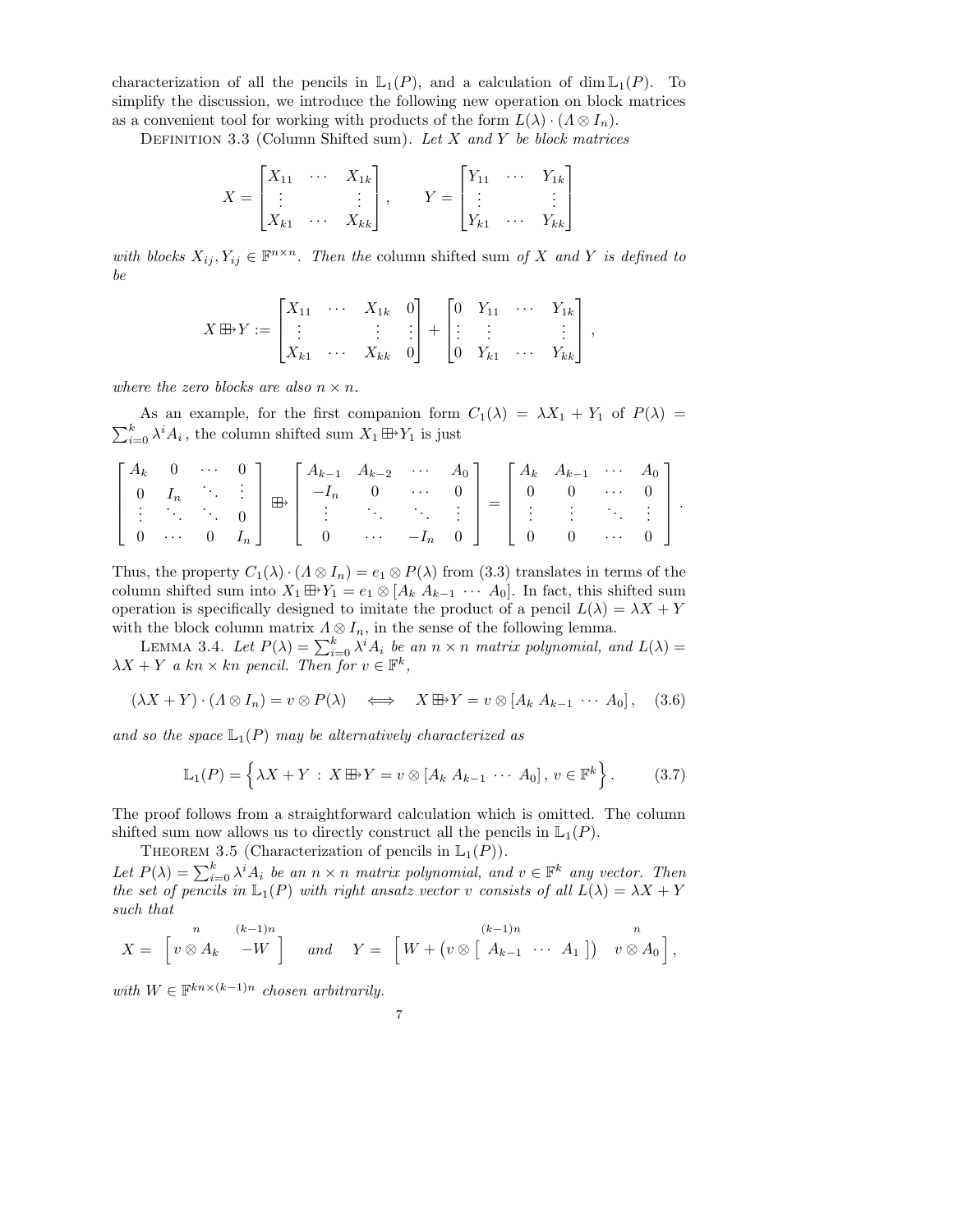*Proof.* Consider the *multiplication map*  $M$  that is implicit in the definition of  $\mathbb{L}_1(P)$ :

$$
\mathbb{L}_1(P) \xrightarrow{\mathcal{M}} \mathcal{V}_P
$$
  

$$
L(\lambda) \longmapsto L(\lambda) (\Lambda \otimes I_n) .
$$

Clearly M is linear. To see that M is surjective, let  $v \otimes P(\lambda)$  be an arbitrary element of  $V_P$  and construct

$$
X_v = \begin{bmatrix} n & (k-1)n \\ v \otimes A_k & 0 \end{bmatrix} \quad \text{and} \quad Y_v = \begin{bmatrix} (k-1)n & n \\ v \otimes \begin{bmatrix} A_{k-1} & \cdots & A_1 \end{bmatrix} & v \otimes A_0 \end{bmatrix}.
$$

Then  $X_v \boxplus Y_v = v \otimes [A_k \ A_{k-1} \ \cdots \ A_0],$  so by Lemma 3.4,  $L_v(\lambda) := \lambda X_v + Y_v$  is an  $\mathcal{M}$ preimage of  $v \otimes P(\lambda)$ . The set of all M-preimages of  $v \otimes P(\lambda)$  is then  $L_v(\lambda) + \text{ker } M$ , so all that remains is to compute ker $\mathcal M$ . By (3.6), the kernel of  $\mathcal M$  consists of all pencils  $\lambda X + Y$  satisfying  $X \boxplus Y = 0$ . The definition of the shifted sum then implies that  $X$  and  $Y$  must have the form

$$
X = \begin{bmatrix} n & (k-1)n \\ 0 & -W \end{bmatrix} \quad \text{and} \quad Y = \begin{bmatrix} (k-1)n & n \\ W & 0 \end{bmatrix},
$$

where  $W \in \mathbb{F}^{kn \times (k-1)n}$  is arbitrary. This completes the proof.

COROLLARY 3.6. dim  $\mathbb{L}_1(P) = k(k-1)n^2 + k$ .

*Proof.* Since M is surjective,  $\dim \mathbb{L}_1(P) = \dim \ker \mathcal{M} + \dim \mathcal{V}_P = k(k-1)n^2 + k$ .  $\Box$ 

Thus we see that  $\mathbb{L}_1(P)$  is a relatively large subspace of the full pencil space (with dimension  $2k^2n^2$ , yet the pencils in  $\mathbb{L}_1(P)$  are still easy to construct from the data in P. The next corollary isolates a special case of Theorem 3.5 that plays an important role in Section 4.

COROLLARY 3.7. Suppose  $L(\lambda) = \lambda X + Y \in \mathbb{L}_1(P)$  has right ansatz vector  $v = \alpha e_1$ . Then

$$
X = \begin{bmatrix} \alpha A_k & X_{12} \\ 0 & -Z \end{bmatrix} \quad \text{and} \quad Y = \begin{bmatrix} Y_{11} & \alpha A_0 \\ Z & 0 \end{bmatrix}
$$
 (3.8)

for some  $Z \in \mathbb{F}^{(k-1)n \times (k-1)n}$ .

Note that  $C_1(\lambda)$  fits the pattern in Corollary 3.7 with  $v = e_1$  and  $Z = -I_{(k-1)n}$ .

The second important property of the companion form is the simple relationship between its eigenvectors and those of the polynomial  $P$  that it linearizes. From the discussion following (3.1) it is evident that every eigenvector of  $C_1(\lambda)$  has the form  $\Lambda \otimes x$ , where x is an eigenvector of P. Thus eigenvectors of P are recovered simply by extracting the last n coordinates from eigenvectors of the companion form. Our next result shows that linearizations in  $\mathbb{L}_1(P)$  also have this property.

THEOREM 3.8 (Eigenvector Recovery Property for  $\mathbb{L}_1(P)$ ).

Let  $P(\lambda)$  be an  $n \times n$  matrix polynomial of degree k, and  $L(\lambda)$  any pencil in  $\mathbb{L}_1(P)$ with nonzero right ansatz vector v. Then  $x \in \mathbb{C}^n$  is an eigenvector for  $P(\lambda)$  with finite eigenvalue  $\lambda \in \mathbb{C}$  if and only if  $\Lambda \otimes x$  is an eigenvector for  $L(\lambda)$  with eigenvalue  $\lambda$ . If in addition P is regular and  $L \in \mathbb{L}_1(P)$  is a linearization for P, then every eigenvector of L with finite eigenvalue  $\lambda$  is of the form  $\Lambda \otimes x$  for some eigenvector x of P.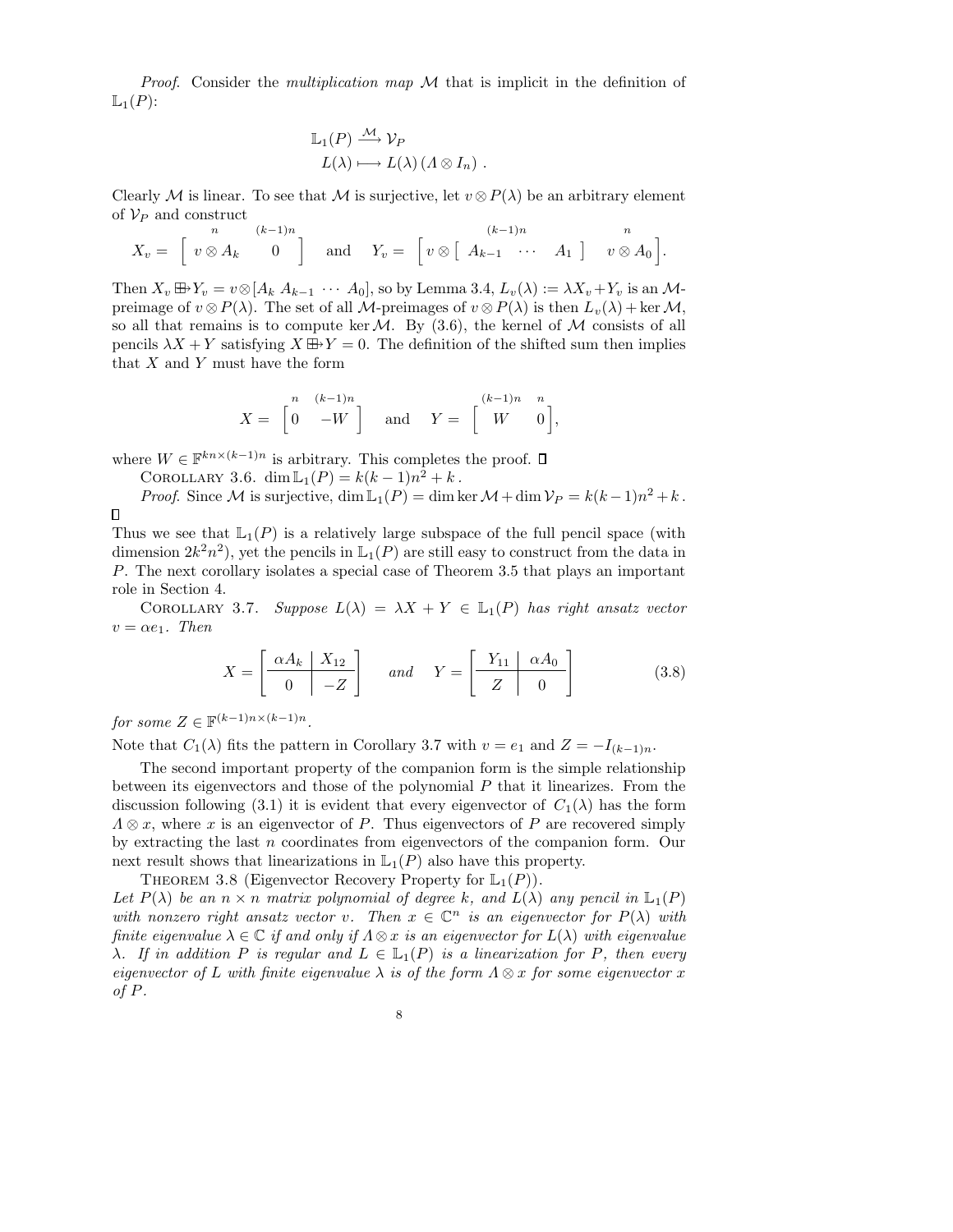Proof. The first statement follows immediately from the identity

$$
L(\lambda)(\Lambda\otimes x)=L(\lambda)(\Lambda\otimes I_n)(1\otimes x)=(v\otimes P(\lambda))(1\otimes x)=v\otimes (P(\lambda)x).
$$

For the second statement, assume that  $\lambda \in \mathbb{C}$  is a finite eigenvalue of  $L(\lambda)$  with geometric multiplicity m and let  $y \in \mathbb{C}^{kn}$  be any eigenvector of  $L(\lambda)$  associated with λ. Since  $L(λ)$  is a linearization of  $P(λ)$ , the geometric multiplicity of  $λ$  for  $P(λ)$  is also m. Let  $x_1, \ldots, x_m$  be linearly independent eigenvectors of  $P(\lambda)$  associated with  $\lambda$ , and define  $y_i = \Lambda \otimes x_i$  for  $i = 1, ..., m$ . Then  $y_1, ..., y_m$  are linearly independent eigenvectors for  $L(\lambda)$  with eigenvalue  $\lambda$ , and so y must be a linear combination of  $y_1, \ldots, y_m$ . Thus y has the form  $y = \Lambda \otimes x$  for some eigenvector  $x \in \mathbb{C}^n$  for P.

A result analogous to Theorem 3.8 is also valid for the eigenvalue  $\infty$ . Because additional arguments are needed this will be deferred until Section 4.

The above development and analysis of the pencil space  $\mathbb{L}_1(P)$  has a parallel version where the starting point is the second companion form  $C_2(\lambda) = \lambda X_2 + Y_2$  as in  $(2.3)$ . The analog of  $(3.3)$  is the identity

$$
\left[\begin{array}{cccc}\lambda^{k-1}I_n & \cdots & \lambda I_n & I_n\end{array}\right] \cdot C_2(\lambda) = \left[\begin{array}{cccc}\nP(\lambda) & 0 & \cdots & 0\end{array}\right],
$$

expressed more compactly as  $(A^T \otimes I_n) \cdot C_2(\lambda) = e_1^T \otimes P(\lambda)$ . This leads us to consider pencils  $L(\lambda) = \lambda X + Y$  satisfying the "left ansatz"

$$
(AT \otimes In) \cdot L(\lambda) = wT \otimes P(\lambda), \qquad (3.9)
$$

and to a corresponding vector space  $\mathbb{L}_2(P)$ . The vector w in (3.9) will be referred to as the "left ansatz vector" for  $L(\lambda)$ .

DEFINITION 3.9. With  $W_P = \{w^T \otimes P(\lambda) : w \in \mathbb{F}^k\}$ , we define

$$
\mathbb{L}_2(P) = \left\{ L(\lambda) = \lambda X + Y : X, Y \in \mathbb{F}^{kn \times kn}, \left( \Lambda^T \otimes I_n \right) \cdot L(\lambda) \in \mathcal{W}_P \right\}.
$$

The analysis of  $\mathbb{L}_2(P)$  is aided by the introduction of the following block matrix operation.

DEFINITION 3.10 (Row shifted sum). Let  $X$  and  $Y$  be block matrices

$$
X = \begin{bmatrix} X_{11} & \cdots & X_{1k} \\ \vdots & & \vdots \\ X_{k1} & \cdots & X_{kk} \end{bmatrix}, \qquad Y = \begin{bmatrix} Y_{11} & \cdots & Y_{1k} \\ \vdots & & \vdots \\ Y_{k1} & \cdots & Y_{kk} \end{bmatrix}
$$

with blocks  $X_{ij}, Y_{ij} \in \mathbb{F}^{n \times n}$ . Then the row shifted sum of X and Y is defined to be

$$
X \boxplus Y := \begin{bmatrix} X_{11} & \cdots & X_{1k} \\ \vdots & & \vdots \\ X_{k1} & \cdots & X_{kk} \\ 0 & \cdots & 0 \end{bmatrix} + \begin{bmatrix} 0 & \cdots & 0 \\ Y_{11} & \cdots & Y_{1k} \\ \vdots & & \vdots \\ Y_{k1} & \cdots & Y_{kk} \end{bmatrix},
$$

where the zero blocks are also  $n \times n$ .

The following analog of Lemma 3.4 establishes the correspondence between the left ansatz and row shifted sums.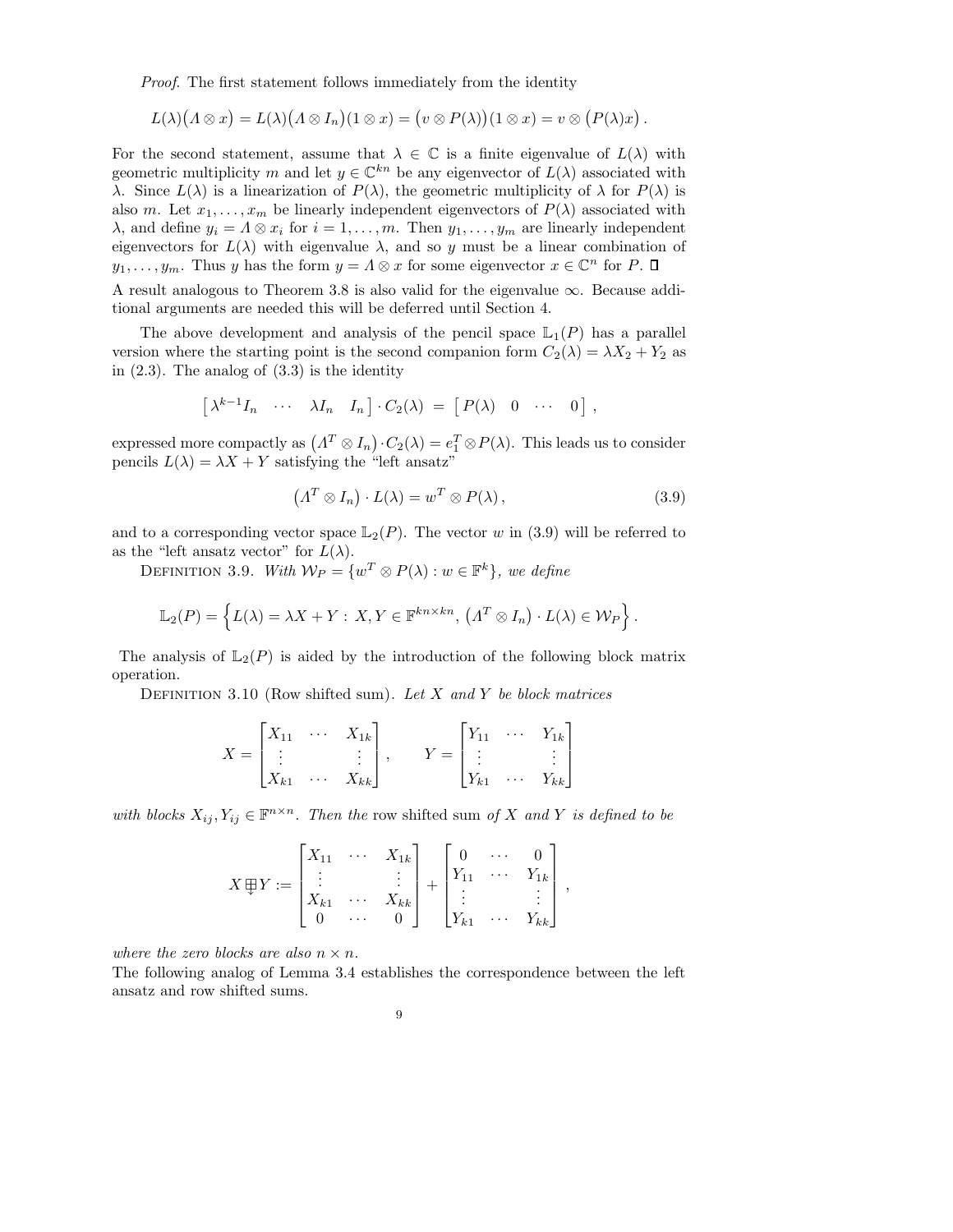LEMMA 3.11. Let  $P(\lambda) = \sum_{i=0}^{k} \lambda^{i} A_{i}$  be an  $n \times n$  matrix polynomial, and  $L(\lambda) =$  $\lambda X + Y$  a kn × kn pencil. Then for any  $w \in \mathbb{F}^k$ ,

$$
(A^T \otimes I_n) \cdot (\lambda X + Y) = w^T \otimes P(\lambda) \iff X \boxplus Y = w^T \otimes \begin{bmatrix} A_k \\ \vdots \\ A_0 \end{bmatrix} . \tag{3.10}
$$

Using these tools one can characterize the pencils in  $\mathbb{L}_2(P)$  in a manner completely analogous to Theorem 3.5, and thus conclude that

$$
\dim \mathbb{L}_2(P) = \dim \mathbb{L}_1(P) = k(k-1)n^2 + k. \tag{3.11}
$$

It is also not difficult to establish a stronger relationship between the spaces  $\mathbb{L}_1(P)$ and  $\mathbb{L}_2(P)$ , which again immediately implies (3.11). Here for a polynomial  $P(\lambda)$  =  $\sum_{i=0}^k \lambda^i A_i$ , we use  $P^T$  to denote the polynomial  $\sum_{i=0}^k \lambda^i A_i^T$ ; by extension, if S is any set of polynomials, then  $S^T$  is the set  $\{P^T : P \in S\}$ .

PROPOSITION 3.12.  $\mathbb{L}_2(P) = [\mathbb{L}_1(P^T)]^T$ . *Proof.*  $L \in \mathbb{L}_1(P^T) \iff L(\lambda) \cdot (\Lambda \otimes I_n) = v \otimes P^T(\lambda)$  $\Leftrightarrow$   $(\Lambda^T \otimes I_n) \cdot L^T(\lambda) = v^T \otimes P(\lambda) \Leftrightarrow L^T \in \mathbb{L}_2(P)$ .

The analog of Theorem 3.8 for pencils in  $\mathbb{L}_2(P)$  involves left eigenvectors of  $P(\lambda)$ rather than right eigenvectors. Since the definition of a left eigenvector of a matrix polynomial does not seem to be completely standardized, we include here the definition used in this paper.

DEFINITION 3.13 (Left eigenvectors). A left eigenvector of an  $n \times n$  matrix polynomial P associated with a finite eigenvalue  $\lambda$  is a nonzero vector  $y \in \mathbb{C}^n$  such that  $y^*P(\lambda) = 0$ . A left eigenvector for P corresponding to the eigenvalue  $\infty$  is a left eigenvector for  $revP$  associated with the eigenvalue 0.

This definition differs from the one adopted in [5], although it is compatible with the usual definition for left eigenvectors of a matrix [6], [19]. We have chosen Definition 3.13 here because it is the one typically used in formulas for condition numbers of eigenvalues, a topic investigated in [8]. The following result shows that left eigenvectors of P are easily recovered from linearizations in  $\mathbb{L}_2(P)$ . The proof is completely analogous to the one given for Theorem 3.8.

THEOREM 3.14 (Eigenvector Recovery Property for  $\mathbb{L}_2(P)$ ).

Let  $P(\lambda)$  be an  $n \times n$  matrix polynomial of degree k, and  $L(\lambda)$  any pencil in  $\mathbb{L}_2(P)$  with nonzero left ansatz vector w. Then  $y \in \mathbb{C}^n$  is a left eigenvector for  $P(\lambda)$  with finite eigenvalue  $\lambda \in \mathbb{C}$  if and only if  $\overline{\Lambda} \otimes y$  is a left eigenvector for  $L(\lambda)$  with eigenvalue λ. If in addition P is regular and  $L \in \mathbb{L}_2(P)$  is a linearization for P, then every left eigenvector of L with finite eigenvalue  $\lambda$  is of the form  $\overline{\Lambda} \otimes y$  for some left eigenvector  $y \text{ of } P$ .

Just as for Theorem 3.8, there is an analogous result for the eigenvalue  $\infty$  that can be found in Section 4.

In this section we have seen that pencils in  $\mathbb{L}_1(P)$  and  $\mathbb{L}_2(P)$  closely resemble the companion forms, and have eigenvectors that are simply related to those of P. Thus one can reasonably view  $\mathbb{L}_1(P)$  and  $\mathbb{L}_2(P)$  as large classes of "potential" linearizations for  $P(\lambda)$ . So far, though, we have not shown any of these "good candidates" to actually be linearizations. It is to this question that we turn next.

4. When is a Pencil in  $L_1(P)$  a Linearization?. It is clear that not all pencils in the spaces  $\mathbb{L}_1(P)$  and  $\mathbb{L}_2(P)$  are linearizations of P — consider, for example, any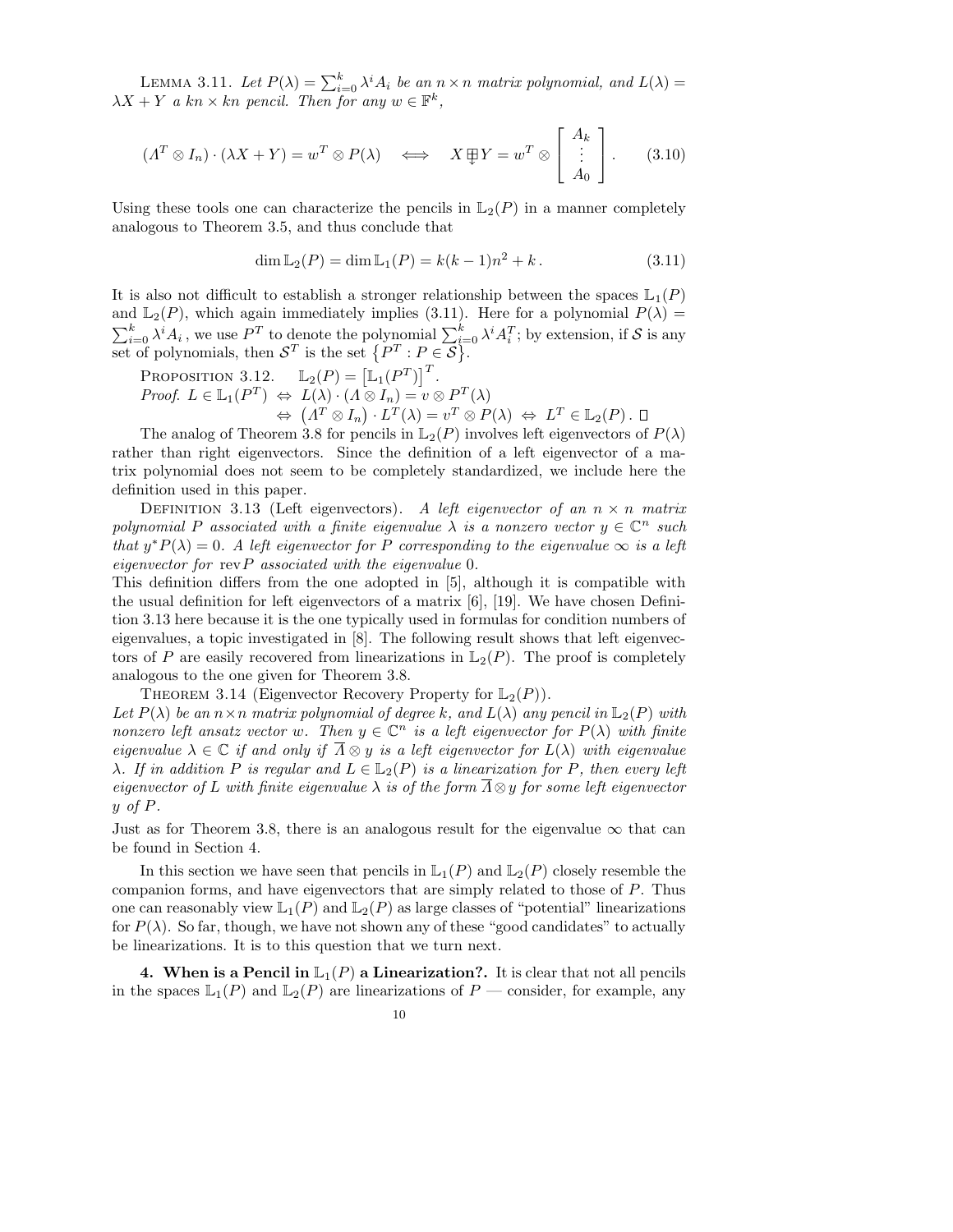pencil in  $\mathbb{L}_1(P)$  with right ansatz vector  $v = 0$ . In this section we focus on  $\mathbb{L}_1(P)$ , and obtain criteria for deciding if a pencil from  $\mathbb{L}_1(P)$  is a linearization for P or not. We show, for example, that for any given  $L \in \mathbb{L}_1(P)$  there is typically a condition (specific to  $L$ ) on the coefficient matrices of P that must be satisfied in order to guarantee that L is actually a linearization for P. Specific examples of such "linearization conditions" can be found in Section 4.1 and in the tables in Section 5. Analogs of all the results in this section also hold for  $\mathbb{L}_2(P)$ , with very similar arguments.

We begin with a result concerning the special case of the right ansatz  $(3.4)$  considered in Corollary 3.7. Note that  $P$  is not assumed here to be regular.

THEOREM 4.1. Suppose  $P(\lambda) = \sum_{i=0}^{k} \lambda^{i} A_{i}$  with  $A_{k} \neq 0$  is an  $n \times n$  matrix polynomial, and  $L(\lambda) = \lambda X + Y \in \mathbb{L}_1(P)$  has nonzero right ansatz vector  $v = \alpha e_1$ , so

$$
L(\lambda) \cdot (\Lambda \otimes I_n) = \alpha e_1 \otimes P(\lambda).
$$
 (4.1)

Partition  $X$  and  $Y$  as in  $(3.8)$  so that

$$
L(\lambda) = \lambda X + Y = \lambda \left[ \begin{array}{c|c} \alpha A_k & X_{12} \\ \hline 0 & -Z \end{array} \right] + \left[ \begin{array}{c|c} Y_{11} & \alpha A_0 \\ \hline Z & 0 \end{array} \right], \quad (4.2)
$$

where  $Z \in \mathbb{F}^{(k-1)n \times (k-1)n}$ . Then Z nonsingular implies that  $L(\lambda)$  is a strong linearization of  $P(\lambda)$ .

*Proof.* We show first that  $L(\lambda)$  is a linearization of  $P(\lambda)$ . Begin the reduction of  $L(\lambda)$  to diag( $P(\lambda)$ ,  $I_{(k-1)n}$ ) using the unimodular matrix polynomials  $T(\lambda)$  and  $G(\lambda)$ defined in (2.5). In the product  $L(\lambda)G(\lambda)$ , clearly the first  $k-1$  block-columns are the same as those of  $L(\lambda)$ ; because the last block-column of  $G(\lambda)$  is  $\Lambda \otimes I$ , we see from (4.1) that the last block-column of  $L(\lambda)G(\lambda)$  is  $\alpha e_1 \otimes P(\lambda)$ . Partitioning Z in (4.2) into block columns  $[Z_1 \ Z_2 \ \dots \ Z_{k-1}]$  where  $Z_i \in \mathbb{F}^{(k-1)n \times n}$ , we thus obtain

$$
L(\lambda)G(\lambda) = \begin{bmatrix} * & * & \cdots & * & * \\ Z_1 & (Z_2 - \lambda Z_1) & \cdots & (Z_{k-1} - \lambda Z_{k-2}) & -\lambda Z_{k-1} \end{bmatrix} G(\lambda),
$$
  
= 
$$
\begin{bmatrix} * & * & \cdots & * & \alpha P(\lambda) \\ Z_1 & (Z_2 - \lambda Z_1) & \cdots & (Z_{k-1} - \lambda Z_{k-2}) & 0 \end{bmatrix}.
$$

Further transformation by block-column operations yields

$$
L(\lambda)T(\lambda) = L(\lambda) G(\lambda) \begin{bmatrix} I & \lambda I \\ & I & \\ & & \ddots \\ & & & & I \end{bmatrix} \begin{bmatrix} I & \lambda I \\ & I & \\ & & \ddots \\ & & & & I \end{bmatrix} \cdots \begin{bmatrix} I & \lambda I \\ & I & \lambda I \\ & & & I \end{bmatrix} = \begin{bmatrix} * & \alpha P(\lambda) \\ Z & 0 \end{bmatrix}.
$$

Scaling and block-column permutations on  $L(\lambda)T(\lambda)$  show that there exists a unimodular matrix polynomial  $F(\lambda)$  such that

$$
L(\lambda)F(\lambda) = \left[\begin{array}{c|c} P(\lambda) & W(\lambda) \\ \hline 0 & Z \end{array}\right]
$$

for some matrix polynomial  $W(\lambda)$ . (Note that we have reached this point without any assumptions about Z.) Now if Z is nonsingular, then  $L(\lambda)$  is a linearization for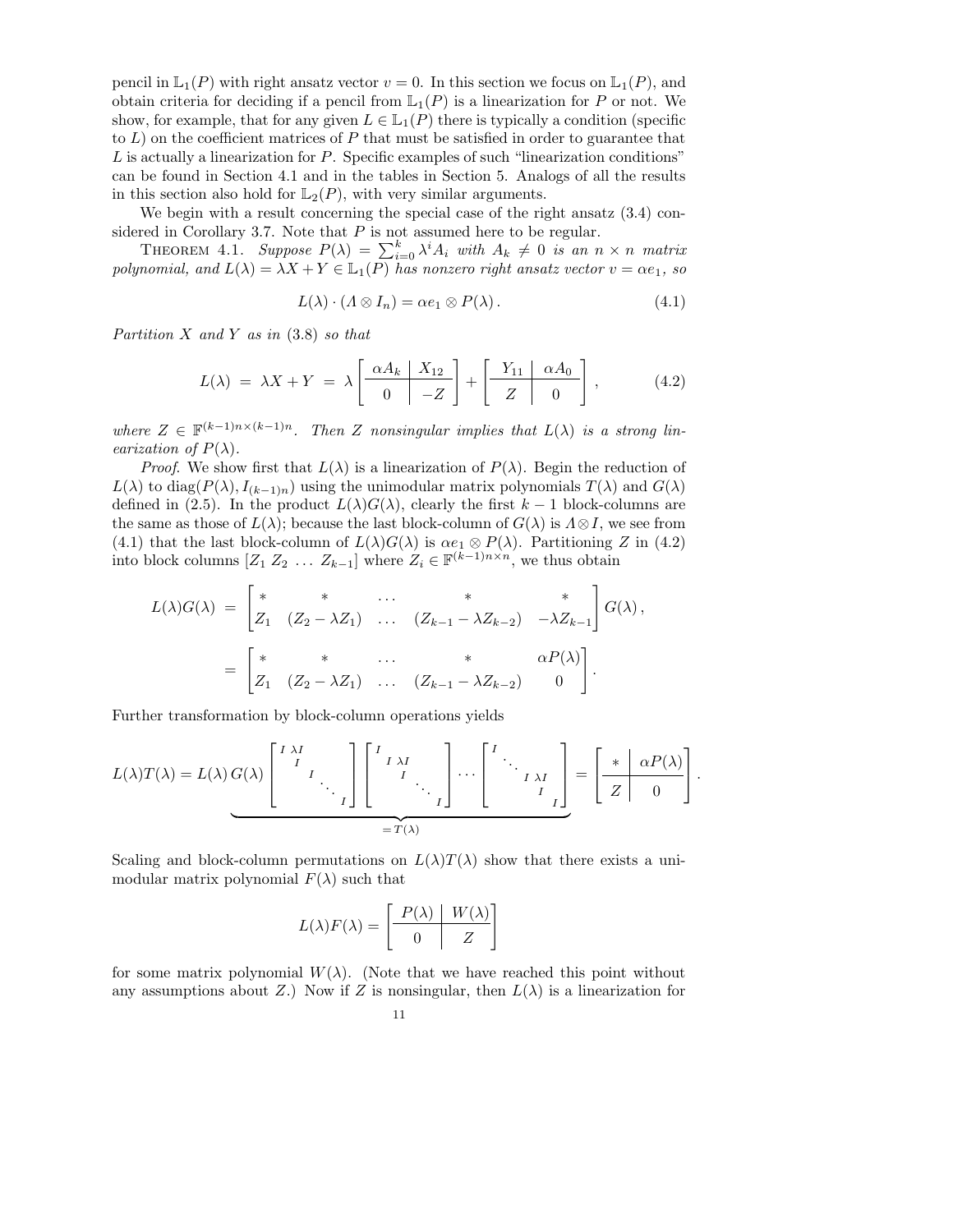$P(\lambda)$ , since

$$
\left[\begin{array}{c|c} I & -W(\lambda)Z^{-1} \\ \hline 0 & Z^{-1} \end{array}\right] L(\lambda) F(\lambda) = \left[\begin{array}{c|c} P(\lambda) & 0 \\ \hline 0 & I_{(k-1)n} \end{array}\right].
$$

To show that  $L(\lambda)$  is also a strong linearization for  $P(\lambda)$ , it remains to show that rev $L(\lambda) = \lambda Y + X$  is a linearization for rev $P(\lambda)$ . Now it would be nice if rev $L(\lambda)$ was a pencil in  $\mathbb{L}_1(\text{rev }P)$ , but it is not; however, a small modification of rev $L(\lambda)$  is in  $\mathbb{L}_1(\text{rev } P)$ . Observe that  $\lambda^{k-1} \cdot \Lambda(1/\lambda) = [1, \lambda, \ldots, \lambda^{k-2}, \lambda^{k-1}]^T = R_k \Lambda$ , where  $R_k$  denotes the  $k \times k$  reverse identity matrix. Thus replacing  $\lambda$  by  $1/\lambda$  in (4.1) and multiplying both sides by  $\lambda^k$  yields

$$
\lambda L(1/\lambda) \cdot \left(\lambda^{k-1} \Lambda(1/\lambda) \otimes I\right) = \alpha e_1 \otimes \lambda^k P(1/\lambda) ,
$$

or equivalently  $\text{rev } L(\lambda) \cdot ((R_k \Lambda) \otimes I) = \alpha e_1 \otimes \text{rev } P(\lambda)$ . Thus,  $\widehat{L}(\lambda) := \text{rev } L(\lambda) \cdot (R_k \otimes I)$ satisfies

$$
\widehat{L}(\lambda) \cdot (\Lambda \otimes I) = \alpha e_1 \otimes \text{rev}\, P(\lambda),\tag{4.3}
$$

and so  $\widehat{L} \in \mathbb{L}_1(\text{rev } P)$ . (Observe that  $\widehat{L}(\lambda)$  is just rev $L(\lambda) = \lambda Y + X$  with the blockcolumns of Y and X arranged in reverse order.) Since  $\hat{L}$  and revL are equivalent pencils, the proof will be complete once we show that  $\lambda \widehat{X} + \widehat{Y} := \widehat{L}(\lambda)$  is a linearization for rev $P(\lambda)$ . But  $\hat{X} = Y \cdot (R_k \otimes I)$  and  $\hat{Y} = X \cdot (R_k \otimes I)$ , and hence from (4.2) it follows that

$$
\widehat{X} = \begin{bmatrix} \frac{\alpha A_0 & \widehat{X}_{12}}{\alpha} \\ 0 & -\widehat{Z} \end{bmatrix} \quad \text{and} \quad \widehat{Y} = \begin{bmatrix} \widehat{Y}_{11} & \alpha A_k \\ \widehat{Z} & 0 \end{bmatrix},
$$

where  $\hat{Z} = -Z \cdot (R_{k-1} \otimes I)$ . Clearly  $\hat{Z}$  is nonsingular if Z is, and so by the part of the theorem that has already been proved,  $\widehat{L}$  (and therefore also revL) is a linearization for rev $P(\lambda)$ .  $\Box$ 

REMARK 4.2. The fact (first proved in  $[4]$ ) that the first companion form of any polynomial is always a strong linearization is a special case of Theorem 4.1.

When a matrix polynomial  $P(\lambda)$  is regular, then it is easy to see from Definition 2.4 that any linearization for  $P(\lambda)$  must also be regular. The next result shows something rather surprising: when a pencil L is in  $\mathbb{L}_1(P)$  this minimal necessary condition of regularity is actually sufficient to guarantee that  $L$  is a linearization for  $P$ . This result serves to emphasize just how close a pencil is to being a linearization for  $P$ , even a strong linearization for  $P$ , once it satisfies the ansatz  $(3.4)$ .

THEOREM 4.3 (Strong Linearization Theorem).

Let  $P(\lambda)$  be a regular matrix polynomial and let  $L(\lambda) \in \mathbb{L}_1(P)$ . Then the following statements are equivalent.

(i)  $L(\lambda)$  is a linearization for  $P(\lambda)$ .

(*ii*)  $L(\lambda)$  is a regular pencil.

(iii)  $L(\lambda)$  is a strong linearization for  $P(\lambda)$ .

*Proof.* " $(i) \Rightarrow (ii)$ ": If  $L(\lambda)$  is a linearization for  $P(\lambda)$ , then there exist unimodular matrix polynomials  $E(\lambda)$ ,  $F(\lambda)$ , such that

$$
E(\lambda)L(\lambda)F(\lambda) = \begin{bmatrix} P(\lambda) & 0 \\ 0 & I_{(k-1)n} \end{bmatrix}.
$$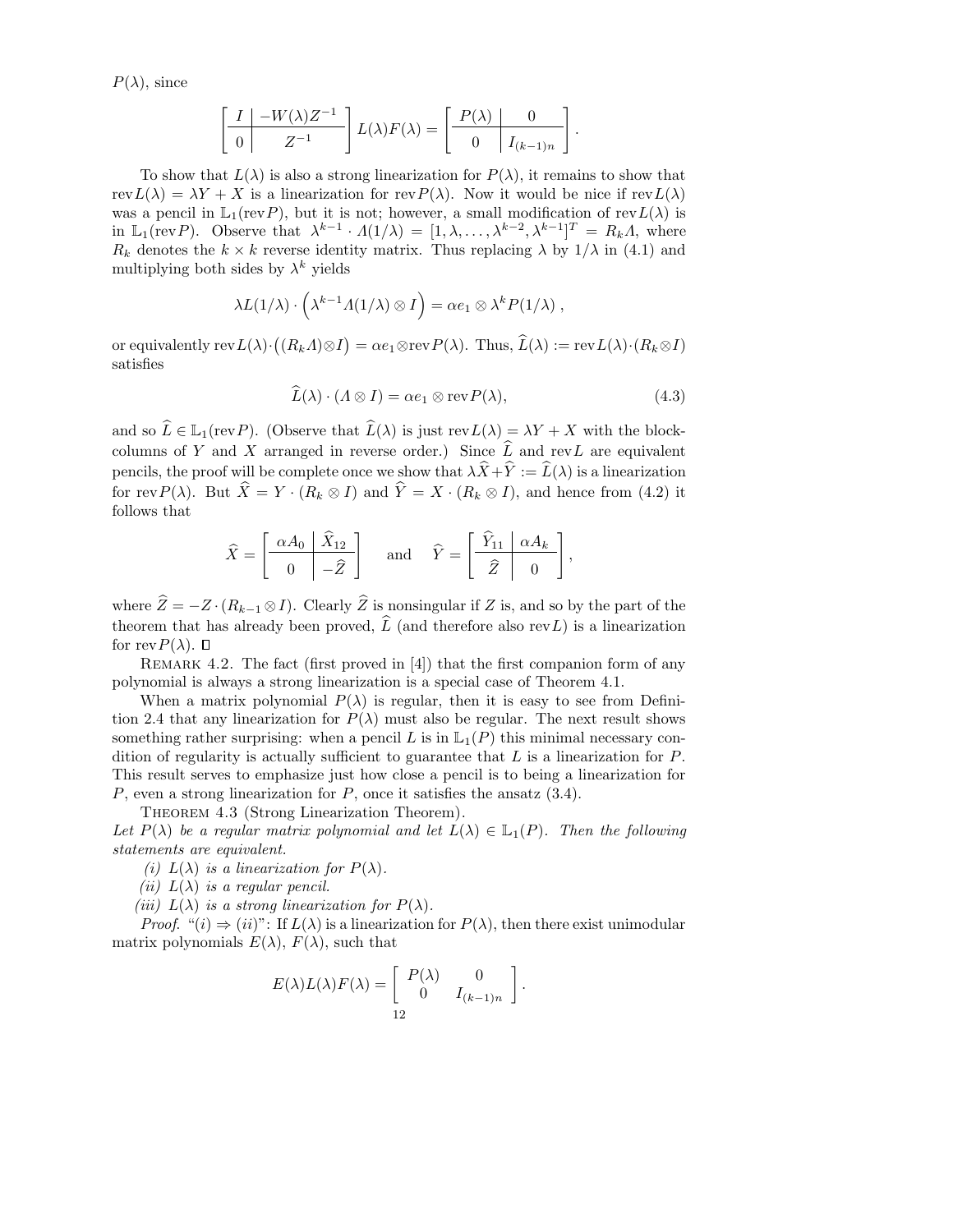Thus the regularity of  $P(\lambda)$  implies the regularity of  $L(\lambda)$ .

 $``(ii) \Rightarrow (iii)":$  Since  $L(\lambda) \in \mathbb{L}_1(P)$  we know that  $L(\lambda) \cdot (\Lambda \otimes I_n) = v \otimes P(\lambda)$  for some  $v \in \mathbb{F}^k$ . But  $L(\lambda)$  is regular, so v is nonzero. Let  $M \in \mathbb{F}^{k \times k}$  be any nonsingular matrix such that  $Mv = \alpha e_1$ . Then the regular pencil  $\widetilde{L}(\lambda) := (M \otimes I_n) \cdot L(\lambda)$  is in  $\mathbb{L}_1(P)$  with right ansatz vector  $\alpha e_1$ , since

$$
\tilde{L}(\lambda)(\Lambda \otimes I_n) = (M \otimes I_n)L(\lambda)(\Lambda \otimes I_n) = (M \otimes I_n)(v \otimes P(\lambda))
$$
  
=  $Mv \otimes P(\lambda)$   
=  $\alpha e_1 \otimes P(\lambda)$ .

Hence by Corollary 3.7 the matrices  $\widetilde{X}$  and  $\widetilde{Y}$  in  $\widetilde{L}(\lambda) := \lambda \widetilde{X} + \widetilde{Y}$  have the forms

$$
\widetilde{X} = \begin{bmatrix} \frac{\alpha A_k}{\widetilde{X}_{12}} & \widetilde{X}_{12} \\ 0 & -\widetilde{Z} \end{bmatrix} \begin{bmatrix} n \\ (k-1)n \end{bmatrix} \text{ and } \widetilde{Y} = \begin{bmatrix} \frac{\widetilde{Y}_{11}}{\widetilde{Y}_{11}} & \alpha A_0 \\ \widetilde{Z} & 0 \end{bmatrix} \begin{bmatrix} n \\ (k-1)n \end{bmatrix}
$$

.

Now if  $\widetilde{Z}$  was singular, there would exist a nonzero vector  $w \in \mathbb{F}^{(k-1)n}$  such that  $w^T \tilde{Z} = 0$ . But this would imply that

$$
\left[\begin{array}{cc} 0 & w^T \end{array}\right] \left(\lambda \widetilde{X} + \widetilde{Y}\right) = 0 \text{ for all } \lambda \in \mathbb{F},
$$

contradicting the regularity of  $\widetilde{L}(\lambda)$ . Thus  $\widetilde{Z}$  is nonsingular, and so by Theorem 4.1 we know that  $\widetilde{L}(\lambda)$ , and hence also  $L(\lambda)$ , is a strong linearization for  $P(\lambda)$ .

 $"(iii) \Rightarrow (i)"$  is trivial.  $\Box$ 

Now recall from Definitions 2.3 and 3.13 that a vector  $x \in \mathbb{C}^n$  is a right (left) eigenvector for a polynomial P with eigenvalue  $\infty$  if and only if x is a right (left) eigenvector for rev $P$  with eigenvalue 0. Translating statements about infinite eigenvalues to ones about zero eigenvalues allows us to use Theorems 3.8, 3.14, and 4.3 to extend the eigenvector recovery properties of  $\mathbb{L}_1(P)$  and  $\mathbb{L}_2(P)$  to the eigenvalue  $\infty$ . THEOREM 4.4 (Eigenvector Recovery at  $\infty$ ).

Let  $P(\lambda)$  be an  $n \times n$  matrix polynomial of degree k, and  $L(\lambda)$  any pencil in  $\mathbb{L}_1(P)$ (resp.,  $\mathbb{L}_2(P)$ ) with nonzero right (left) ansatz vector v. Then  $x \in \mathbb{C}^n$  is a right (left) eigenvector for  $P(\lambda)$  with eigenvalue  $\infty$  if and only if  $e_1 \otimes x$  is a right (left) eigenvector for  $L(\lambda)$  with eigenvalue  $\infty$ . If in addition P is regular and  $L \in L_1(P)$  (resp.,  $L_2(P)$ ) is a linearization for P, then every right (left) eigenvector of L with eigenvalue  $\infty$  is of the form  $e_1 \otimes x$  for some right (left) eigenvector x of P with eigenvalue  $\infty$ .

*Proof.* We give the proof only for right eigenvectors of  $L \in \mathbb{L}_1(P)$  here. The argument for recovery of left eigenvectors of  $L \in L_2(P)$  is essentially the same, given the analogs of Theorem 4.1 and Theorem 4.3 for  $\mathbb{L}_2(P)$ .

For any  $L(\lambda)$  define  $\widehat{L}(\lambda) := \text{rev } L(\lambda) \cdot (R_k \otimes I)$ . Then the reasoning used in Theorem 4.1 to obtain (4.3) shows that  $L \in \mathbb{L}_1(P) \Rightarrow \hat{L} \in \mathbb{L}_1(\text{rev}P)$ , with the same nonzero right ansatz vector  $v$ . By Theorem 3.8 we know that  $x$  is a right eigenvector for revP with eigenvalue 0 if and only if  $\Lambda \otimes x = e_k \otimes x$  is a right eigenvector for  $\widehat{L}$  with eigenvalue 0. But  $e_k \otimes x$  is a right eigenvector for  $\widehat{L}$  if and only if  $e_1 \otimes x = (R_k \otimes I)(e_k \otimes x)$  is a right eigenvector for revL, both with eigenvalue 0. This establishes the first part of the theorem.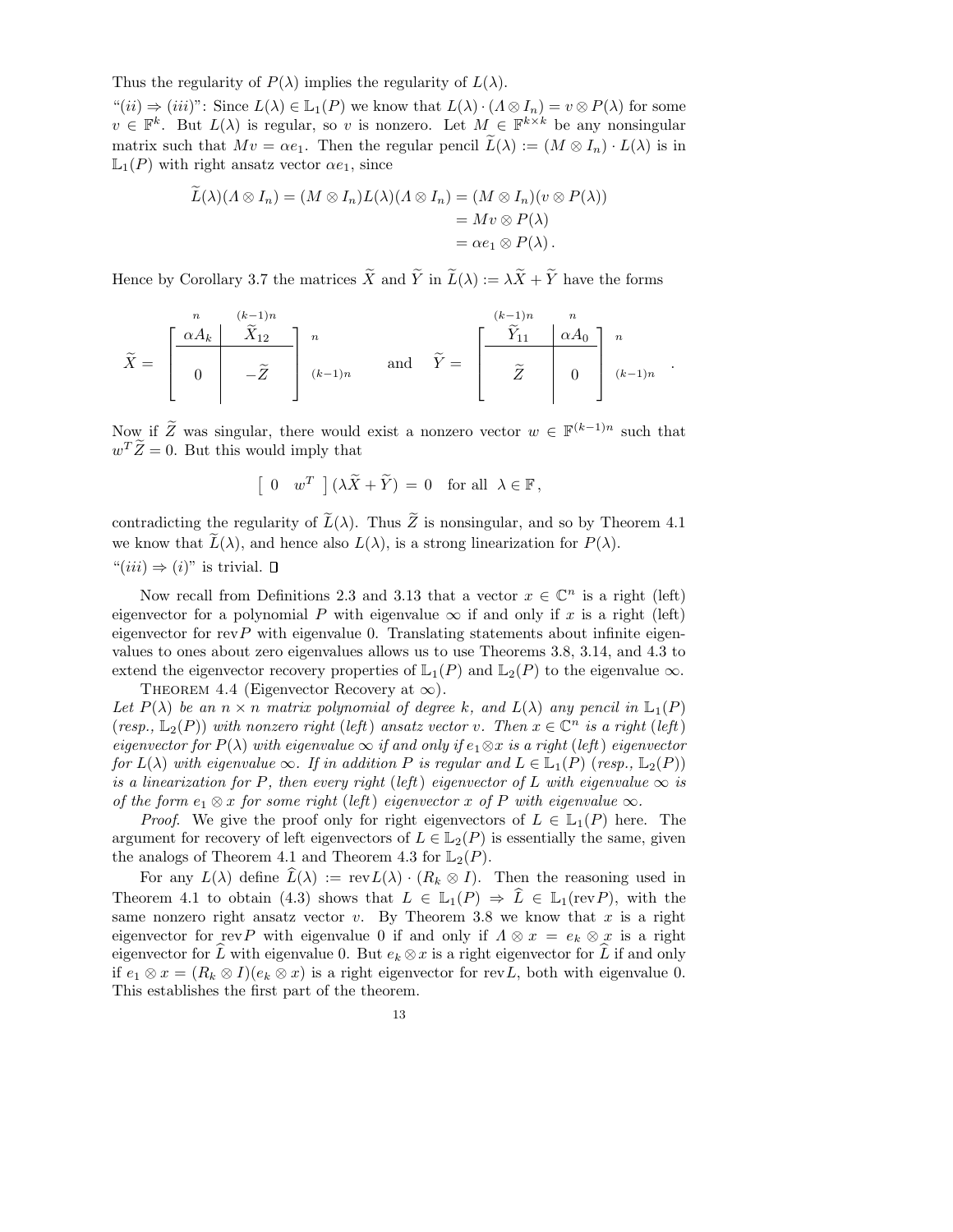If P is regular and  $L \in \mathbb{L}_1(P)$  is a linearization for P, then by Theorem 4.3  $\widehat{L} \in \mathbb{L}_1(\text{rev}P)$  is a linearization for revP. Theorem 3.8 then implies that every right eigenvector of L with eigenvalue 0 is of the form  $e_k \otimes x$ , where x is a right eigenvector of rev $P$  with eigenvalue 0; equivalently every right eigenvector of rev $L$  with eigenvalue 0 is of the form  $e_1 \otimes x$  for some right eigenvector x of revP with eigenvalue 0. This establishes the second part of the theorem.

4.1. Linearization Conditions. A useful by-product of the proof of Theorem 4.3 is a simple procedure to generate a symbolic "linearization condition" for any given pencil  $L \in L_1(P)$ , i.e., a necessary and sufficient condition (in terms of the data in P) for L to be a linearization for P. We describe this procedure and then illustrate with some examples.

Procedure to determine the linearization condition for a pencil in  $\mathbb{L}_1(P)$ .

1) Suppose  $P(\lambda)$  is a regular matrix polynomial and  $L(\lambda) = \lambda X + Y \in \mathbb{L}_1(P)$ has

nonzero right ansatz vector  $v \in \mathbb{F}^k$ , i.e.,  $L(\lambda) \cdot (\Lambda \otimes I_n) = v \otimes P(\lambda)$ .

- 2) Select any nonsingular matrix M such that  $Mv = \alpha e_1$ .
- 3) Apply the corresponding block-transformation  $M \otimes I_n$  to  $L(\lambda)$  to produce  $L(\lambda) := (M \otimes I_n)L(\lambda)$ , which must be of the form

$$
\widetilde{L}(\lambda) = \lambda \widetilde{X} + \widetilde{Y} = \lambda \left[ \begin{array}{c|c} \widetilde{X}_{11} & \widetilde{X}_{12} \\ \hline 0 & -Z \end{array} \right] + \left[ \begin{array}{c|c} \widetilde{Y}_{11} & \widetilde{Y}_{12} \\ \hline Z & 0 \end{array} \right],\tag{4.4}
$$

where  $\widetilde{X}_{11}$  and  $\widetilde{Y}_{12}$  are  $n \times n$ . Since only Z is of interest here, it suffices to form

just  $\widetilde{Y} = (M \otimes I_n)Y$ .

4) Extract  $\boxed{\det Z \neq 0}$ , the linearization condition for  $L(\lambda)$ .

Note that this procedure can readily be implemented as a numerical algorithm to check if a pencil in  $\mathbb{L}_1(P)$  is a linearization: choose M to be unitary, e.g., a Householder reflector, then use a rank revealing factorization such as the QR-decomposition with column pivoting or the singular value decomposition to check if Z is nonsingular.

EXAMPLE 4.5. Consider the general quadratic polynomial  $P(\lambda) = \lambda^2 A + \lambda B + C$ (assumed to be regular) and the following pencils in  $\mathbb{L}_1(P)$ :

$$
L_1(\lambda) = \lambda \begin{bmatrix} A & B+C \\ A & 2B-A \end{bmatrix} + \begin{bmatrix} -C & C \\ A-B & C \end{bmatrix}, \quad L_2(\lambda) = \lambda \begin{bmatrix} 0 & -B \\ A & B-C \end{bmatrix} + \begin{bmatrix} B & 0 \\ C & C \end{bmatrix}.
$$

Since

$$
\begin{bmatrix} A & B+C \\ A & 2B-A \end{bmatrix} \boxplus^{\bullet} \begin{bmatrix} -C & C \\ A-B & C \end{bmatrix} = \begin{bmatrix} A & B & C \\ A & B & C \end{bmatrix},
$$

we have  $L_1(\lambda) \in \mathbb{L}_1(P)$  with right ansatz vector  $v = \begin{bmatrix} 1 & 1 \end{bmatrix}^T$ . Subtracting the first entry from the second reduces  $v$  to  $e_1$ , and the corresponding block-row-operation on Y yields

$$
\widetilde{Y} = \begin{bmatrix} -C & C \\ A - B + C & 0 \end{bmatrix}.
$$

Hence  $Z = A - B + C$ , and  $\det(A - B + C) = \det P(-1) \neq 0$  is the linearization condition. Thus  $L_1(\lambda)$  is a linearization for P if and only if  $\lambda = -1$  is not an eigenvalue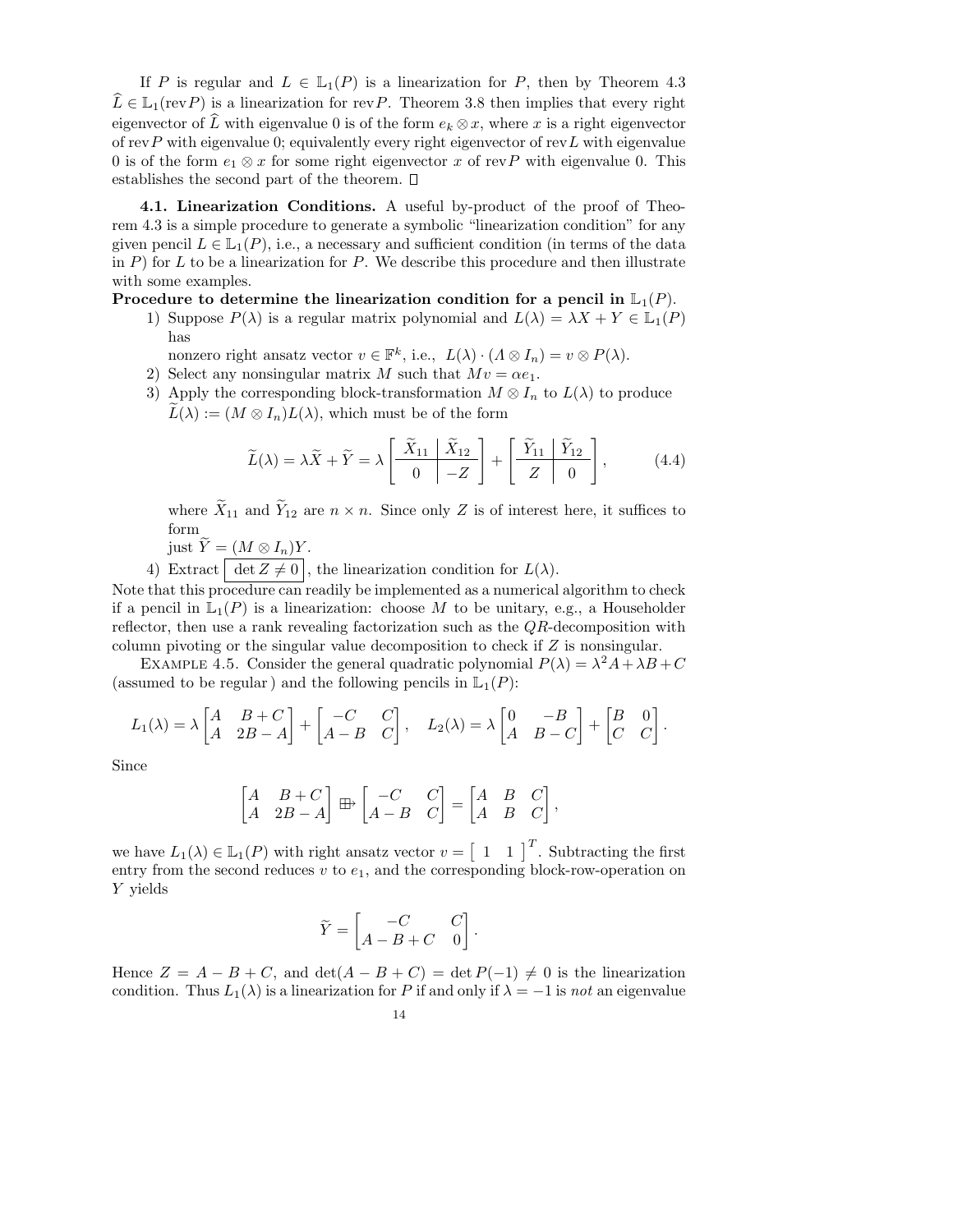of P. On the other hand, for  $L_2(\lambda)$  we have

$$
\begin{bmatrix} 0 & -B \\ A & B - C \end{bmatrix} \boxplus \begin{bmatrix} B & 0 \\ C & C \end{bmatrix} = \begin{bmatrix} 0 & 0 & 0 \\ A & B & C \end{bmatrix},
$$

so  $L_2(\lambda) \in \mathbb{L}_1(P)$  with  $v = \begin{bmatrix} 0 & 1 \end{bmatrix}^T$ . Permuting the entries of v gives  $e_1$ , and applying the analogous block row-permutation to Y yields

$$
\widetilde{Y} = \begin{bmatrix} C & C \\ B & 0 \end{bmatrix}.
$$

Thus  $Z = \widetilde{Y}_{21} = B$ , and so det  $B \neq 0$  is the linearization condition for  $L_2(\lambda)$ .

The next example shows that the linearization condition for a pencil in  $\mathbb{L}_1(P)$ may depend on some nonlinear combination of the data in  $P$ , and thus its meaning may not be so easy to interpret.

EXAMPLE 4.6. Consider the general cubic polynomial  $P(\lambda) = \lambda^3 A + \lambda^2 B + \lambda C + D$ (again assumed to be regular) and the pencil

$$
L_3(\lambda) = \lambda X + Y = \lambda \begin{bmatrix} A & 0 & 2C \\ -2A & -B - C & D - 4C \\ 0 & A & -I \end{bmatrix} + \begin{bmatrix} B & -C & D \\ C - B & 2C - D & -2D \\ -A & I & 0 \end{bmatrix}
$$

 $\text{in } L_1(P)$ . Since  $X \boxplus Y = \begin{bmatrix} 1 & -2 & 0 \end{bmatrix}^T \otimes \begin{bmatrix} A & B & C & D \end{bmatrix}$ , we have  $v = \begin{bmatrix} 1 & -2 & 0 \end{bmatrix}^T$ . Adding twice the first block-row of  $Y$  to the second block-row of  $Y$  gives

$$
Z = \begin{bmatrix} B+C & -D \\ -A & I \end{bmatrix},
$$

and hence the linearization condition det  $Z = det(B + C - DA) \neq 0$ . (Recall that for  $n \times n$  blocks  $W, X, Y, Z$  with  $YZ = ZY$ , we have det  $\begin{bmatrix} W & X \\ Y & Z \end{bmatrix} = \det(WZ - XY)$ . See  $[11]$ .)

We have seen in this section that each pencil in  $\mathbb{L}_1(P)$  has its own particular condition on the coefficient matrices of  $P$  that must be satisfied in order for the pencil to be a linearization for P. From this point of view it seems conceivable that there could be polynomials P for which very few of the pencils in  $\mathbb{L}_1(P)$  are actually linearizations for P. However, the following result shows that this never happens; when P is regular the "bad" pencils in  $\mathbb{L}_1(P)$  always form a very sparse subset of  $\mathbb{L}_1(P)$ .

THEOREM 4.7 (Linearizations are Generic in  $\mathbb{L}_1(P)$ ).

For any regular  $n \times n$  matrix polynomial  $P(\lambda)$  of degree k, almost every pencil in  $\mathbb{L}_1(P)$  is a linearization for  $P(\lambda)$ . (Here by "almost every" we mean for all but a closed, nowhere dense set of measure zero in  $\mathbb{L}_1(P)$ .)

*Proof.* Let  $d = \dim \mathbb{L}_1(P) = k + (k-1)kn^2$ , and let  $L_1(\lambda), L_2(\lambda), \ldots, L_d(\lambda)$  be any fixed basis for  $\mathbb{L}_1(P)$ . Since any  $L(\lambda) \in \mathbb{L}_1(P)$  can be uniquely expressed as a linear combination

$$
L(\lambda) = \beta_1 L_1(\lambda) + \beta_2 L_2(\lambda) + \cdots + \beta_d L_d(\lambda),
$$

we can view det  $L(\lambda)$  as a polynomial in  $\lambda$  whose coefficients  $c_0, c_1, c_2, \ldots, c_{kn}$  are each polynomial functions of  $\beta_1, \ldots, \beta_d$ , that is  $c_i = c_i(\beta_1, \ldots, \beta_d)$ .

Now by Theorem 4.3 we know that  $L(\lambda) \in \mathbb{L}_1(P)$  fails to be a linearization for  $P(\lambda)$  if and only if det  $L(\lambda) \equiv 0$ , equivalently if all the coefficients  $c_i$  are zero. Thus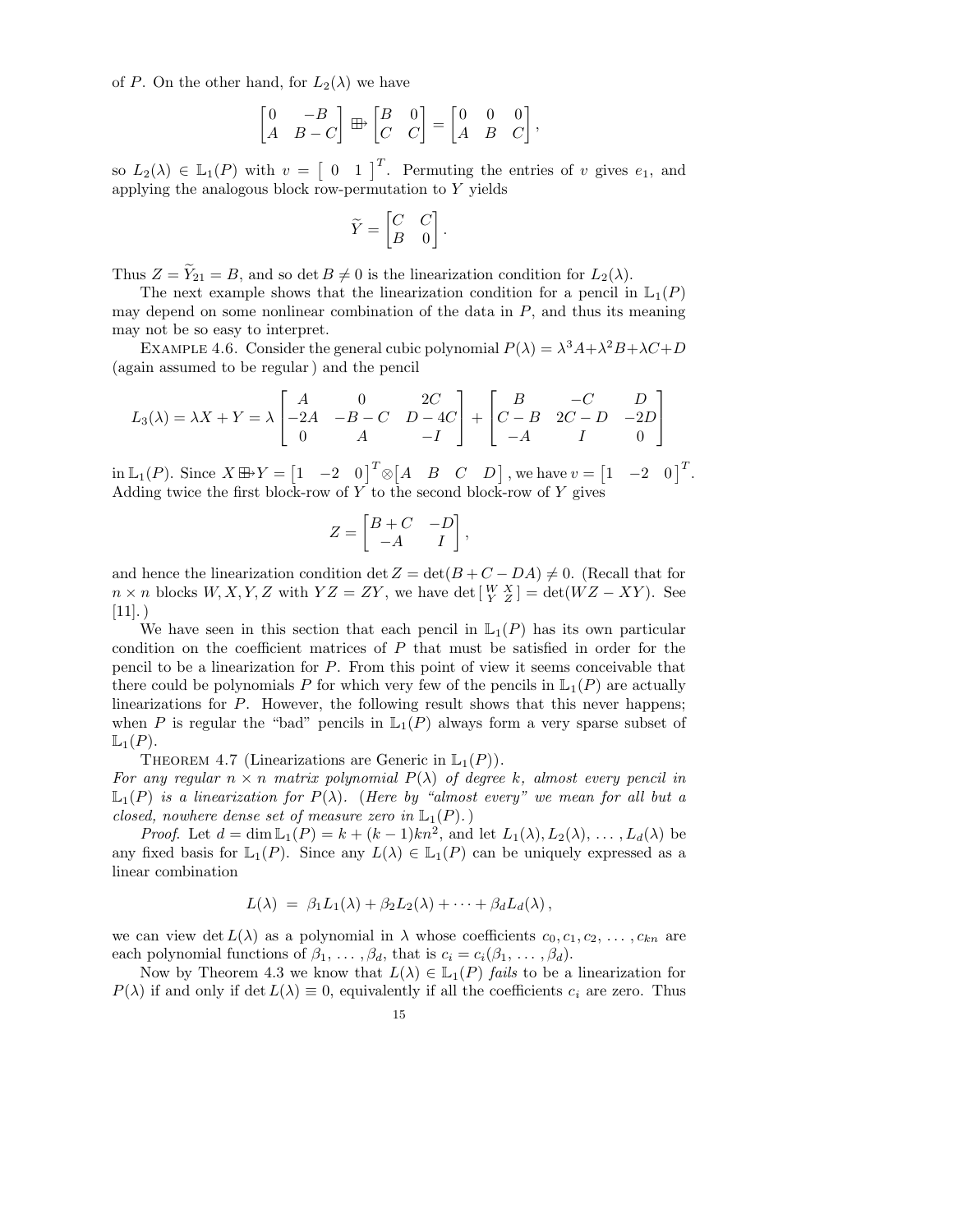the subset of pencils in  $\mathbb{L}_1(P)$  that are not linearizations for  $P(\lambda)$  can be characterized as the common zero set  $\mathcal{Z}$  of the polynomials  $\{c_i(\beta_1,\beta_2,\ldots,\beta_d): 0 \leq i \leq kn\}$ , i.e., as an algebraic subset of  $\mathbb{F}^d$ .

Since proper algebraic subsets of  $\mathbb{F}^d$  are well known to be closed, nowhere dense subsets of measure zero, the proof will be complete once we show that  $\mathcal Z$  is a proper subset of  $\mathbb{F}^d$ , or equivalently, that there is a pencil in  $\mathbb{L}_1(P)$  that is a linearization for P. But this is immediate: the first companion form  $C_1(\lambda)$  for  $P(\lambda)$  is in  $\mathbb{L}_1(P)$  and is always a linearization for P (see [5] or Remark 4.2).  $\square$ 

Although  $\mathbb{L}_1(P)$  and  $\mathbb{L}_2(P)$  contain a large supply of linearizations for P, there do exist simple linearizations for P that are neither in  $\mathbb{L}_1(P)$  nor in  $\mathbb{L}_2(P)$ . We illustrate this with a recent example from [1].

EXAMPLE 4.8. For the cubic matrix polynomial  $P(\lambda) = \lambda^3 A_3 + \lambda^2 A_2 + \lambda A_1 + A_0$ , the pencil

$$
L(\lambda) = \lambda \begin{bmatrix} 0 & A_3 & 0 \\ I & A_2 & 0 \\ 0 & 0 & I \end{bmatrix} + \begin{bmatrix} -I & 0 & 0 \\ 0 & A_1 & A_0 \\ 0 & -I & 0 \end{bmatrix}
$$

is shown in [1] to be a linearization for P. Using shifted sums it is easy to see that  $L(\lambda)$  is in neither  $\mathbb{L}_1(P)$  nor  $\mathbb{L}_2(P)$ .

4.2. Another View of  $\mathbb{L}_1(P)$  and  $\mathbb{L}_2(P)$ . In Section 3 we defined the pencil space  $\mathbb{L}_1(P)$  by generalizing one particular property of the first companion form  $C_1(\lambda)$ of P. A different connection between  $\mathbb{L}_1(P)$  and  $C_1(\lambda)$  can be established which gives an alternative insight into why the pencils in  $\mathbb{L}_1(P)$  retain so many of the attractive features of  $C_1(\lambda)$ . Using the first three steps of the procedure in Section 4.1, together with the characterization of  $\mathbb{L}_1(P)$ -pencils given in Theorem 3.5 and Corollary 3.7, one can show that any  $L(\lambda) \in \mathbb{L}_1(P)$  can be factored (non-uniquely) in the form

$$
L(\lambda) = (K \otimes I_n) \left[ \begin{array}{c|c} \alpha I_n & U \\ \hline 0 & -Z \end{array} \right] C_1(\lambda), \tag{4.5}
$$

where  $Z \in \mathbb{F}^{(k-1)n \times (k-1)n}$  is the same as the block Z in Corollary 3.7 and (4.4), and  $K \in \mathbb{F}^{k \times k}$  is nonsingular. Note that the scalar  $\alpha \in \mathbb{F}$  is zero iff the right ansatz vector v of  $L(\lambda)$  is zero. This factorization gives another reason why the right eigenvectors of pencils in  $\mathbb{L}_1(P)$  have the same Kronecker product structure as those of  $C_1(\lambda)$ , and why pencils in  $\mathbb{L}_1(P)$  are either strong linearizations of P (like  $C_1(\lambda)$ ) or singular pencils, depending on the nonsingularity or singularity of the block Z and the scalar α.

In a completely analogous fashion one can factor any  $L(\lambda) \in \mathbb{L}_2(P)$  as

$$
L(\lambda) = C_2(\lambda) \left[ \begin{array}{c|c} \beta I_n & 0 \\ \hline T & -V \end{array} \right] (H \otimes I_n), \qquad (4.6)
$$

thus providing a different insight into the *left* eigenvector structure of pencils in  $\mathbb{L}_2(P)$ , and the fact that almost all pencils in  $\mathbb{L}_2(P)$  are strong linearizations for P (like  $C_2(\lambda)$ ).

On the other hand, certain aspects of  $\mathbb{L}_1(P)$  and  $\mathbb{L}_2(P)$  are less apparent from the point of view of these factorizations. For example, the fact that  $\mathbb{L}_1(P)$  and  $\mathbb{L}_2(P)$ are vector spaces is no longer so obvious anymore. In addition, the criterion for a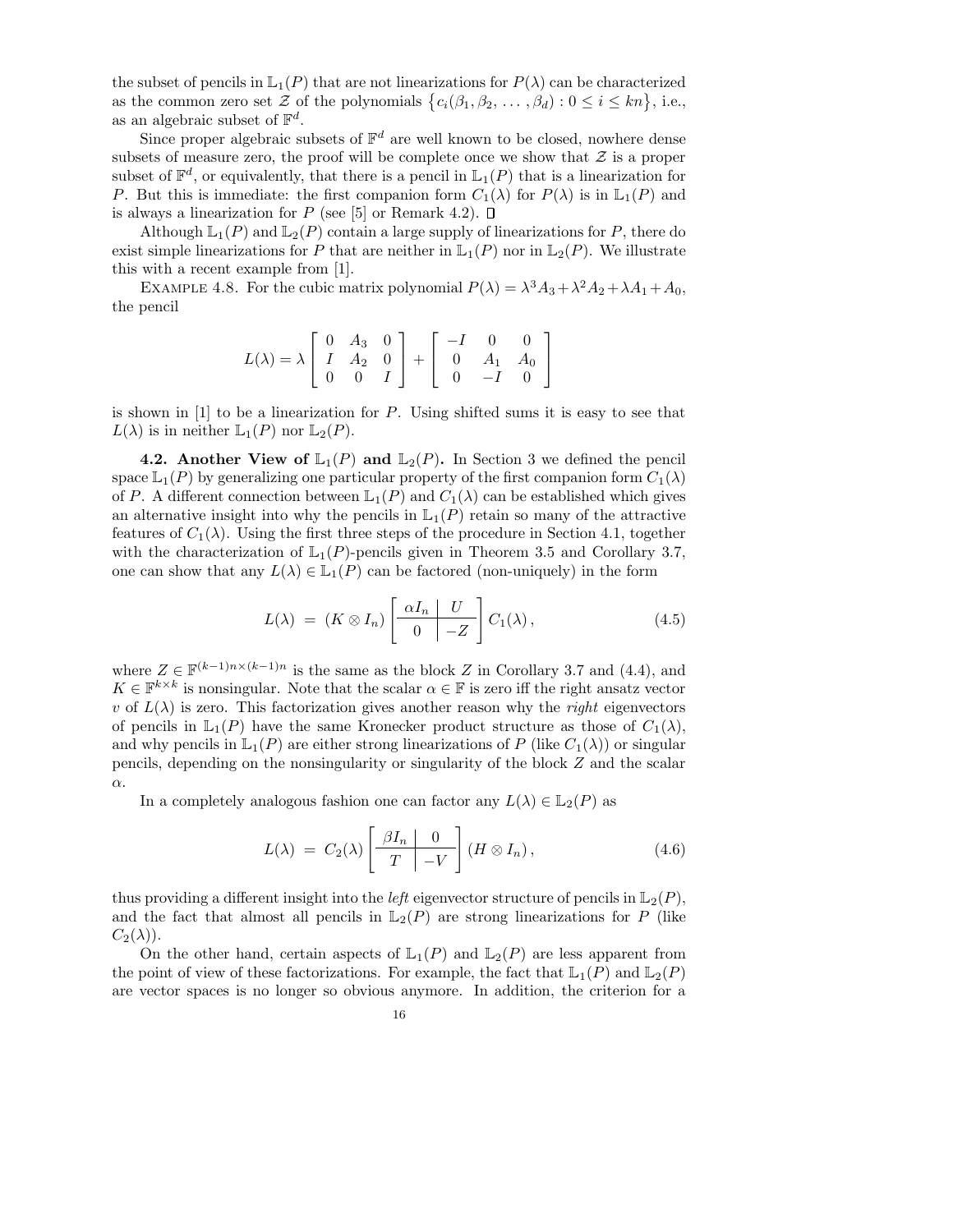pencil to be an element of  $\mathbb{L}_1(P)$  or  $\mathbb{L}_2(P)$  is now implicit rather than explicit, and therefore rather harder to verify.

We are also interested in the possibility of the existence of pencils that are simultaneously in  $\mathbb{L}_1(P)$  and  $\mathbb{L}_2(P)$ . The factored forms (4.5) and (4.6) might make it seem rather unlikely that there could be any nontrivial pencils in this intersection. However, in the next section we will see (using shifted sums) that this is an erroneous impression.

Finally, it is worth pointing out that the ansatz equations  $(3.4)$  and  $(3.9)$  enjoy the advantage of being identities in the variable  $\lambda$ , and so can be treated analytically as well as algebraically. This property is exploited in the analysis of the conditioning of eigenvalues of linearizations [8].

5. Double Ansatz Spaces. So far we have constructed two large vector spaces of pencils  $\mathbb{L}_1(P)$  and  $\mathbb{L}_2(P)$  for any given matrix polynomial  $P(\lambda)$ , and shown that when  $P$  is regular, almost all of these pencils are linearizations for  $P$ . Indeed, these spaces are so large that for any choice of (right or left) ansatz vector, there are many degrees of freedom available for choosing a potential linearization in  $\mathbb{L}_1(P)$  or  $\mathbb{L}_2(P)$  with the given ansatz vector (see Theorem 3.5). This suggests that it might be possible to identify special subspaces of pencils in  $\mathbb{L}_1(P)$  or  $\mathbb{L}_2(P)$  with additional useful properties.

Recall that one of the key advantages of linearizations in  $\mathbb{L}_1(P)$  is that right eigenvectors of P are easily recovered from right eigenvectors of the linearization.  $\mathbb{L}_2(P)$  offers a similar advantage for recovery of left eigenvectors. Thus it seems natural to consider pencils in the intersection of  $\mathbb{L}_1(P)$  and  $\mathbb{L}_2(P)$ ; for these pencils we can simply relate both the right and left eigenvectors of the pencil to those of the original polynomial  $P$ . This simultaneous eigenvector recovery property is particularly important in the investigation of the conditioning of linearizations [8]. Therefore we make the following definition.

DEFINITION 5.1 (Double ansatz spaces). For any  $n \times n$  matrix polynomial P of degree k, the double ansatz space of P is

$$
\mathbb{DL}(P) := \mathbb{L}_1(P) \cap \mathbb{L}_2(P),
$$

*i.e.*, the set of  $kn \times kn$  pencils  $L(\lambda)$  that simultaneously satisfy

a "right ansatz" 
$$
L(\lambda) \cdot (\Lambda \otimes I) = v \otimes P(\lambda)
$$
 for some  $v \in \mathbb{F}^k$ , (5.1)  
and a "left ansatz"  $(\Lambda^T \otimes I) \cdot L(\lambda) = w^T \otimes P(\lambda)$  for some  $w \in \mathbb{F}^k$ . (5.2)

The rest of this paper is devoted to developing some of the basic properties of  $D\mathbb{L}(P)$ -spaces, additional aspects of which are explored in [7], [8], [12]. In this section we characterize  $D\mathbb{L}(P)$ , and show how all the pencils in  $D\mathbb{L}(P)$  may be constructed. In Section 6 we reconsider the "linearization condition" discussed in Section 4. As illustrated by Example 4.6, the intrinsic meaning of this condition can sometimes be rather obscure. However, we will see that for pencils in  $D\mathbb{L}(P)$  this condition can always be expressed in a way that makes its meaning transparent.

A priori, the right and left ansatz vectors of a pencil in  $D\mathbb{L}(P)$  may be any pair  $v, w \in \mathbb{F}^k$ . However, it turns out that only pairs with  $v = w$  can ever be realized by a  $\mathbb{DL}(P)$ -pencil. To show this, we first need to determine when the equations  $X \boxplus Y = S$  and  $X \boxplus Y = T$  can be solved simultaneously for X and Y.

PROPOSITION 5.2. Let  $S = [S_{ij}]$  and  $T = [T_{ji}]$  be block matrices of size kn  $\times$  $(k+1)n$  and  $(k+1)n \times kn$ , respectively, where  $S_{ij}, T_{ji} \in \mathbb{F}^{n \times n}$  for  $i = 1, ..., k$  and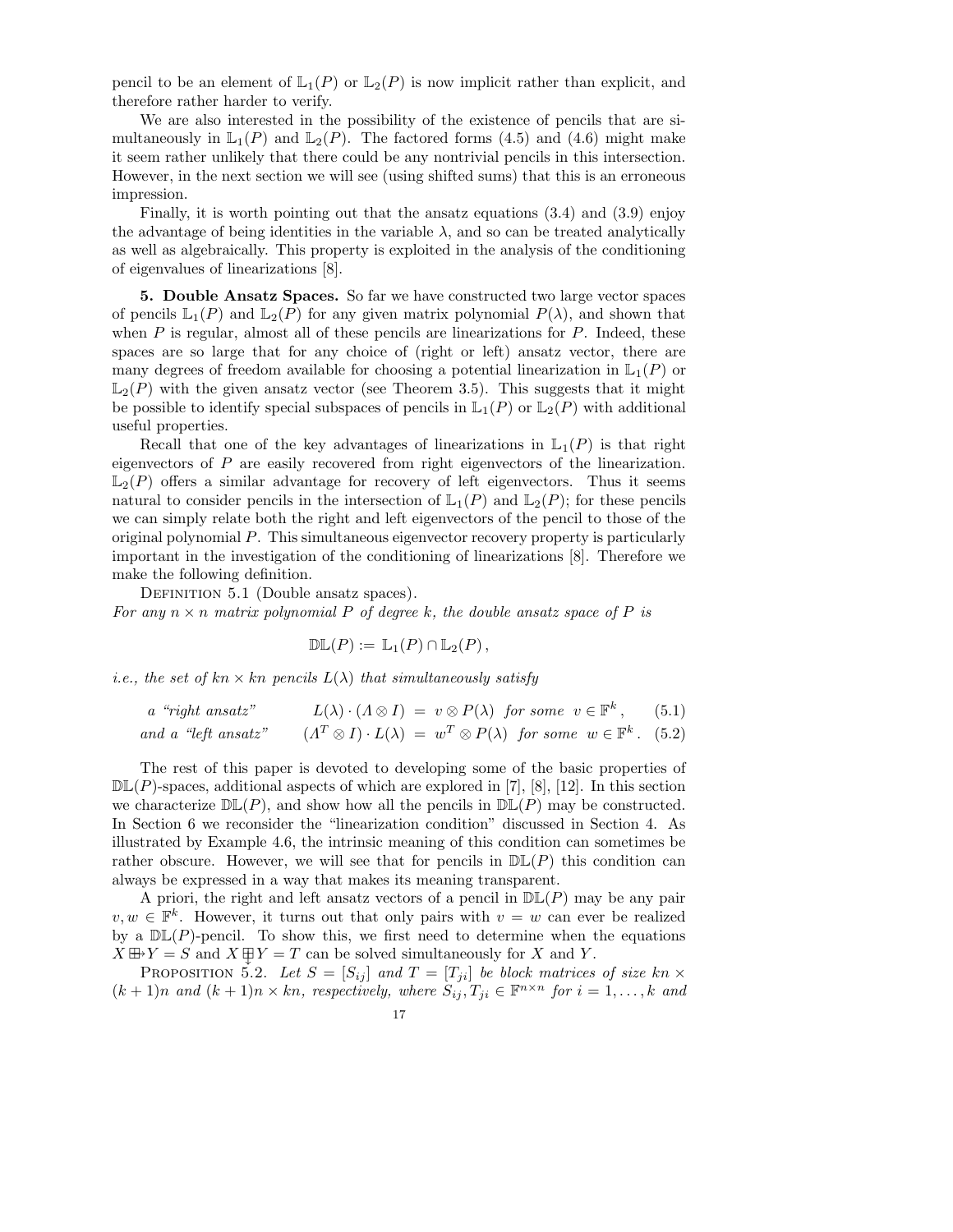$j = 1, \ldots, k + 1$ . Then there exist block  $k \times k$  matrices  $X = [X_{ij}]$ ,  $Y = [Y_{ij}]$  with blocks  $X_{ij}, Y_{ij} \in \mathbb{F}^{n \times n}$  for  $i, j = 1, \ldots k$  such that

$$
X \boxplus Y = S \quad and \quad X \boxplus Y = T \tag{5.3}
$$

if and only if for  $j = 1, \ldots, k$  the blocks of S and T satisfy the compatibility conditions

$$
T_{jj} + \sum_{\mu=1}^{j-1} (T_{\mu,2j-\mu} - S_{\mu,2j-\mu}) = S_{jj} + \sum_{\mu=1}^{j-1} (S_{2j-\mu,\mu} - T_{2j-\mu,\mu}) \qquad (5.4)
$$

and 
$$
\sum_{\mu=1}^{j} (S_{\mu,2j+1-\mu} - T_{\mu,2j+1-\mu}) = \sum_{\mu=1}^{j} (T_{2j+1-\mu,\mu} - S_{2j+1-\mu,\mu}).
$$
 (5.5)

(Here,  $S_{\nu,\eta} = 0 = T_{\eta,\nu}$  whenever  $(\nu,\eta) \notin \{1,\ldots,k\} \times \{1,\ldots,k+1\}$ .) If (5.3) has a solution then  $X$  and  $Y$  are uniquely determined by the formulas

$$
X_{ij} = T_{ij} + \sum_{\mu=1}^{i-1} (T_{\mu,j+i-\mu} - S_{\mu,j+i-\mu}), \quad Y_{ij} = \sum_{\mu=1}^{i} (S_{\mu,j+i+1-\mu} - T_{\mu,j+i+1-\mu}), \tag{5.6}
$$

$$
X_{ji} = S_{ji} + \sum_{\mu=1}^{i-1} (S_{j+i-\mu,\mu} - T_{j+i-\mu,\mu}), \quad Y_{ji} = \sum_{\mu=1}^{i} (T_{j+i+1-\mu,\mu} - S_{j+i+1-\mu,\mu}), \tag{5.7}
$$

for  $i, j = 1, \ldots, k$  and  $j \geq i$ .

*Proof.* Due to its technical nature, the proof is provided in Appendix A.  $\Box$ 

We are now in a position to show not only that any  $D\mathbb{L}(P)$ -pencil has its right ansatz vector equal to its left ansatz vector, but also that every  $v \in \mathbb{F}^k$  is actually realized as the ansatz vector of a pencil in  $D\mathbb{L}(P)$ , indeed of a unique pencil in  $D\mathbb{L}(P)$ . Note that this result does not require any regularity assumption on P.

THEOREM 5.3. Let  $P(\lambda) = \sum_{i=0}^{k} \lambda^{i} A_i$  be a matrix polynomial with coefficients in  $\mathbb{F}^{n \times n}$  and  $A_k \neq 0$ . Then for vectors  $v = (v_1, \ldots, v_k)^T$  and  $w = (w_1, \ldots, w_k)^T$  in  $\mathbb{F}^k$ , there exists a kn  $\times$  kn matrix pencil  $L(\lambda) = \lambda X + Y$  that simultaneously satisfies

$$
L(\lambda) \cdot (A \otimes I) = v \otimes P(\lambda) \quad \text{and} \quad (A^T \otimes I) \cdot L(\lambda) = w^T \otimes P(\lambda) \tag{5.8}
$$

if and only if  $v = w$ . In this case, if  $X = [X_{ij}]$  and  $Y = [Y_{ij}]$  are written as block matrices with  $n \times n$  blocks  $X_{ij}$ ,  $Y_{ij}$ , then X and Y are uniquely determined by v. In particular, setting  $v_0 := 0$ ,  $v_\mu := 0$ , and  $A_\mu := 0 \in \mathbb{F}^{n \times n}$  for  $\mu < 0$  or  $\mu > k$ , the blocks of  $X$  and  $Y$  satisfy the formulas

$$
X_{ij} = v_{\max(i,j)} A_{k+1-\min(i,j)} + \sum_{\mu=1}^{\min(i-1,j-1)} (v_{j+i-\mu} A_{k+1-\mu} - v_{\mu} A_{k+1-j-i+\mu}), (5.9)
$$

$$
Y_{ij} = \sum_{\mu=1}^{\min(i,j)} (v_{\mu} A_{k-j-i+\mu} - v_{j+i+1-\mu} A_{k+1-\mu}), \qquad i, j = 1, \dots, k.
$$
 (5.10)

*Proof.* See Appendix B for the proof.  $\square$ 

In light of the results in Theorem 5.3, we no longer need to refer separately to the right and left ansatz vectors of a pencil in  $\mathbb{DL}(P)$ . It suffices to say the ansatz vector v of  $L \in \mathbb{DL}(P)$ , and it is to be understood that v plays both roles.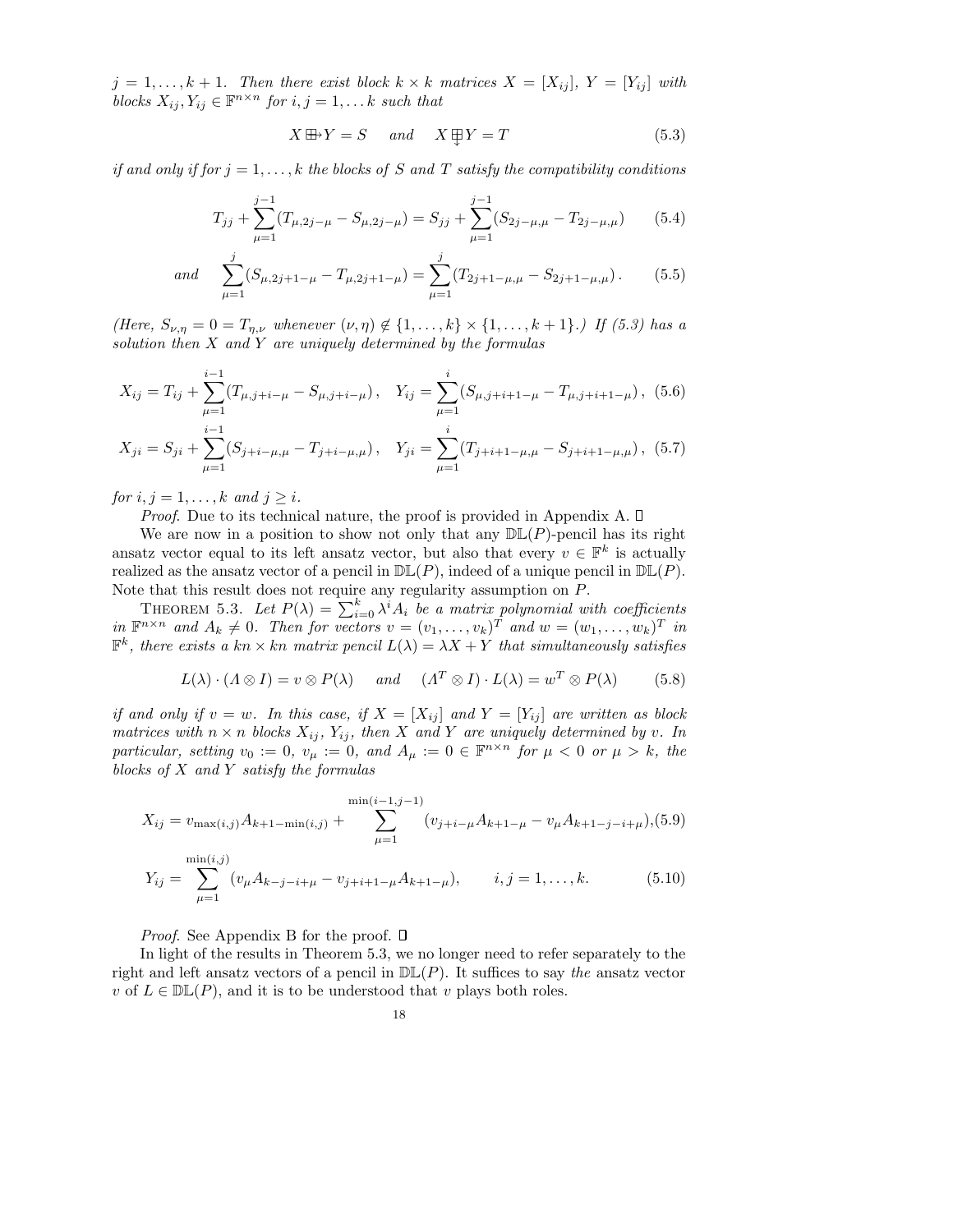TABLE  $5.1$ 

Some pencils in  $\mathbb{DL}(P)$  for the general quadratic  $P(\lambda) = \lambda^2 A + \lambda B + C$ . Linearization condition found using procedure in Section 4.1.

| $\boldsymbol{\eta}$                    | $L(\lambda) \in \mathbb{DL}(P)$ for given v                                                                                                                                                                                        | Linearization condition                                                                                             |
|----------------------------------------|------------------------------------------------------------------------------------------------------------------------------------------------------------------------------------------------------------------------------------|---------------------------------------------------------------------------------------------------------------------|
| $\begin{bmatrix} 1 \\ 0 \end{bmatrix}$ | $\lambda \begin{vmatrix} A & 0 \\ 0 & -C \end{vmatrix} + \begin{vmatrix} B & C \\ C & 0 \end{vmatrix}$                                                                                                                             | $\det(C) \neq 0$                                                                                                    |
| $\begin{bmatrix} 0 \\ 1 \end{bmatrix}$ | $\lambda \begin{vmatrix} 0 & A \\ A & B \end{vmatrix} + \begin{vmatrix} -A & 0 \\ 0 & C \end{vmatrix}$                                                                                                                             | $\det(A) \neq 0$                                                                                                    |
| $\left  \frac{1}{1} \right $           | $\lambda \begin{vmatrix} A & A \\ A & B - C \end{vmatrix} + \begin{vmatrix} B - A & C \\ C & C \end{vmatrix}$                                                                                                                      | $\det(A - B + C) = \det[P(-1)] \neq 0$                                                                              |
|                                        | $\begin{vmatrix} \alpha \\ \beta \end{vmatrix}$ $\begin{vmatrix} \lambda & \alpha A & \beta A \\ \beta A & \beta B - \alpha C \end{vmatrix}$ + $\begin{vmatrix} \alpha B - \beta A & \alpha C \\ \alpha C & \beta C \end{vmatrix}$ | $\det(\beta^2 A - \alpha \beta B + \alpha^2 C) \neq 0$ ;<br>equivalently, $\det[P(-\frac{\beta}{\alpha})] \neq 0$ . |

We can also concisely summarize the result of Theorem 5.3 in a slightly different way. Viewing  $D\mathbb{L}(P)$  as a special subspace of  $\mathbb{L}_1(P)$ , consider the multiplication map M (introduced in the proof of Theorem 3.5) restricted to the subspace  $\mathbb{DL}(P)$ . Then the following is an immediate corollary of Theorem 5.3.

COROLLARY 5.4. For any polynomial P, the map  $\mathbb{DL}(P) \stackrel{\mathcal{M}}{\longrightarrow} \mathcal{V}_P$  is an isomorphism.

Thus once an ansatz vector v has been chosen, a pencil from  $D\mathbb{L}(P)$  is uniquely determined and can be computed using the formulas of Theorem 5.3.

Another significant property of  $D\mathbb{L}(P)$  is worth mentioning here. A matrix polynomial is *symmetric* when all its coefficient matrices are symmetric. For symmetric  $P$ , a simple argument shows that every pencil in  $D\mathbb{L}(P)$  is also symmetric:  $L \in D\mathbb{L}(P)$ with ansatz vector v implies that  $L^T$  is also in  $\mathbb{DL}(P)$  with the same ansatz vector v, and then  $L = L<sup>T</sup>$  follows from the uniqueness statement of Theorem 5.3.

Examples of pencils in  $\mathbb{DL}(P)$  for  $k = 2$  and  $k = 3$  may be found in Tables 5.1 and 5.2. Using shifted sums one easily verifies that these examples are indeed in both  $\mathbb{L}_1(P)$  and  $\mathbb{L}_2(P)$ , with the same right and left ansatz vector v. Note that if A, B,  $C$ , and  $D$  are symmetric, then so are all the pencils in these examples. Symmetric linearizations are studied in more detail in [7].

Perhaps the most striking property of the space  $\mathbb{DL}(P)$  is that the linearization condition for each pencil in  $D\mathbb{L}(P)$  can be directly linked to its ansatz vector v, as will be seen in the next section.

6. The Eigenvalue Exclusion Theorem. We now establish a connection between the linearization condition of any pencil  $L \in \mathbb{DL}(P)$  and the ansatz vector v that defines L. For example, consider the cubic polynomial  $P(\lambda) = \lambda^3 A + \lambda^2 B + \lambda C + D$ and the pencil

$$
L(\lambda) = \lambda \begin{bmatrix} A & 0 & -A \\ 0 & -A-C & -B-D \\ -A & -B-D & -C \end{bmatrix} + \begin{bmatrix} B & A+C & D \\ A+C & B+D & 0 \\ D & 0 & -D \end{bmatrix}
$$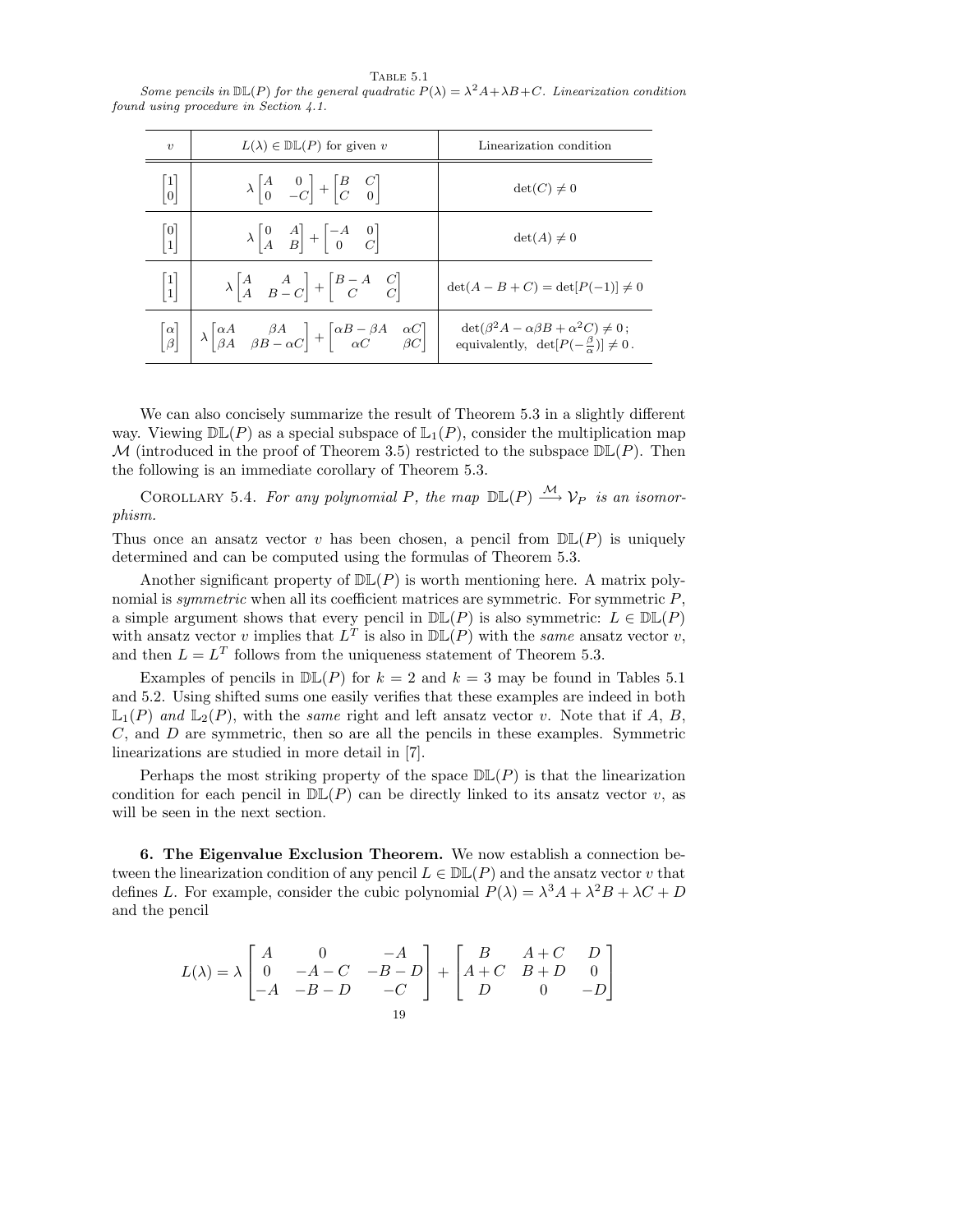TABLE  $5.2$ Some pencils in  $\mathbb{DL}(P)$  for the general cubic  $P(\lambda) = \lambda^3 A + \lambda^2 B + \lambda C + D$ . Linearization condition found using procedure in Section 4.1.

| $\boldsymbol{v}$                            | $L(\lambda) \in \mathbb{DL}(P)$ for given v                                                                                                        | Linearization condition      |
|---------------------------------------------|----------------------------------------------------------------------------------------------------------------------------------------------------|------------------------------|
| $\begin{bmatrix} 1 \ 0 \ 0 \end{bmatrix}$   | $\lambda \begin{bmatrix} 1 & 0 & 0 \\ 0 & -C & -D \\ 0 & -D & 0 \end{bmatrix} + \begin{bmatrix} 1 & 0 & 0 \\ C & D & 0 \\ D & 0 & 0 \end{bmatrix}$ | $\det D \neq 0$              |
| $\begin{bmatrix} 0 \\ 1 \\ 0 \end{bmatrix}$ | $\lambda \begin{bmatrix} 0 & A & 0 \\ A & B & 0 \\ 0 & 0 & -D \end{bmatrix} + \begin{bmatrix} -A & 0 & 0 \\ 0 & C & D \\ 0 & D & 0 \end{bmatrix}$  | $\det A \cdot \det D \neq 0$ |
| $\begin{bmatrix} 0 \\ 0 \\ 1 \end{bmatrix}$ | $\lambda \begin{bmatrix} 0 & 0 & A \\ 0 & A & B \\ A & B & C \end{bmatrix} + \begin{bmatrix} 0 & -A & 0 \\ -A & -B & 0 \\ 0 & 0 & D \end{bmatrix}$ | $\det A \neq 0$              |
|                                             |                                                                                                                                                    |                              |
|                                             |                                                                                                                                                    |                              |

in  $\mathbb{DL}(P)$  with ansatz vector  $v = \begin{bmatrix} 1 & 0 & -1 \end{bmatrix}^T$ . Using the procedure in Section 4.1 one easily finds that

$$
\det \left[ \begin{array}{cc} A+C & B+D \\ B+D & A+C \end{array} \right] \neq 0 \tag{6.1}
$$

is the linearization condition for  $L(\lambda)$ . (See also Table 5.2.) Now it is not immediately clear what the meaning of this condition is, or even if it has any intrinsic meaning at all. However, the identity

$$
\begin{bmatrix}\n0 & I \\
I & I\n\end{bmatrix}\n\begin{bmatrix}\nA+C & B+D \\
B+D & A+C\n\end{bmatrix}\n\begin{bmatrix}\nI & 0 \\
-I & I\n\end{bmatrix} =\n=\n\begin{bmatrix}\n-A+B-C+D & A+C \\
0 & A+B+C+D\n\end{bmatrix}\n=\n\begin{bmatrix}\nP(-1) & A+C \\
0 & P(+1)\n\end{bmatrix}
$$

shows that condition  $(6.1)$  is equivalent to saying that neither  $-1$  nor  $+1$  is an eigenvalue of the matrix polynomial  $P(\lambda)$ . Thus in this example we can reinterpret the linearization condition from Section 4.1 as an "eigenvalue exclusion" condition.

But why do these particular eigenvalues need to be excluded? And what role, if any, does the ansatz vector  $v = \begin{bmatrix} 1 & 0 & -1 \end{bmatrix}^T$  play here? Observe that if we interpret the components of v as the coefficients of a scalar polynomial then we obtain  $x^2 - 1$ , whose roots are exactly the eigenvalues that have to be excluded in order to guarantee that  $L(\lambda)$  is a linearization for  $P(\lambda)$ . The goal of this section is to show that this is not merely a coincidence, but rather an instance of a general phenomenon described by the "eigenvalue exclusion theorem".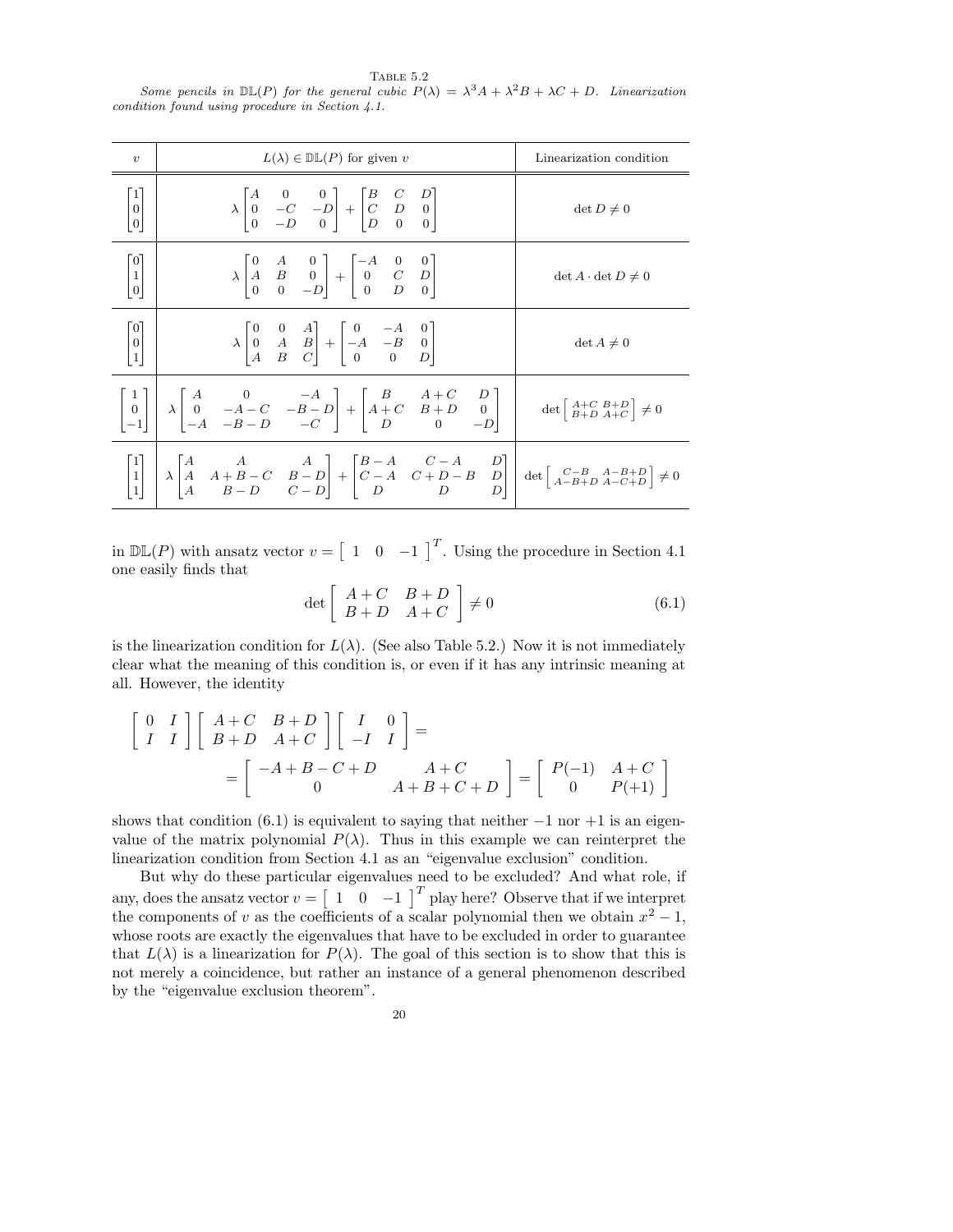The main technical result needed to prove this theorem is an explicit formula for the determinant of a pencil  $L(\lambda)$  in  $\mathbb{DL}(P)$ . To aid in the development of this formula we first introduce some notation to be used throughout this section. As before,  $P(\lambda) = \sum_{i=0}^{k} \lambda^{i} A_{i}$  is an  $n \times n$  matrix polynomial with nonzero leading coefficient  $A_{k}$ . The pencil  $L(\lambda) \in \mathbb{DL}(P)$  under consideration has ansatz vector  $v = [v_1, v_2, \dots, v_k]^T$ , with an associated scalar polynomial defined as follows.

DEFINITION 6.1 (v-polynomial).

To a vector  $v = [v_1, v_2, \dots, v_k]^T \in \mathbb{F}^k$  associate the scalar polynomial

$$
\mathsf{p}(x\,;v)\,=\,v_1x^{k-1}+v_2x^{k-2}+\cdots+v_{k-1}x+v_k\,,
$$

referred to as the "v-polynomial" of the vector v. We adopt the convention that  $p(x; v)$  has a root at  $\infty$  whenever  $v_1 = 0$ .

We also need to introduce the notion of the "Horner shifts" of a polynomial. DEFINITION 6.2 (Horner shifts).

For any polynomial  $p(x) = a_n x^n + a_{n-1} x^{n-1} + \cdots + a_1 x + a_0$  and  $0 \le \ell \le n$ , the " degree  $\ell$  Horner shift of  $p(x)$ " is  $p_{\ell}(x) := a_n x^{\ell} + a_{n-1}x^{\ell-1} + \cdots + a_{n-\ell+1}x + a_{n-\ell}$ .

REMARK 6.3. The polynomials in Definition 6.2 satisfy the recurrence relation

$$
p_0(x) = a_n,
$$
  
\n
$$
p_{\ell+1}(x) = xp_{\ell}(x) + a_{n-\ell-1} \text{ for } 0 \le \ell \le n-1,
$$
  
\n
$$
p_n(x) = p(x),
$$

and are precisely the polynomials appearing in Horner's method for evaluating the polynomial  $p(x)$ .

We have seen in Theorem 5.3 that  $L(\lambda) \in \mathbb{DL}(P)$  is uniquely determined by the vector  $v$  and the polynomial  $P$ , so it is not surprising that one can also specify the columns of  $L(\lambda)$  in terms of this data. This is done in the next lemma, where a block-column-wise description of  $L(\lambda)$  is given. In this description we make extensive use of the standard  $k \times k$  nilpotent Jordan block N from (2.4) in the matrix  $N \otimes I$ , employed here as a block-shift operator.

LEMMA 6.4 (Block-column structure of pencils in  $D\mathbb{L}(P)$ ). Suppose that  $L(\lambda) = \lambda X + Y$  is in  $D\mathbb{L}(P)$  with ansatz vector v. Partition X and Y as

$$
X = \left[ \begin{array}{cccc} X_1 & X_2 & \cdots & X_k \end{array} \right] \quad \text{and} \quad Y = \left[ \begin{array}{cccc} Y_1 & \cdots & Y_{k-1} & Y_k \end{array} \right],
$$

where  $X_{\ell}, Y_{\ell} \in \mathbb{F}^{nk \times n}$ ,  $\ell = 1, ..., k$ . Then with  $Y_0 := 0$ , the block-columns  $Y_{\ell}$  satisfy the recurrence

$$
Y_{\ell} = (N \otimes I)(Y_{\ell-1} - v \otimes A_{k-\ell+1}) + v_{\ell} \begin{bmatrix} A_{k-1} \\ \vdots \\ A_0 \end{bmatrix}, \quad 1 \leq \ell \leq k-1, \qquad (6.2)
$$

$$
Y_k = v \otimes A_0. \tag{6.3}
$$

The block-columns of X are determined by  $X_\ell = -Y_{\ell-1} + v \otimes A_{k-\ell+1}$  for  $1 \leq \ell \leq k$ , and the pencil  $L(\lambda)$  has the column-wise description

$$
L(\lambda) = \begin{bmatrix} Y_1 & Y_2 - \lambda Y_1 & \lambda v \otimes A_k & \lambda v \end{bmatrix} + \lambda v \otimes A_{k-1} \begin{bmatrix} Y_{k-1} - \lambda Y_{k-2} & v \otimes A_0 - \lambda Y_{k-1} \\ + \lambda v \otimes A_2 & \lambda v \otimes A_1 \end{bmatrix} . \tag{6.4}
$$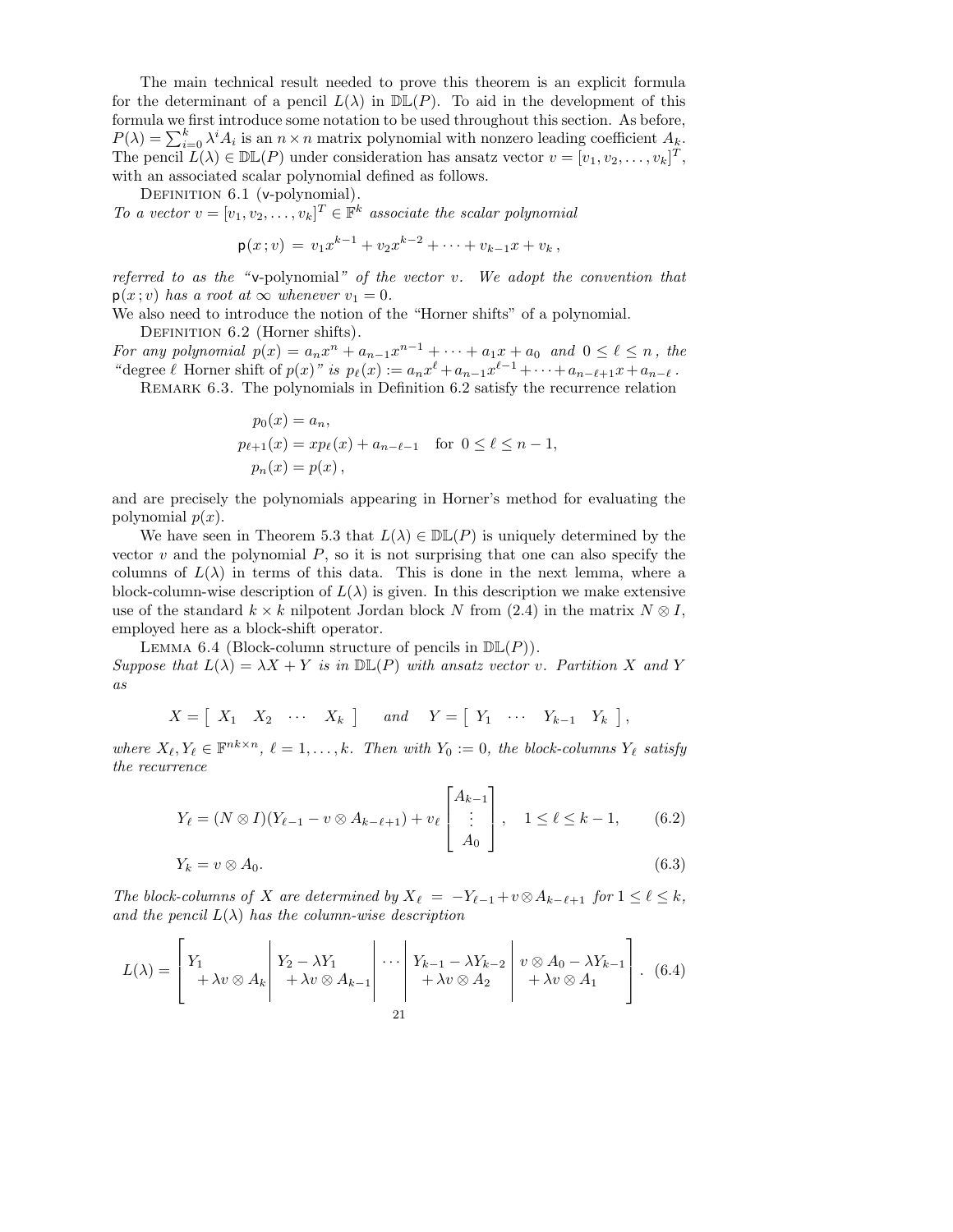*Proof.* Let  $Y_0 = [Y_{i0}] := 0$ ,  $X_{\ell} = [X_{i\ell}]$ , and  $Y_{\ell} = [Y_{i\ell}]$  for  $n \times n$  blocks  $Y_{i0}, X_{i\ell}, Y_{i\ell}$ , where  $i = 1, ..., k$ . Then we obtain from (5.10) for  $1 \leq i < \ell \leq k - 1$  that

$$
Y_{i\ell} = \sum_{\mu=1}^{i} (v_{\mu}A_{k-\ell-i+\mu} - v_{\ell+i+1-\mu}A_{k+1-\mu})
$$
  
= 
$$
\sum_{\mu=1}^{i+1} (v_{\mu}A_{k-\ell-i+\mu} - v_{\ell+i+1-\mu}A_{k+1-\mu}) - v_{i+1}A_{k+1-\ell} + v_{\ell}A_{k-i}
$$
  
= 
$$
Y_{i+1,\ell-1} - v_{i+1}A_{k+1-\ell} + v_{\ell}A_{k-i}.
$$

Analogously, we obtain for  $1 \leq \ell \leq i \leq k - 1$  that

$$
Y_{i\ell} = \sum_{\mu=1}^{\ell} (v_{\mu} A_{k-\ell-i+\mu} - v_{\ell+i+1-\mu} A_{k+1-\mu})
$$
  
= 
$$
\sum_{\mu=1}^{\ell-1} (v_{\mu} A_{k-\ell-i+\mu} - v_{\ell+i+1-\mu} A_{k+1-\mu}) + v_{\ell} A_{k-i} - v_{i+1} A_{k+1-\ell}
$$
  
= 
$$
Y_{i+1,\ell-1} - v_{i+1} A_{k+1-\ell} + v_{\ell} A_{k-i}.
$$

Since formula (5.10) also implies  $Y_{k\ell} = v_{\ell}A_0$ , we obtain

$$
Y_{\ell} = \begin{bmatrix} Y_{1\ell} \\ \vdots \\ Y_{k-1,\ell} \\ Y_{k\ell} \end{bmatrix} = \begin{bmatrix} Y_{2,\ell-1} \\ \vdots \\ Y_{k,\ell-1} \\ 0 \end{bmatrix} - \begin{bmatrix} v_2 A_{k-\ell+1} \\ \vdots \\ v_k A_{k-\ell+1} \\ 0 \end{bmatrix} + \begin{bmatrix} v_{\ell} A_k \\ \vdots \\ v_{\ell} A_1 \\ v_{\ell} A_0 \end{bmatrix}
$$

$$
= (N \otimes I)(Y_{\ell-1} - v \otimes A_{k-\ell+1}) + v_{\ell} \begin{bmatrix} A_{k-1} \\ \vdots \\ A_0 \end{bmatrix}
$$

for  $\ell = 1, \ldots, k-1$ . Noting that (3.6) implies  $Y_k = v \otimes A_0$  and  $X_{\ell} + Y_{\ell-1} = v \otimes A_{k-\ell+1}$ for  $\ell = 1, \ldots, k$ , we immediately obtain (6.4).  $\Box$ 

Using (6.2) we can now develop a concise formula describing the action of the block-row  $\Lambda^T(x) \otimes I$  on the block-column  $Y_{\ell}$ , where x is a scalar variable taking values in  $\mathbb C$  and  $\Lambda^T(x) := \begin{bmatrix} x^{k-1} & x^{k-2} & \dots & x & 1 \end{bmatrix}$ . This formula will be used repeatedly and plays a central role in the proof of Theorem 6.6. (Note that  $\Lambda^T(x)v$ is the same as the scalar v-polynomial  $p(x; v)$ .)

LEMMA 6.5. Suppose that  $L(\lambda) \in \mathbb{DL}(P)$  with ansatz vector v, and  $p(x; v)$  is the v-polynomial of v. Let  $Y_\ell$  denote the  $\ell$ th block column of Y in  $L(\lambda) = \lambda X + Y$ , where  $1 \leq \ell \leq k - 1$ . Then

$$
\left(\Lambda^T(x)\otimes I\right)Y_{\ell} \ = \ \mathsf{p}_{\ell-1}(x\,;v)P(x) - x\,\mathsf{p}(x\,;v)P_{\ell-1}(x),\tag{6.5}
$$

where  $p_{\ell-1}(x; v)$  and  $P_{\ell-1}(\lambda)$  are the degree  $\ell - 1$  Horner shifts of  $p(x; v)$  and  $P(\lambda)$ , respectively.

*Proof.* The proof will proceed by induction on  $\ell$ . First note that for the  $k \times k$ nilpotent Jordan block N, it is easy to check that  $\Lambda^T(x)N = \begin{bmatrix} 0 & x^{k-1} & \cdots & x \end{bmatrix}$  $x \Lambda^T(x) - x^k e_1^T.$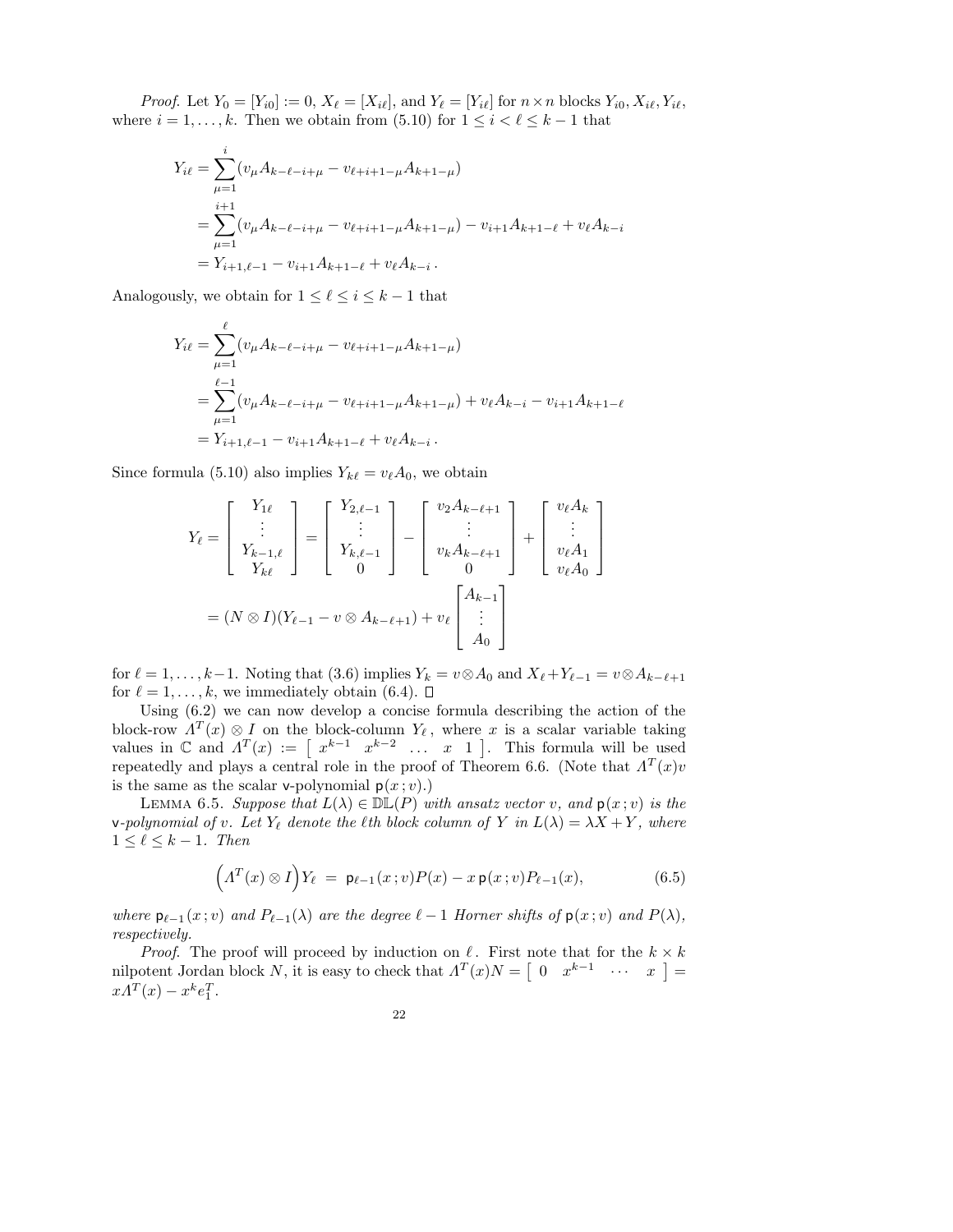$\ell = 1$  : Using (6.2) we have

$$
\left(\Lambda^T(x)\otimes I\right)Y_1\ =\ \left(\Lambda^T(x)\otimes I\right)\left(v_1\begin{bmatrix}A_{k-1}\\ \vdots\\ A_0\end{bmatrix}-(N\otimes I)(v\otimes A_k)\right)\ .
$$

Simplifying this gives

$$
\left(\Lambda^T(x) \otimes I\right) Y_1 = v_1 \left(P(x) - x^k A_k\right) - \left(\Lambda^T(x) N \otimes I\right) (v \otimes A_k)
$$
  
=  $v_1 P(x) - v_1 x^k A_k - \left((x \Lambda^T(x) - x^k e_1^T)v \otimes A_k\right)$   
=  $p_0(x; v) P(x) - v_1 x^k A_k - (x \Lambda^T(x)v) A_k + (x^k e_1^T v) A_k$   
=  $p_0(x; v) P(x) - v_1 x^k A_k - x p(x; v) A_k + v_1 x^k A_k$   
=  $p_0(x; v) P(x) - x p(x; v) P_0(x),$ 

which establishes (6.5) for  $\ell = 1$ . The induction hypothesis is now

$$
\boxed{\ell-1}:\n\begin{pmatrix}\n\Lambda^T(x)\otimes I\n\end{pmatrix}\nY_{\ell-1} = \mathsf{p}_{\ell-2}(x;v)P(x) - x\,\mathsf{p}(x;v)P_{\ell-2}(x) .
$$
\n
$$
\boxed{\ell-1 \Rightarrow \ell}:\n\text{Starting again with (6.2) we have}
$$

$$
\left(\Lambda^T(x)\otimes I\right)Y_{\ell} = \left(\Lambda^T(x)\otimes I\right)\left((N\otimes I)(Y_{\ell-1}-v\otimes A_{k-\ell+1})+v_{\ell}\begin{bmatrix}A_{k-1}\\ \vdots\\ A_0\end{bmatrix}\right)
$$

$$
= \left(\Lambda^T(x)N\otimes I\right)(Y_{\ell-1}-v\otimes A_{k-\ell+1})+v_{\ell}\left(\Lambda^T(x)\otimes I\right)\begin{bmatrix}A_{k-1}\\ \vdots\\ A_0\end{bmatrix}
$$

$$
= \left((xA^T(x)-x^ke_1^T)\otimes I\right)(Y_{\ell-1}-v\otimes A_{k-\ell+1})+v_{\ell}\left(P(x)-x^kA_k\right)
$$

$$
= x\left(\Lambda^T(x)\otimes I\right)Y_{\ell-1}-x^k\left(e_1^T\otimes I\right)Y_{\ell-1}-(xA^T(x)v)A_{k-\ell+1}
$$

$$
+v_1x^kA_{k-\ell+1}+v_{\ell}P(x)-v_{\ell}x^kA_k.
$$

Note that  $(e_1^T \otimes I)Y_{\ell-1}$  is the top most block in  $Y_{\ell-1}$ , and is equal to  $v_1A_{k-\ell+1}-v_{\ell}A_k$ by (5.10). Finally, invoking the induction hypothesis gives

$$
\left(A^T(x) \otimes I\right) Y_{\ell} = x \mathbf{p}_{\ell-2}(x; v) P(x) - x^2 \mathbf{p}(x; v) P_{\ell-2}(x) - v_1 x^k A_{k-\ell+1} + v_{\ell} x^k A_k
$$

$$
- x \mathbf{p}(x; v) A_{k-\ell+1} + v_1 x^k A_{k-\ell+1} + v_{\ell} P(x) - v_{\ell} x^k A_k
$$

$$
= \left(x \mathbf{p}_{\ell-2}(x; v) + v_{\ell}\right) P(x) - x \mathbf{p}(x; v) \left(x P_{\ell-2}(x) + A_{k-\ell+1}\right)
$$

$$
= \mathbf{p}_{\ell-1}(x; v) P(x) - x \mathbf{p}(x; v) P_{\ell-1}(x).
$$

This completes the proof.  $\square$ 

THEOREM 6.6 (Determinant formula for pencils in  $D\mathbb{L}(P)$ ).

Suppose that  $L(\lambda)$  is in  $\mathbb{DL}(P)$  with nonzero ansatz vector  $v = [v_1, v_2, \dots, v_k]^T$ . Assume that v has m leading zeroes with  $0 \le m \le k-1$ , so that  $v_1 = v_2 = \cdots = v_m = 0$ ,  $v_{m+1} \neq 0$  is the first nonzero coefficient of  $p(x; v)$ , and  $p(x; v)$  has  $k - m - 1$  finite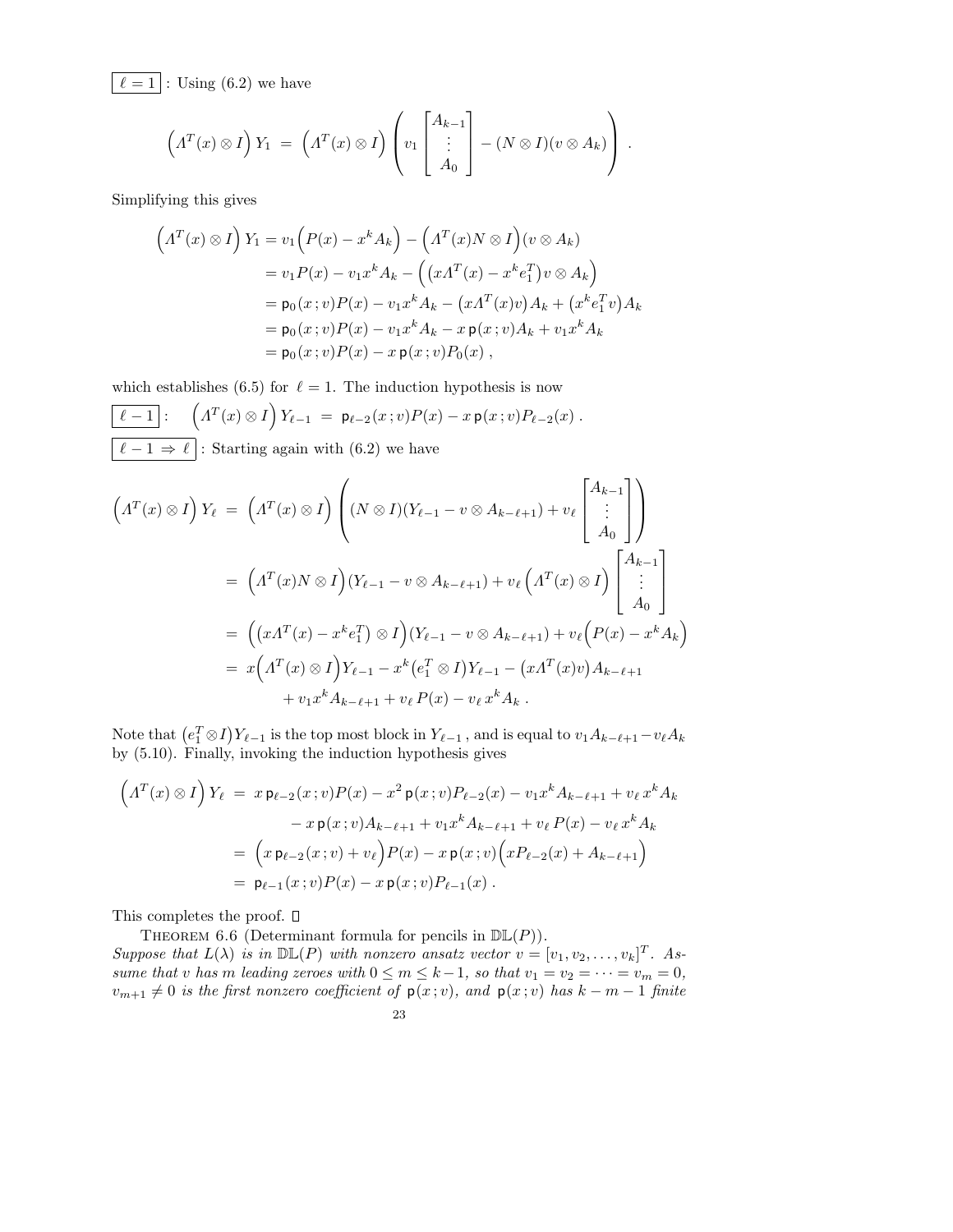roots in  $\mathbb{C}$ , counted with multiplicities, denoted here by  $r_1, r_2, \ldots, r_{k-m-1}$ . Then we have

$$
\det L(\lambda) = \begin{cases}\n(-1)^{n \cdot \left\lfloor \frac{k}{2} \right\rfloor} (v_1)^{kn} \det \Big( P(r_1) P(r_2) \cdots P(r_{k-1}) \Big) \det P(\lambda) & \text{if } m = 0, \\
(-1)^s (v_{m+1})^{kn} (\det A_k)^m \det \Big( P(r_1) \cdots P(r_{k-m-1}) \Big) \det P(\lambda) & \text{if } m > 0, \\
(6.6)\n\end{cases}
$$

where  $s = n \left( m + \left\lfloor \frac{m}{2} \right\rfloor + \left\lfloor \frac{k-m}{2} \right\rfloor \right)$ .

Proof. The proof proceeds in three parts.

Part 1: We first consider the case when  $m = 0$  (i.e.,  $v_1 \neq 0$ ) and  $p(x; v)$  has  $k - 1$ distinct finite roots. The strategy of the proof is to reduce  $L(\lambda)$  by a sequence of equivalence transformations to a point where the determinant can just be read off.

We begin the reduction process by right-multiplying  $L(\lambda)$  by the block-Toeplitz matrix  $T(\lambda)$ . Recall that  $T(\lambda)$  and  $G(\lambda)$  denote the unimodular matrix polynomials defined in (2.5), and are related to each other via the factorization in (2.6). Using  $(6.4)$  for the description of  $L(\lambda)$ , an argument very similar to the one used in the proof of Theorem 4.1 yields the block-column-wise description

$$
L(\lambda)G(\lambda) = \begin{bmatrix} Y_1 & & \\ & +\lambda v \otimes A_k & +\lambda v \otimes A_{k-1} \\ & & +\lambda v \otimes A_{k-1} \end{bmatrix} \cdots \begin{bmatrix} Y_{k-1} - \lambda Y_{k-2} & v \otimes P(\lambda) \\ & +\lambda v \otimes A_2 \end{bmatrix},
$$

and hence

$$
L(\lambda)T(\lambda) = \left[ Y_1 + \lambda v \otimes P_0(\lambda) \middle| Y_2 + \lambda v \otimes P_1(\lambda) \middle| \cdots \middle| Y_{k-1} + \lambda v \otimes P_{k-2}(\lambda) \middle| v \otimes P(\lambda) \right].
$$
\n
$$
(6.7)
$$

Next we left-multiply by a constant (nonsingular) "Vandermonde-like" matrix  $M$ , built block-row-wise from  $A^T(x) := [x^{k-1}, x^{k-2}, \dots, x]$  evaluated at each of the roots of  $p(x; v)$ ,

$$
M := \begin{bmatrix} e_1^T \\ A^T(r_1) \\ A^T(r_2) \\ \vdots \\ A^T(r_{k-1}) \end{bmatrix} \otimes I = \begin{bmatrix} 1 & 0 & \cdots & 0 & 0 \\ r_1^{k-1} & r_1^{k-2} & \cdots & r_1 & 1 \\ r_2^{k-1} & r_2^{k-2} & \cdots & r_2 & 1 \\ \vdots & \vdots & \cdots & \vdots & \vdots \\ r_{k-1}^{k-1} & r_{k-1}^{k-2} & \cdots & r_{k-1} & 1 \end{bmatrix} \otimes I.
$$
 (6.8)

Using Lemma 6.5 and the fact that  $\Lambda^T(r_j)v = \mathsf{p}(r_j; v)$ , we obtain that

$$
\left(\Lambda^T(r_j) \otimes I\right)\left(Y_{\ell} + \lambda v \otimes P_{\ell-1}(\lambda)\right) =
$$
  
 
$$
\mathsf{p}_{\ell-1}(r_j; v)P(r_j) - r_j \mathsf{p}(r_j; v)P_{\ell-1}(r_j) + \lambda \mathsf{p}(r_j; v)P_{\ell-1}(\lambda).
$$

Since  $r_1, \ldots, r_{k-1}$  are the roots of  $p(x; v)$ , the product  $ML(\lambda)T(\lambda)$  simplifies to

$$
\begin{bmatrix}\n\ast & \ast & \cdots & \ast & \vee_{1} P(\lambda) \\
\hline\np_{0}(r_{1}; v)P(r_{1}) & p_{1}(r_{1}; v)P(r_{1}) & \cdots & p_{k-2}(r_{1}; v)P(r_{1}) & 0 \\
p_{0}(r_{2}; v)P(r_{2}) & p_{1}(r_{2}; v)P(r_{2}) & \cdots & p_{k-2}(r_{2}; v)P(r_{2}) & 0 \\
\vdots & \vdots & \ddots & \vdots & \vdots \\
p_{0}(r_{k-1}; v)P(r_{k-1}) & p_{1}(r_{k-1}; v)P(r_{k-1}) & \cdots & p_{k-2}(r_{k-1}; v)P(r_{k-1}) & 0\n\end{bmatrix}
$$

.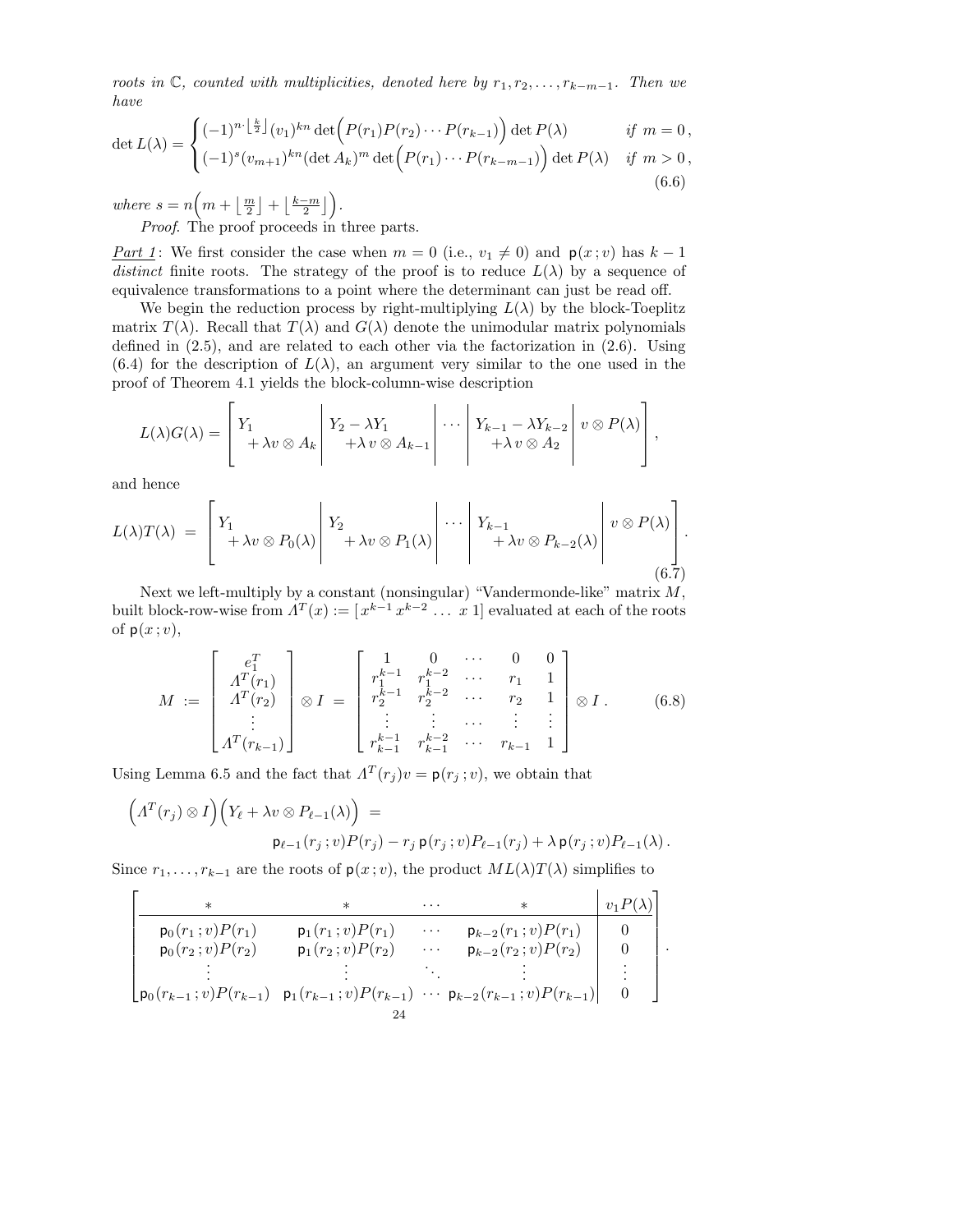This matrix now factors into

$$
\underbrace{\left[\begin{array}{c|c} I & \cdots & * & v_1 P(\lambda) \\ \hline P(r_1) & \ddots & \vdots & \ddots & \vdots \\ \hline P(r_{k-1}) & \cdots & P(r_{k-1}; v)I & \cdots & P_{k-2}(r_1; v)I & 0 \\ \vdots & \ddots & \vdots & \vdots & \vdots \\ \hline P(0; r_{k-1}; v)I & \cdots & P_{k-2}(r_{k-1}; v)I & 0 \end{array}\right],}_{=:W}
$$

and after reversing the order of the block columns using  $R \otimes I$  we have

$$
ML(\lambda)T(\lambda)(R \otimes I) = W \begin{bmatrix} v_1 P(\lambda) & * & \cdots \\ 0 & & \vdots \\ 0 & & V \otimes I \end{bmatrix}, \tag{6.9}
$$

where

$$
V = \begin{bmatrix} p_{k-2}(r_1; v) & \cdots & p_1(r_1; v) & p_0(r_1; v) \\ \vdots & \vdots & \vdots & \vdots \\ p_{k-2}(r_{k-1}; v) & \cdots & p_1(r_{k-1}; v) & p_0(r_{k-1}; v) \end{bmatrix}
$$
  
= 
$$
\begin{bmatrix} (v_1r_1^{k-2} + \cdots + v_{k-2}r_1 + v_{k-1}) & \cdots & (v_1r_1 + v_2) & v_1 \\ \vdots & \vdots & \vdots & \vdots \\ (v_1r_{k-1}^{k-2} + \cdots + v_{k-2}r_{k-1} + v_{k-1}) & \cdots & (v_1r_{k-1} + v_2) & v_1 \end{bmatrix}.
$$

All that remains is to observe that V can be reduced by  $(\det = +1)$  column operations to

$$
v_1 \cdot \begin{bmatrix} r_1^{k-2} & r_1^{k-3} & \cdots & r_1 & 1 \\ \vdots & \vdots & \vdots & \vdots & \vdots \\ r_{k-1}^{k-2} & r_{k-1}^{k-3} & \cdots & r_{k-1} & 1 \end{bmatrix},
$$
 (6.10)

so det( $V \otimes I$ ) =  $v_1^{(k-1)n}$  det M. Taking determinants on both sides of (6.9) now gives

$$
\det M \cdot \det L(\lambda) \cdot \det T(\lambda) \cdot \det(R \otimes I) =
$$
  

$$
\det \Big( P(r_1) P(r_2) \cdots P(r_{k-1}) \Big) \cdot \det \big( v_1 P(\lambda) \big) \cdot \det (V \otimes I) .
$$

Since

$$
\det(R \otimes I) = \det(R_k \otimes I_n) = (\det R_k)^n (\det I_n)^k = (-1)^{n \cdot \left\lfloor \frac{k}{2} \right\rfloor} \tag{6.11}
$$

and det  $T(\lambda) = +1$ , this simplifies to the desired result

$$
\det L(\lambda) = (-1)^{n \cdot \left\lfloor \frac{k}{2} \right\rfloor} (v_1)^{kn} \det \left( P(r_1) P(r_2) \cdots P(r_{k-1}) \right) \det P(\lambda).
$$
 (6.12)

This completes the argument for the case when  $m = 0$  and the  $k - 1$  roots of  $p(x; v)$ are all distinct.

Part 2: We now describe how to modify this argument to handle  $m > 0$ , i.e., the first nonzero coefficient of  $p(x; v)$  is  $v_{m+1}$ . We will continue to assume that the  $k - m - 1$ finite roots of  $p(x; v)$  are all distinct.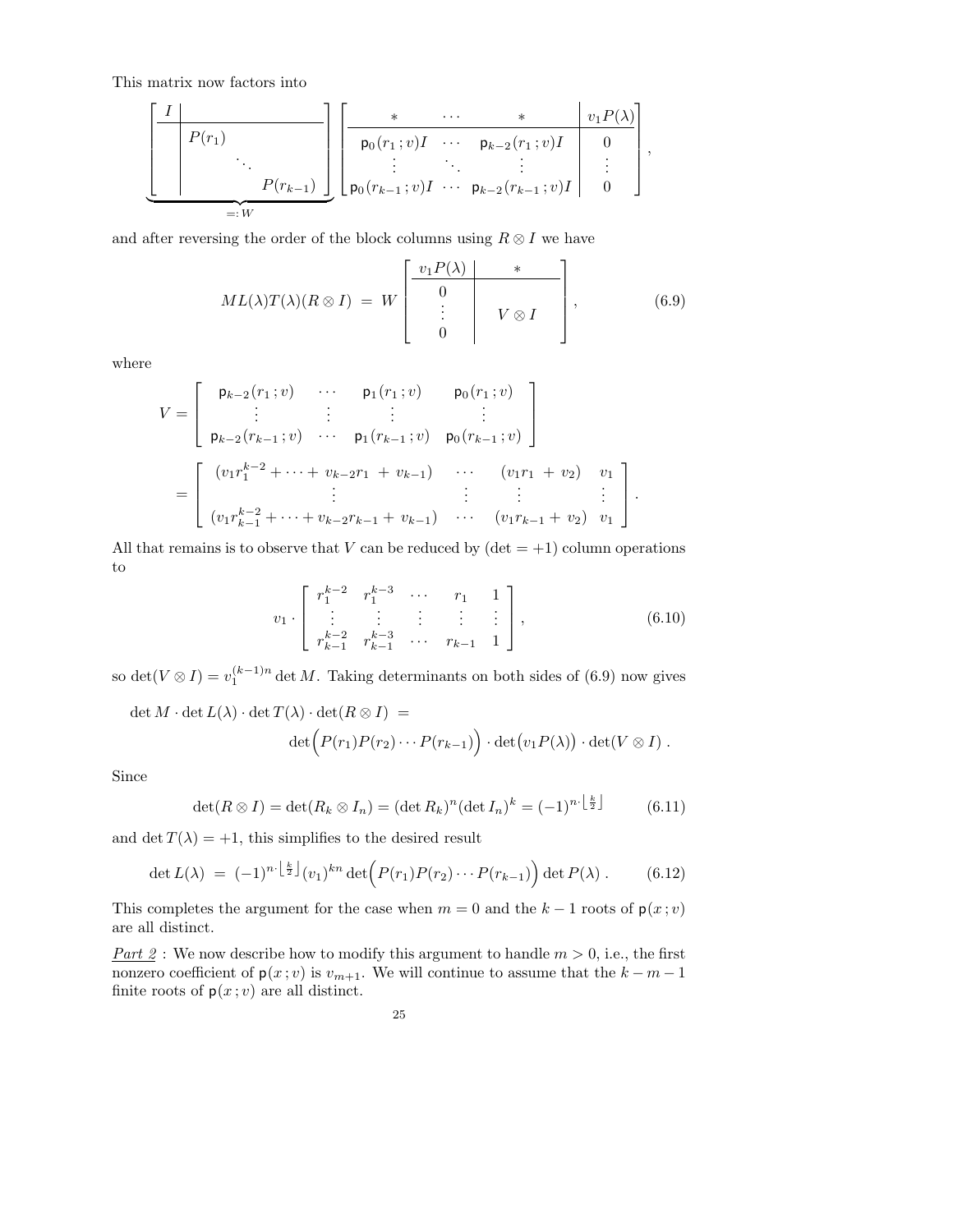We start out the same way as before, post-multiplying  $L(\lambda)$  by  $T(\lambda)$  to get (6.7). But then, instead of M in (6.8), we use all available finite roots of  $p(x; v)$  to define the following modified version of  $M$ :

$$
\widehat{M} := \begin{bmatrix} e_1^T \\ \vdots \\ e_{m+1}^T \\ A^T(r_1) \\ \vdots \\ A^T(r_{k-m-1}) \end{bmatrix} \otimes I_n = \begin{bmatrix} I_{m+1} & 0 \\ \hline r_1^{k-1} & r_1^{k-2} & \cdots & r_1 & 1 \\ \vdots & \vdots & \vdots & \vdots \\ r_{k-m-1}^{k-1} & r_{k-m-1}^{k-2} & \cdots & r_{k-m-1} & 1 \end{bmatrix} \otimes I_n. (6.13)
$$

Now simplify the product  $\widehat{M}L(\lambda)T(\lambda)$  using Lemma 6.5 and  $\Lambda^T(r_\ell)v = \mathsf{p}(r_\ell; v) = 0$ as before, as well as the fact that  $v_1 = v_2 = \ldots = v_m = 0$ , which implies that  $p_0(x; v)$ ,  $p_1(x; v)$ , ...,  $p_{m-1}(x; v)$  are all zero polynomials. Then we obtain

$$
\widehat{M}L(\lambda)T(\lambda) = \n\begin{bmatrix}\n\downarrow & & & & & & & & 0 \\
\hline\n& & & & & & & & \vdots & \vdots & & \\
& & & & & & & & & \vdots & \\
& & & & & & & & & & \vdots & \\
& & & & & & & & & & \vdots & \\
& & & & & & & & & & & \vdots & \\
& & & & & & & & & & & \vdots & \\
& & & & & & & & & & & & \vdots & \\
& & & & & & & & & & & & \vdots & \\
& & & & & & & & & & & & \vdots & \\
& & & & & & & & & & & & & \vdots & \\
& & & & & & & & & & & & & \vdots & \\
& & & & & & & & & & & & & \vdots & \\
& & & & & & & & & & & & & & \vdots & \\
& & & & & & & & & & & & & & \vdots & \\
& & & & & & & & & & & & & & \vdots & \\
& & & & & & & & & & & & & & & \vdots & \\
& & & & & & & & & & & & & & & \vdots & \\
& & & & & & & & & & & & & & & \vdots & \\
& & & & & & & & & & & & & & & \vdots & \\
& & & & & & & & & & & & & & & \vdots & \\
& & & & & & & & & & & & & & & \vdots & \\
& & & & & & & & & & & & & & & \vdots & \\
& & & & & & & & & & & & & & & \vdots & \\
& & & & & & & & & & & & & & & \vdots & \\
& & & & & & & & & & & & & & & \vdots & \\
& & & & & & & & & & & & & & & \vdots & \\
& & & & & & & & & & & & & & & \vdots & \\
& & & & & & & & & & & & & & & \vdots & \\
& & & & & & & & & & & & & & & & \vdots & \\
& & & & & & & & & & & & & & & & \vdots & \\
& & & & & & & & & & & & & & & & \vdots & \\
& & & & & & & & & & & & & & & & \vdots & \\
& & & & & & & & & & & & & & & & \vdots & \\
& & & & & & & & & & & & & & & & \vdots & \\
& & & & & & & & & & & & & & & & \vdots & \\
& & & & & & & & & & & & & & & & \end{bmatrix}
$$

,

where the  $mn \times mn$  block B can also be seen to have some further structure. First note that because of the structure of  $\tilde{M}$ , the block B in  $\tilde{ML}(\lambda)T(\lambda)$  is exactly the same as the corresponding block in  $L(\lambda)T(\lambda)$  in (6.7), which is just the first mn rows of

$$
\left[\begin{array}{c} Y_1 \\ +\lambda v \otimes P_0(\lambda) \end{array} \middle| \begin{array}{c} Y_2 \\ +\lambda v \otimes P_1(\lambda) \end{array} \middle| \begin{array}{c} \cdots \\ \cdots \end{array} \middle| \begin{array}{c} Y_m \\ +\lambda v \otimes P_{m-1}(\lambda) \end{array} \right].
$$

But because  $v_1 = v_2 = \ldots = v_m = 0$ , the terms  $\lambda v \otimes P_i(\lambda)$  make no contribution to these first  $mn$  rows. So  $B$  is the same as the first  $mn$  rows of

 $\sqrt{ }$ 

$$
Y_1 \mid Y_2 \mid \cdots \mid Y_m \mid
$$
  

$$
\begin{bmatrix} 26 \end{bmatrix}
$$

.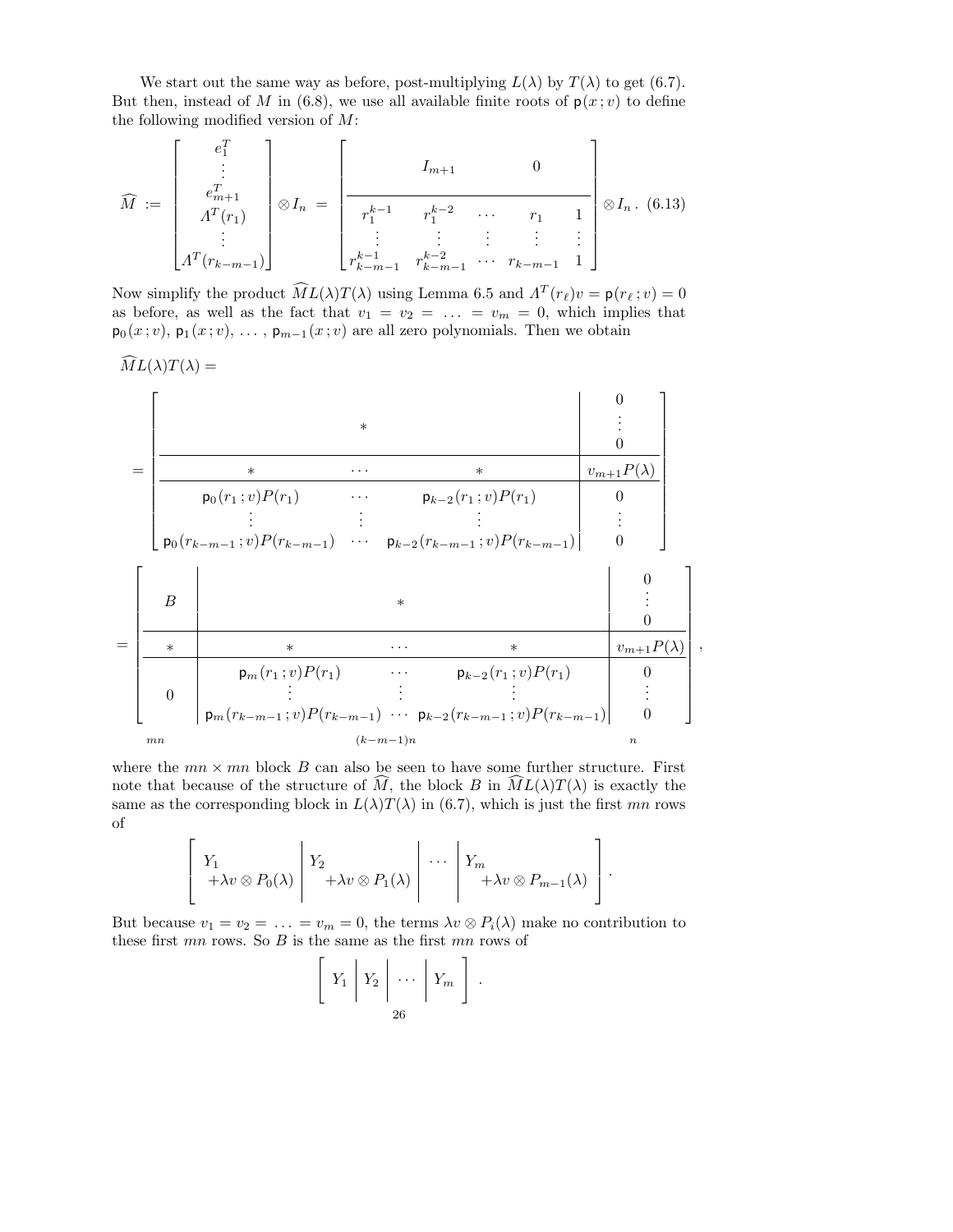Using the recurrence (6.2) from Lemma 6.4 with  $1 \leq \ell \leq m$ , we can now show that B is actually block anti-triangular. When  $\ell = 1$  we have  $Y_1 = -Nv \otimes A_k$ . Since the first m entries of Nv are  $[v_2, v_3, ..., v_{m+1}]^T = [0, 0, ..., v_{m+1}]^T$ , we see that the first block-column of B is  $\begin{bmatrix} 0, & \ldots, & 0, & -v_{m+1}A_k^T \end{bmatrix}^T$ . With  $\ell = 2$  we have  $Y_2 = (N \otimes I)Y_1 - Nv \otimes A_{k-1}$ , whose first mn rows are

$$
\begin{bmatrix} 0 \\ \vdots \\ 0 \\ -v_{m+1}A_k \\ * \end{bmatrix} - \begin{bmatrix} 0 \\ \vdots \\ 0 \\ -v_{m+1}A_{k-1} \end{bmatrix} = \begin{bmatrix} 0 \\ \vdots \\ 0 \\ -v_{m+1}A_k \end{bmatrix}.
$$

By induction, we then see that the first  $mn$  rows of  $Y_{\ell}$  for  $1 \leq \ell \leq m$  look like

$$
[0, \cdots, 0, -v_{m+1} A_k^T, \, \ast, \, \cdots, \ast]^T,
$$

with  $m - \ell$  leading blocks of zeroes. Thus B has the block anti-triangular form

$$
B = -v_{m+1} \cdot \left[ \begin{array}{cccc} 0 & \cdots & 0 & A_k \\ \vdots & \vdots & \ddots & \vdots \\ 0 & A_k & \cdots & \vdots \\ A_k & * & \cdots & * \end{array} \right],
$$

and so  $\widehat{M}L(\lambda)T(\lambda)$  is equal to

 0 <sup>−</sup>vm+1A<sup>k</sup> 0 . . . ∗ . . . <sup>−</sup>vm+1A<sup>k</sup> ∗ 0 ∗ ∗ · · · ∗ <sup>v</sup>m+1<sup>P</sup> (λ) <sup>p</sup>m(r<sup>1</sup> ; <sup>v</sup>)<sup>P</sup> (r1) · · · <sup>p</sup>k−<sup>2</sup> (r<sup>1</sup> ; <sup>v</sup>)<sup>P</sup> (r1) 0 0 . . . . . . . . . . . . <sup>p</sup>m(rk−m−<sup>1</sup> ; <sup>v</sup>)<sup>P</sup> (rk−m−1) · · · <sup>p</sup>k−<sup>2</sup> (rk−m−<sup>1</sup> ; <sup>v</sup>)<sup>P</sup> (rk−m−1) 0 .

Performing some block-column permutations gives us

$$
\widehat{M}L(\lambda)T(\lambda)\Big((R_m\oplus R_{k-m})\otimes I_n\Big) =
$$
\n
$$
\begin{bmatrix}\n-v_{m+1}A_k & 0 & 0 \\
\cdot & \cdot & \cdot \\
\cdot & -v_{m+1}A_k & 0 \\
\hline\n& v_{m+1}P(\lambda) & * & \cdot \\
0 & 0 & p_{k-2}(r_1; v)P(r_1) & \cdot \cdot \cdot & p_m(r_1; v)P(r_1) \\
\vdots & \vdots & \vdots & \vdots \\
0 & p_{k-2}(r_{k-m-1}; v)P(r_{k-m-1}) & \cdot \cdot \cdot & p_m(r_{k-m-1}; v)P(r_{k-m-1})\n\end{bmatrix}
$$
\n
$$
(6.14)
$$

1  $\overline{1}$ 

 ,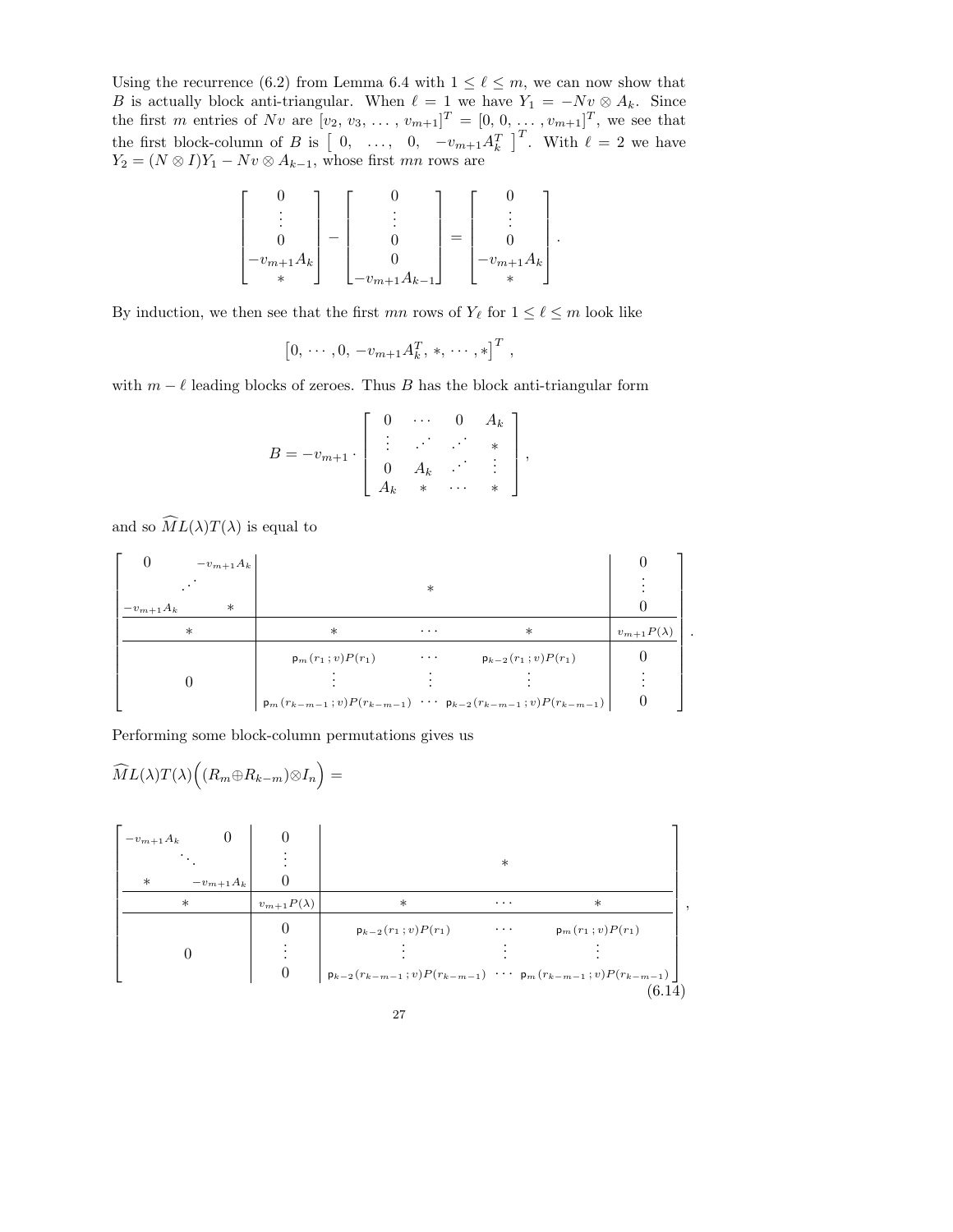which after factoring becomes

$$
\left[\begin{array}{c|c|c}\n-c_{m+1}I_m & \otimes I_n & 0 & 0 \\
\hline\n0 & v_{m+1}I_n & 0 & 0 \\
\hline\n0 & 0 & \widehat{W} & 0\n\end{array}\right] \left[\begin{array}{c|c|c}\nA_k & 0 & 0 & * \\
\hline\n0 & 0 & P(\lambda) & * \\
\hline\n0 & 0 & \widehat{V} \otimes I_n\n\end{array}\right], \quad (6.15)
$$

where  $\widehat{W} = \text{diag}(P(r_1), \ldots, P(r_{k-m-1}))$  and

$$
\widehat{V} = \begin{bmatrix}\n\mathsf{p}_{k-2}(r_1; v) & \cdots & \mathsf{p}_m(r_1; v) \\
\vdots & \vdots & \vdots \\
\mathsf{p}_{k-2}(r_{k-m-1}; v) & \cdots & \mathsf{p}_m(r_{k-m-1}; v)\n\end{bmatrix}
$$
\n
$$
= \begin{bmatrix}\n(v_{m+1}r_1^{k-m-2} + \cdots + v_{k-1}) & \cdots & (v_{m+1}r_1 + v_{m+2}) & v_{m+1} \\
\vdots & \vdots & \vdots & \vdots \\
(v_{m+1}r_{k-m-1}^{k-m-2} + \cdots + v_{k-1}) & \cdots & (v_{m+1}r_{k-m-1} + v_{m+2}) & v_{m+1}\n\end{bmatrix}.
$$

Since  $v_{m+1} \neq 0$ , this  $(k-m-1) \times (k-m-1)$  matrix  $\hat{V}$  can be reduced by (det = +1) column operations in a manner analogous to the reduction of  $V$  in  $(6.10)$ , so we see that

$$
\det(\widehat{V}\otimes I_n) = (v_{m+1})^{(k-m-1)n} \det \widehat{M} . \tag{6.16}
$$

Now taking determinants on both sides of  $(6.14)$  using the factorization  $(6.15)$  gives

$$
\det \widehat{M} \cdot \det L(\lambda) \cdot \det T(\lambda) \cdot \det(R_m \otimes I_n) \cdot \det(R_{k-m} \otimes I_n) =
$$
  

$$
\det \Big( P(r_1) P(r_2) \cdots P(r_{k-m-1}) \Big) \cdot \det(-v_{m+1} A_k)^m \cdot \det \Big( v_{m+1} P(\lambda) \Big) \cdot \det(\widehat{V} \otimes I_n).
$$

Cancelling det  $\widehat{M}$  on both sides using (6.16), and using det  $T(\lambda) = +1$  together with the fact that  $\det(R \otimes I)$  is its own inverse, we get

$$
\det L(\lambda) = \det \Big( P(r_1) P(r_2) \cdots P(r_{k-m-1}) \Big) \cdot (-1)^{mn} \cdot (v_{m+1})^{kn} \cdot (\det A_k)^m
$$

$$
\cdot \det P(\lambda) \cdot \det(R_m \otimes I_n) \cdot \det(R_{k-m} \otimes I_n) \, .
$$

Finally, substituting  $\det(R_m \otimes I_n) = (-1)^{n \cdot \lfloor \frac{m}{2} \rfloor}$  and  $\det(R_{k-m} \otimes I_n) = (-1)^{n \cdot \lfloor \frac{k-m}{2} \rfloor}$ from (6.11) yields the desired formula (6.6). Note that this is consistent with formula (6.12) derived for the  $m = 0$  case, as long as we interpret the term  $(\det A_k)^m$  to be equal to  $+1$  whenever  $m = 0$ , regardless of whether det  $A_k$  is zero or nonzero.

Part 3: Now that we know that (6.6) holds for any  $v \in \mathbb{F}^k$  such that the corresponding  $p(x; v)$  has *distinct* finite roots, we can leverage this result to the general case by a continuity argument. For every fixed m and fixed polynomial  $P(\lambda)$ , the formula on the right hand side of (6.6) is clearly a continuous function of the leading coefficient  $v_{m+1}$  and the roots  $r_1, r_2, \ldots, r_{k-m-1}$  of  $p(x; v)$ , and is defined for all lists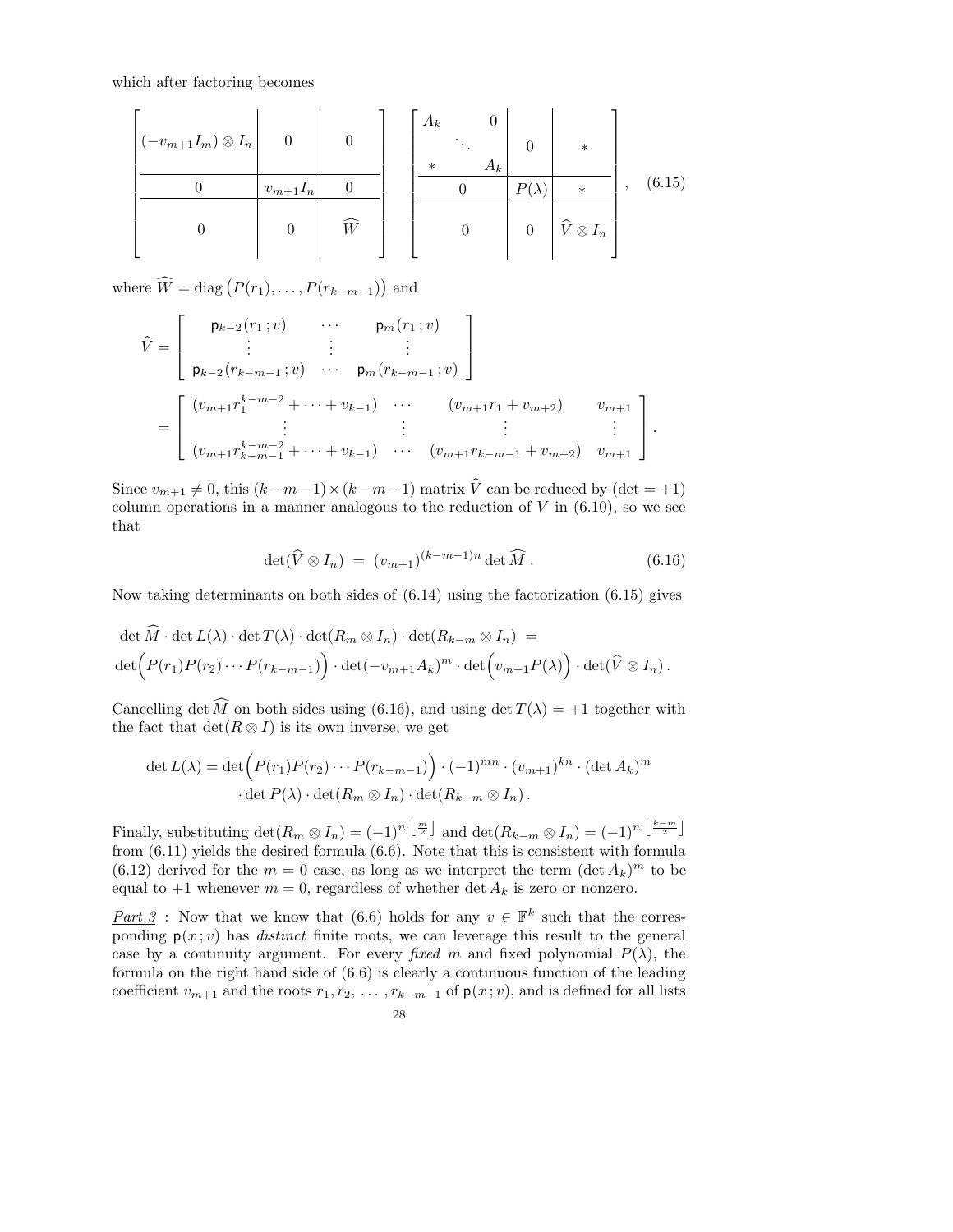in the set  $\mathcal{D} = \{(v_{m+1}, r_1, r_2, \ldots, r_{k-m-1}) : v_{m+1} \neq 0\}$  regardless of whether the numbers  $r_1, r_2, \ldots, r_{k-m-1}$  are distinct or not.

The left hand side of (6.6) can also be viewed as a function defined and continuous for all lists in  $\mathcal{D}$ . To see this, first observe that the map

$$
(v_{m+1}, r_1, r_2, \ldots, r_{k-m-1}) \mapsto (v_{m+1}, v_{m+2}, \ldots, v_k)
$$

taking the leading coefficient and roots of the polynomial  $p(x; v)$  to the coefficients of the same polynomial  $p(x; v)$  is defined and continuous on  $\mathcal{D}$ , as well as being surjective. Next note that because of the isomorphism in Corollary 5.4, the unique pencil  $L(\lambda) \in \mathbb{DL}(P)$  corresponding to  $v = (0, 0, \ldots, 0, v_{m+1}, \ldots, v_k)^T$  can be expressed as a linear combination

$$
L(\lambda) = v_{m+1}L_{m+1}(\lambda) + \cdots + v_kL_k(\lambda)
$$

of the fixed pencils  $L_i(\lambda)$  corresponding to  $v = e_i$ . Thus  $\det L(\lambda)$  is a continuous function of  $(v_{m+1}, v_{m+2}, \ldots, v_k)$ , and hence also of  $(v_{m+1}, r_1, r_2, \ldots, r_{k-m-1})$ .

In summary, the two sides of (6.6) are continuous functions defined on the same domain  $\mathcal{D}$ , and have been shown to be equal on a *dense* subset

$$
\{(v_{m+1}, r_1, r_2, \ldots, r_{k-m-1}) : v_{m+1} \neq 0 \text{ and } r_1, r_2, \ldots, r_{k-m-1} \text{ are distinct}\}
$$

of  $D$ . Therefore by continuity the two sides of  $(6.6)$  must be equal on all of  $D$ . Since this argument holds for each m with  $0 \leq m \leq k-1$ , the desired result is established for all nonzero  $v \in \mathbb{F}^k$ .

We now have all the ingredients needed to prove the main result of this section. Keep in mind our convention that the "roots of  $p(x; v)$ " includes a root at  $\infty$  whenever  $v_1 = 0.$ 

THEOREM 6.7 (Eigenvalue Exclusion Theorem).

Suppose that  $P(\lambda)$  is a regular matrix polynomial and  $L(\lambda)$  is in  $\mathbb{DL}(P)$  with ansatz vector v. Then  $L(\lambda)$  is a linearization for  $P(\lambda)$  if and only if no root of the vpolynomial  $p(x; v)$  is an eigenvalue of  $P(\lambda)$ . (Note that this statement includes  $\infty$  as one of the possible roots of  $p(x; v)$  or possible eigenvalues of  $P(\lambda)$ .)

*Proof.* By Theorem 4.3,  $L(\lambda)$  is a linearization for  $P(\lambda)$  if and only if  $L(\lambda)$  is regular. But from the determinant formula (6.6) it follows that  $L(\lambda)$  is regular if and only if no root of  $p(x; v)$  is an eigenvalue of  $P(\lambda)$ .  $\Box$ 

Using Theorem 6.7 we can now show that almost every pencil in  $\mathbb{DL}(P)$  is a linearization for P. Although the same property was proved in Theorem 4.7 for pencils in  $\mathbb{L}_1(P)$ , the result for  $\mathbb{DL}(P)$  is not a consequence of Theorem 4.7, since  $D\mathbb{L}(P)$  is itself a closed, nowhere dense subset of measure zero in  $\mathbb{L}_1(P)$ . Neither can the proof of Theorem 4.7 be directly generalized in any simple way; hence the need for a different argument in the following result.

THEOREM 6.8 (Linearizations are Generic in  $D\mathbb{L}(P)$ ).

For any regular matrix polynomial  $P(\lambda)$ , pencils in  $\mathbb{DL}(P)$  are linearizations of  $P(\lambda)$ for almost all  $v \in \mathbb{F}^k$ . (Here "almost all" means for all but a closed, nowhere dense set of measure zero in  $\mathbb{F}^k$ .)

*Proof.* Recall that the resultant [22] res $(f, g)$  of two polynomials  $f(x)$  and  $g(x)$  is a polynomial in the coefficients of f and g with the property that  $res(f, q) = 0$  if and only if  $f(x)$  and  $g(x)$  have a common (finite) root. Now consider res( $p(x; v)$ , det  $P(x)$ ), which, because  $P(\lambda)$  is fixed, can be viewed as a polynomial  $r(v_1, v_2, \ldots, v_k)$  in the components of  $v \in \mathbb{F}^k$ . The zero set  $\mathcal{Z}(r) = \{v \in \mathbb{F}^k : r(v_1, v_2, \ldots, v_k) = 0\}$ , then, is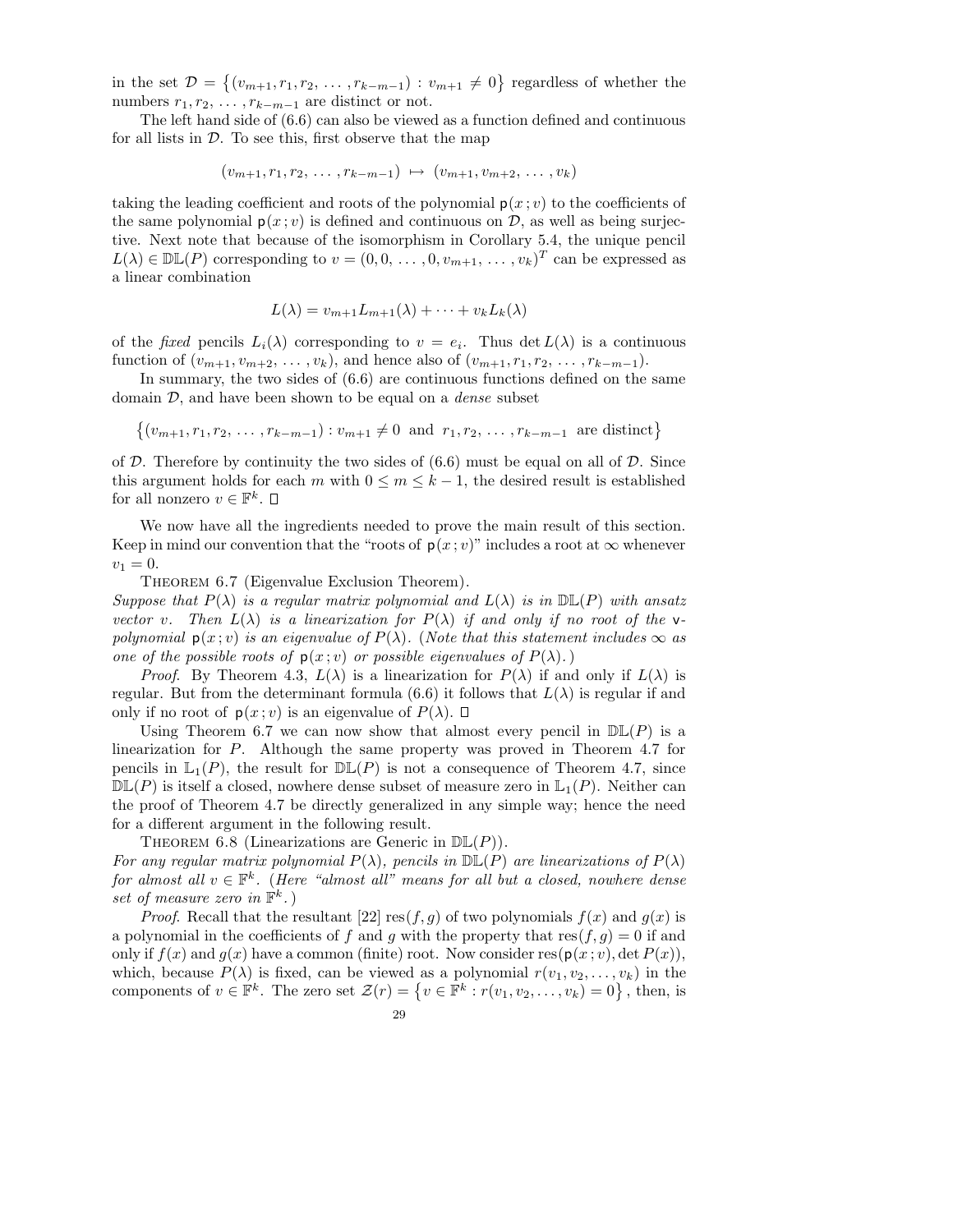exactly the set of  $v \in \mathbb{F}^k$  for which some finite root of  $p(x; v)$  is an eigenvalue of  $P(\lambda)$ . Recall that by our convention the v-polynomial  $p(x; v)$  has  $\infty$  as a root exactly for  $v \in \mathbb{F}^k$  lying in the hyperplane  $v_1 = 0$ . Thus by Theorem 6.7 the set of vectors  $v \in \mathbb{F}^k$ for which the corresponding pencil  $L(\lambda) \in \mathbb{DL}(P)$  is not a linearization of  $P(\lambda)$  is either the proper algebraic set  $\mathcal{Z}(r)$ , or the union of two proper algebraic sets,  $\mathcal{Z}(r)$ and the hyperplane  $v_1 = 0$ . But the union of any finite number of proper algebraic sets is always a closed, nowhere dense set of measure zero in  $\mathbb{F}^k$ .

How far can the eigenvalue exclusion theorem be extended from  $D\mathbb{L}(P)$ -pencils to other pencils in  $\mathbb{L}_1(P)$ ? Let us say that a pencil  $L \in \mathbb{L}_1(P)$  with right ansatz vector v has the eigenvalue exclusion property if the statement "no root of the v-polynomial  $p(x; v)$  is an eigenvalue of  $P(\lambda)$ " is equivalent to the linearization condition for L. That there are pencils in  $\mathbb{L}_1(P)$  with the eigenvalue exclusion property that are not in  $\mathbb{DL}(P)$  is shown by the pencil  $L_1(\lambda)$  in Example 4.5. The following variation of Example 4.6, though, is easily shown not to have the eigenvalue exclusion property.

EXAMPLE 6.9. For the general cubic polynomial  $P(\lambda) = \lambda^3 A + \lambda^2 B + \lambda C + D$ consider the pencil

$$
L(\lambda) = \lambda X + Y = \lambda \begin{bmatrix} A & 0 & 2C \\ -2A & -B - C & A - 4C \\ 0 & A & 0 \end{bmatrix} + \begin{bmatrix} B & -C & D \\ C - B & 2C - A & -2D \\ -A & 0 & 0 \end{bmatrix}
$$

that is in  $\mathbb{L}_1(P)$  but not in  $\mathbb{DL}(P)$ . Since  $X \boxplus Y = \begin{bmatrix} 1 & -2 & 0 \end{bmatrix}^T \otimes \begin{bmatrix} A & B & C & D \end{bmatrix}$ , the right ansatz vector is  $v = \begin{bmatrix} 1 & -2 & 0 \end{bmatrix}^T$  with v-polynomial  $p(x; v) = x^2 - 2x$  and roots 0 and 2. On the other hand, applying the procedure described in Section 4.1 gives

$$
Z = \begin{bmatrix} B+C & -A \\ -A & 0 \end{bmatrix},
$$

and hence the linearization condition det  $Z = det(-A^2) \neq 0$ , equivalently det  $A \neq 0$ . Thus  $L(\lambda)$  is a linearization for  $P(\lambda)$  if and only if  $\infty$  is not an eigenvalue of  $P(\lambda)$ . In this example, then, the roots of the v-polynomial do not correctly predict the linearization condition for L.

The first companion form of a polynomial  $P$  is another example where the eigenvalue exclusion property is easily seen not to hold. Characterizing the set of pencils in  $\mathbb{L}_1(P)$  for which the eigenvalue exclusion property does hold is an open problem.

7. Concluding Remarks. By generalizing the first and second companion form linearizations for a matrix polynomial  $P(\lambda)$ , we have introduced two large vector spaces of pencils,  $\mathbb{L}_1(P)$  and  $\mathbb{L}_2(P)$ , that serve as sources of potential linearizations for  $P(\lambda)$ . The mild hypothesis that  $P(\lambda)$  is regular makes almost every pencil in these spaces a linearization for  $P(\lambda)$ .

A number of properties enjoyed by the companion forms extend to the linearizations in  $\mathbb{L}_1(P)$  and  $\mathbb{L}_2(P)$ : they are strong linearizations, are readily constructed from the coefficient matrices of  $P(\lambda)$ , and have eigenvectors that reveal those of  $P(\lambda)$ . Furthermore, a simple procedure can be used to test when a pencil in  $\mathbb{L}_1(P)$  or  $\mathbb{L}_2(P)$  is linearization of  $P(\lambda)$ .

The intersection of  $\mathbb{L}_1(P)$  and  $\mathbb{L}_2(P)$ , denoted by  $\mathbb{DL}(P)$ , is of particular significance. Pencils in  $\mathbb{L}_1(P)$  reveal only right eigenvectors of  $P(\lambda)$ , while those in  $\mathbb{L}_2(P)$ lead to left eigenvectors of  $P(\lambda)$ . Pencils in  $D\mathbb{L}(P)$  therefore simultaneously reveal right as well as left eigenvectors of P. An isomorphism between  $D\mathbb{L}(P)$  and  $\mathbb{F}^k$  allows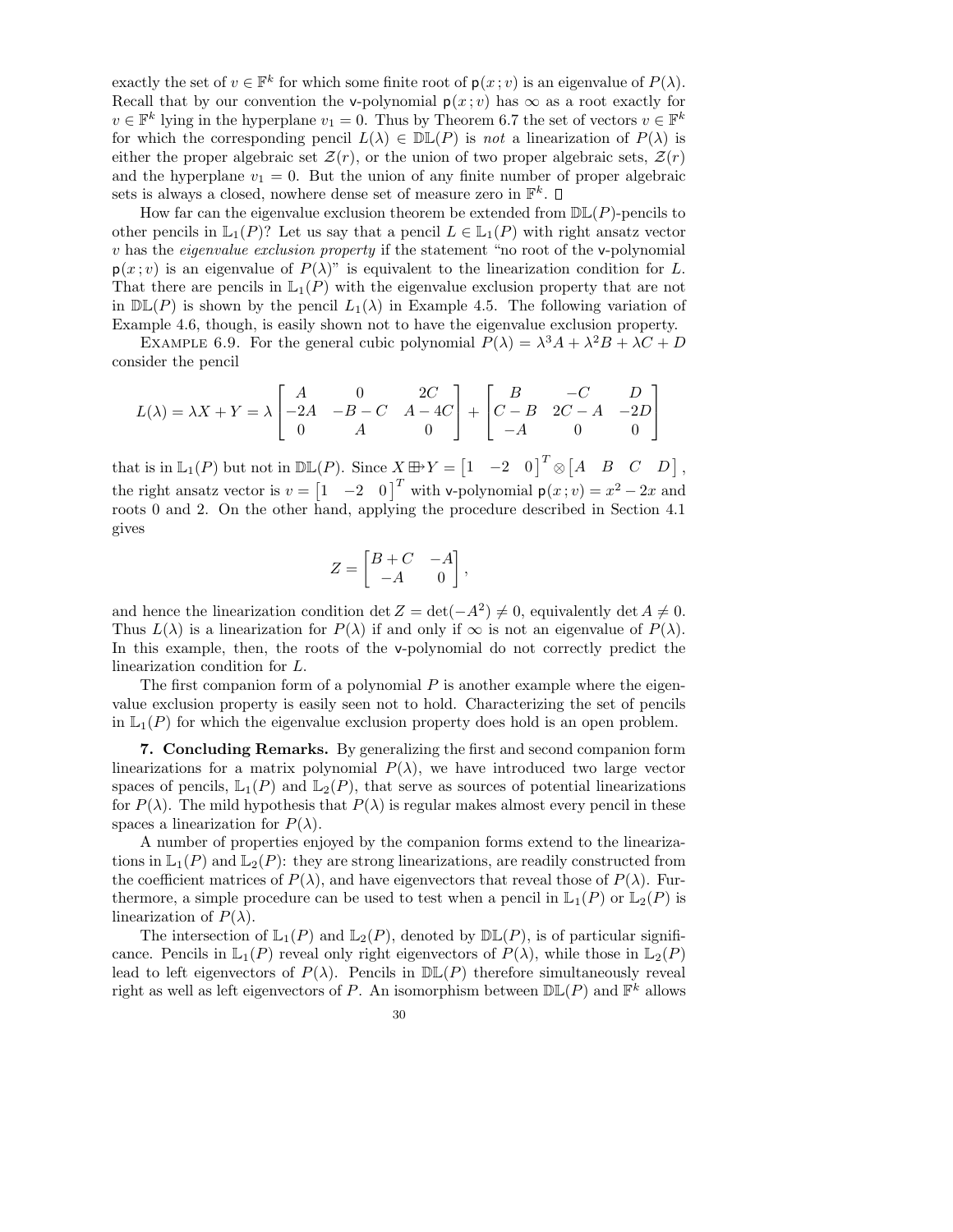the association of a unique scalar polynomial of degree  $k-1$  to each pencil in  $\mathbb{DL}(P)$ . Linearizations in  $D\mathbb{L}(P)$  can then be characterized by an eigenvalue exclusion prop- $\text{erty}$  — a pencil in this distinguished subspace is a linearization precisely when no root of its associated scalar polynomial is an eigenvalue of P.

As remarked earlier, the first and second companion form linearizations have a significant drawback — they usually do not reflect any structure that may be present in  $P(\lambda)$ . Different linearizations can also exhibit very different conditioning. By systematizing the construction of large classes of linearizations that generalize the companion forms, we have provided a rich arena in which linearizations with additional properties like structure preservation or improved conditioning can be found. This is the subject of the work in [7], [8], [12].

Acknowledgments We thank the mathematics departments of the universities of Manchester and TU Berlin, and the Banff International Research Station for giving us the opportunity to carry out this joint research. We also thank Ralph Byers, Peter Benner, Nick Higham, Françoise Tisseur, and Hongguo Xu for enlightening discussions on the topic, and an anonymous referee for pointing out the factorization in (4.5).

## Appendix A. Proof of Proposition 5.2.

*Proof.* " $\Rightarrow$ ": Assume that (5.3) holds. First, we show by induction on k that the formulas  $(5.6)$ – $(5.7)$  hold.

 $k = 1$ : In this case, we have

$$
X \boxplus Y = S = \left[ \begin{array}{cc} S_{11} & S_{12} \end{array} \right], \quad X \boxplus Y = T = \left[ \begin{array}{c} T_{11} \\ T_{21} \end{array} \right]
$$

and hence  $X = S_{11} = T_{11}$  and  $Y = S_{12} = T_{21}$  which coincides with  $(5.6)$ – $(5.7)$ .  $k-1 \Rightarrow k$ : By the definition of the column and row shifted sums, (5.3) implies

$$
Y_{ik} = S_{i,k+1} \quad \text{and} \quad Y_{ki} = T_{k+1,i} \tag{A.1}
$$

as well as  $X_{ji} + Y_{j,i-1} = S_{ji}$  and  $X_{ij} + Y_{i-1,j} = T_{ij}$  for  $j = 1, ..., k$  and  $i = 2, ..., k$ , which together with (A.1) gives

$$
X_{ki} = S_{ki} - T_{k+1,i-1} \quad \text{and} \quad X_{ik} = T_{ik} - S_{i-1,k+1} \tag{A.2}
$$

for  $i = 1, ..., k$ . (Remember that  $S_{0,k+1} = 0 = T_{k+1,0}$  by convention.) In order to be able to use the induction hypothesis, let us partition  $X$  and  $Y$  as

$$
X = \begin{bmatrix} \tilde{X} & & X_{1k} \\ & \tilde{X} & & \vdots \\ \hline X_{k1} & \cdots & X_{k,k-1} & X_{kk} \end{bmatrix}, Y = \begin{bmatrix} \tilde{Y} & & Y_{1k} \\ & \tilde{Y} & & \vdots \\ \hline Y_{k1} & \cdots & Y_{k,k-1} & Y_{kk} \end{bmatrix},
$$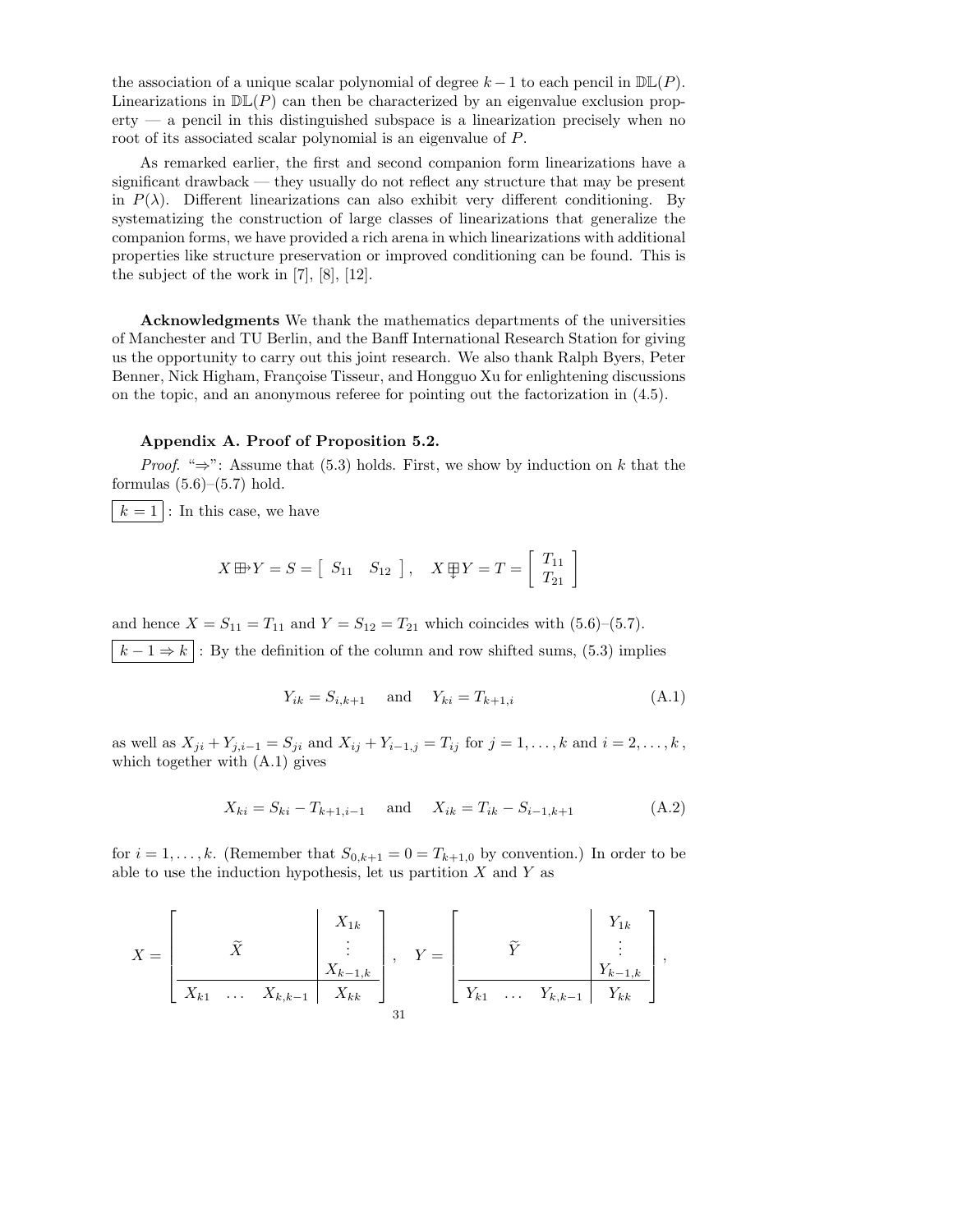with  $(n-1)k \times (n-1)k$  matrices  $\widetilde{X}$  and  $\widetilde{Y}$ . Then we obtain

$$
\widetilde{X} \boxplus \widetilde{Y} = \begin{bmatrix}\nS_{11} & \dots & S_{1,k-1} & S_{1k} - X_{1k} \\
S_{21} & \dots & S_{2,k-1} & S_{2k} - X_{2k} \\
\vdots & \ddots & \vdots & \vdots \\
S_{k-1,1} & \dots & S_{k-1,k-1} & S_{k-1,k} - X_{k-1,k}\n\end{bmatrix}
$$
\n(A.3)  
\n
$$
= \begin{bmatrix}\nS_{11} & \dots & S_{1,k-1} & S_{1k} - T_{1k} \\
S_{21} & \dots & S_{2,k-1} & S_{2k} - T_{2k} + S_{1,k+1} \\
\vdots & \ddots & \vdots & \vdots \\
S_{k-1,1} & \dots & S_{k-1,k-1} & S_{k-1,k} - T_{k-1,k} + S_{k-2,k+1}\n\end{bmatrix} =: \widetilde{S}. (A.4)
$$

Analogously,

$$
\widetilde{X} \boxplus \widetilde{Y} = \begin{bmatrix}\nT_{11} & T_{12} & \cdots & T_{1,k-1} \\
\vdots & \vdots & \ddots & \vdots \\
T_{k-1,1} & T_{k-1,2} & \cdots & T_{k-1,k-1} \\
T_{k1} - S_{k1} & T_{k2} - S_{k2} + T_{k+1,1} & \cdots & T_{k,k-1} - S_{k,k-1} + T_{k+1,k-2}\n\end{bmatrix}.
$$
\n
$$
=:\widetilde{T}
$$
\n(A.5)

Writing  $\widetilde{S} = [\widetilde{S}_{ij}]$  and  $\widetilde{T} = [\widetilde{T}_{ij}]$  with  $n \times n$  blocks  $\widetilde{S}_{ij}, \widetilde{T}_{ij}$  and using the induction hypothesis for  $\tilde{X} = [X_{ij}]$  and  $\tilde{Y} = [Y_{ij}]$ , we then obtain for  $i, j = 1, ..., k - 1$  and  $j \geq i$  that

$$
X_{ij} = \widetilde{T}_{ij} + \sum_{\mu=1}^{i-1} (\widetilde{T}_{\mu,j+i-\mu} - \widetilde{S}_{\mu,j+i-\mu}), \quad Y_{ij} = \sum_{\mu=1}^{i} (\widetilde{S}_{\mu,j+i+1-\mu} - \widetilde{T}_{\mu,j+i+1-\mu}), \quad \text{(A.6)}
$$

$$
X_{ji} = \widetilde{S}_{ji} + \sum_{\mu=1}^{i-1} (\widetilde{S}_{j+i-\mu,\mu} - \widetilde{T}_{j+i-\mu,\mu}), \quad Y_{ji} = \sum_{\mu=1}^{i} (\widetilde{T}_{j+i+1-\mu,\mu} - \widetilde{S}_{j+i+1-\mu,\mu}), \quad \text{(A.7)}
$$

where  $\widetilde{S}_{\nu\eta} = 0 = \widetilde{T}_{\eta\nu}$  whenever  $(\nu, \eta) \notin \{1, \ldots, k-1\} \times \{1, \ldots, k\}$ . We claim that together with  $(A.1)$  and  $(A.2)$ , the formulas  $(A.6)$ – $(A.7)$  coincide with the formulas  $(5.6)$ – $(5.7)$ . We show this in detail for the first formula in  $(5.6)$ ; for the other formulas there is a similar proof that is omitted. If  $j + i \leq k$ , then the block forms of  $\widetilde{S}$  and  $\widetilde{T}$  given in (A.4) and (A.5) immediately yield

$$
X_{ij} = \widetilde{T}_{ij} + \sum_{\mu=1}^{i-1} (\widetilde{T}_{\mu,j+i-\mu} - \widetilde{S}_{\mu,j+i-\mu}) = T_{ij} + \sum_{\mu=1}^{i-1} (T_{\mu,j+i-\mu} - S_{\mu,j+i-\mu})
$$

If  $j + i > k$  and  $i, j < k$ , then  $j + i - m = k$  for some  $m \ge 1$ ; using  $S_{\nu\eta} = 0 = T_{\eta\nu}$  for 32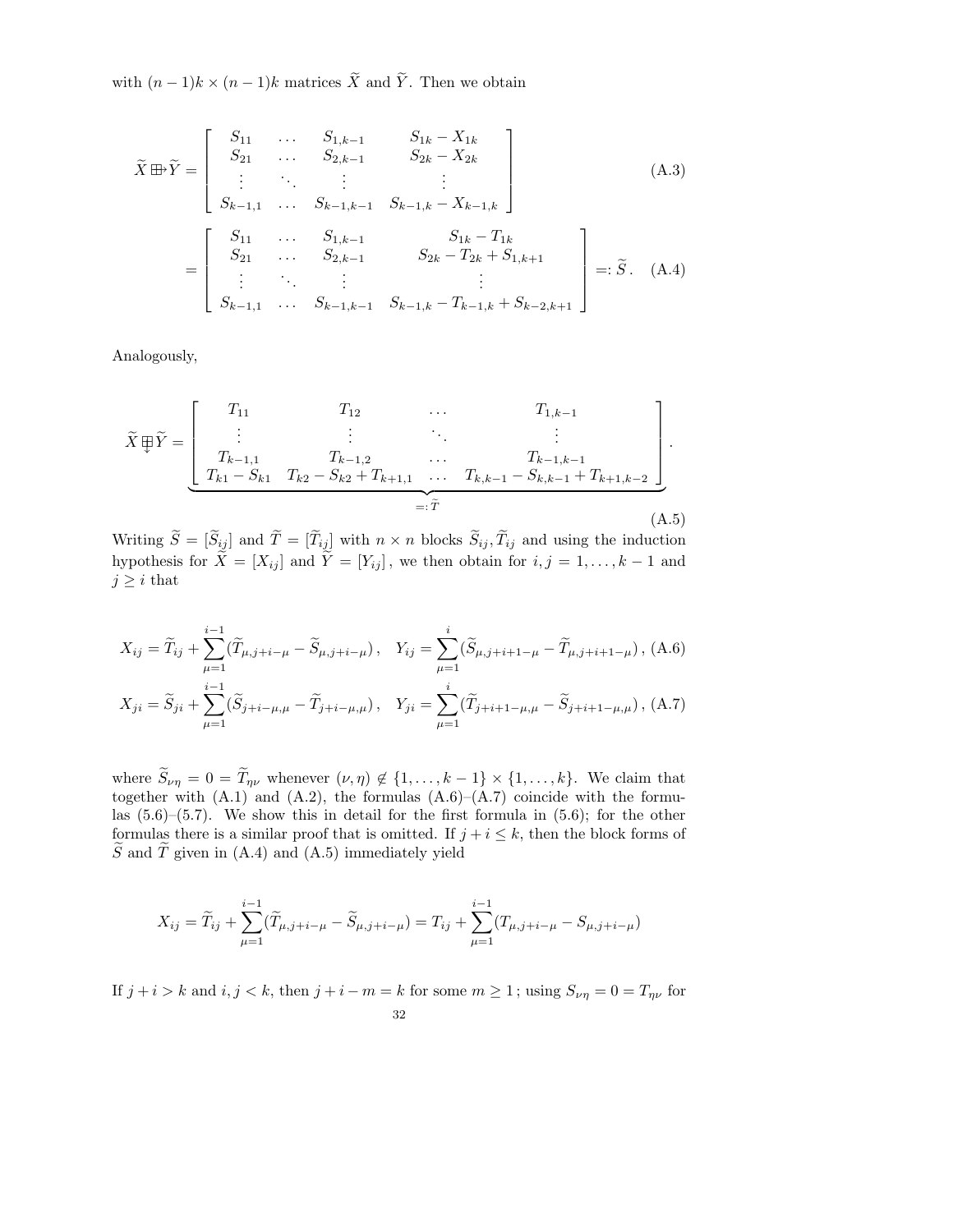$(\nu, \eta) \notin \{1, ..., k\} \times \{1, ..., k+1\}$  we obtain

$$
X_{ij} = \widetilde{T}_{ij} + \sum_{\mu=1}^{i-1} (\widetilde{T}_{\mu,j+i-\mu} - \widetilde{S}_{\mu,j+i-\mu})
$$
  
\n
$$
= \widetilde{T}_{ij} + \sum_{\mu=m+1}^{i-1} (\widetilde{T}_{\mu,j+i-\mu} - \widetilde{S}_{\mu,j+i-\mu}) - \widetilde{S}_{mk}
$$
  
\n
$$
= T_{ij} + \sum_{\mu=m+1}^{i-1} (T_{\mu,j+i-\mu} - S_{\mu,j+i-\mu}) - S_{mk} + T_{mk} - S_{m-1,k+1}
$$
  
\n
$$
= T_{ij} + \sum_{\mu=1}^{i-1} (T_{\mu,j+i-\mu} - S_{\mu,j+i-\mu}).
$$

Finally, for  $i = k$  or  $j = k$  the statement follows immediately from  $(A.1)$  or  $(A.2)$ . This concludes the inductive proof of the formulas  $(5.6)$ – $(5.7)$ . In particular, this implies that X and Y are uniquely determined by S and T. Note that  $X_{ii}$  and  $Y_{ii}$ now satisfy two distinct formulas for  $i = 1, \ldots, n$ . Since both right hand sides in the formulas  $(5.6)$ – $(5.7)$  must be equal in this case, we directly obtain  $(5.4)$  and  $(5.5)$ .

" $\Leftarrow$ ": We have to show existence of block matrices  $X = [X_{ij}]$  and  $Y = [Y_{ij}]$  such that  $X \boxplus Y = S$  and  $X \boxplus Y = T$ . Define  $X_{ij}$  and  $Y_{ij}$  by the formulas (5.6)–(5.7). Because of  $(5.4)$  and  $(5.5)$ , then X and Y are well defined. We will now show in detail that  $X \boxplus Y = S$ . (The proof of  $X \boxplus Y = T$  is similar and will be omitted.) Indeed, formulas  $(5.6)$ – $(5.7)$  imply  $X_{j1} = S_{j1}$  and  $Y_{ik} = S_{ik}$  for  $i, j = 1, \ldots, k$ . Moreover, we obtain for  $i = 1, \ldots, k$  and  $j = 2, \ldots, k$  that

$$
X_{ij} + Y_{i,j-1} = T_{ij} + \sum_{\mu=1}^{i-1} (T_{\mu,j+i-\mu} - S_{\mu,j+i-\mu}) + \sum_{\mu=1}^{i} (S_{\mu,j+i-\mu} - T_{\mu,j+i-\mu})
$$
  
=  $T_{ij} + S_{ij} - T_{ij} = S_{ij}$ 

if  $j - 1 \geq i$ , and that

$$
X_{ij} + Y_{i,j-1} = S_{ij} + \sum_{\mu=1}^{j-1} (S_{j+i-\mu,\mu} - T_{j+i-\mu,\mu}) + \sum_{\mu=1}^{j-1} (T_{j+i-\mu,\mu} - S_{j+i-\mu,\mu}) = S_{ij}
$$

if  $j - 1 < i$ . This shows  $X \oplus Y = S$  and concludes the proof.  $□$ 

#### Appendix B. Proof of Theorem 5.3.

*Proof.* Note that (5.8) is equivalent to  $X \oplus Y = S$  and  $X \oplus Y = T$ , where  $S = (S_{ij})$  and  $T = (T_{ji})$  are block  $k \times k$  matrices such that

$$
S_{ij} = v_i A_{k+1-j}, \quad T_{ji} = w_i A_{k+1-j}, \qquad i = 1, ..., k, \quad j = 1, ..., k+1.
$$
 (B.1)

Then by Proposition 5.2,  $X$  and  $Y$  satisfying (5.8) exist if and only if

$$
w_j A_{k+1-j} + \sum_{\mu=1}^{j-1} (w_{2j-\mu} A_{k+1-\mu} - v_{\mu} A_{k+1-2j+\mu}) =
$$
  

$$
v_j A_{k+1-j} + \sum_{\mu=1}^{j-1} (v_{2j-\mu} A_{k+1-\mu} - w_{\mu} A_{k+1-2j+\mu})
$$
 (B.2)  
33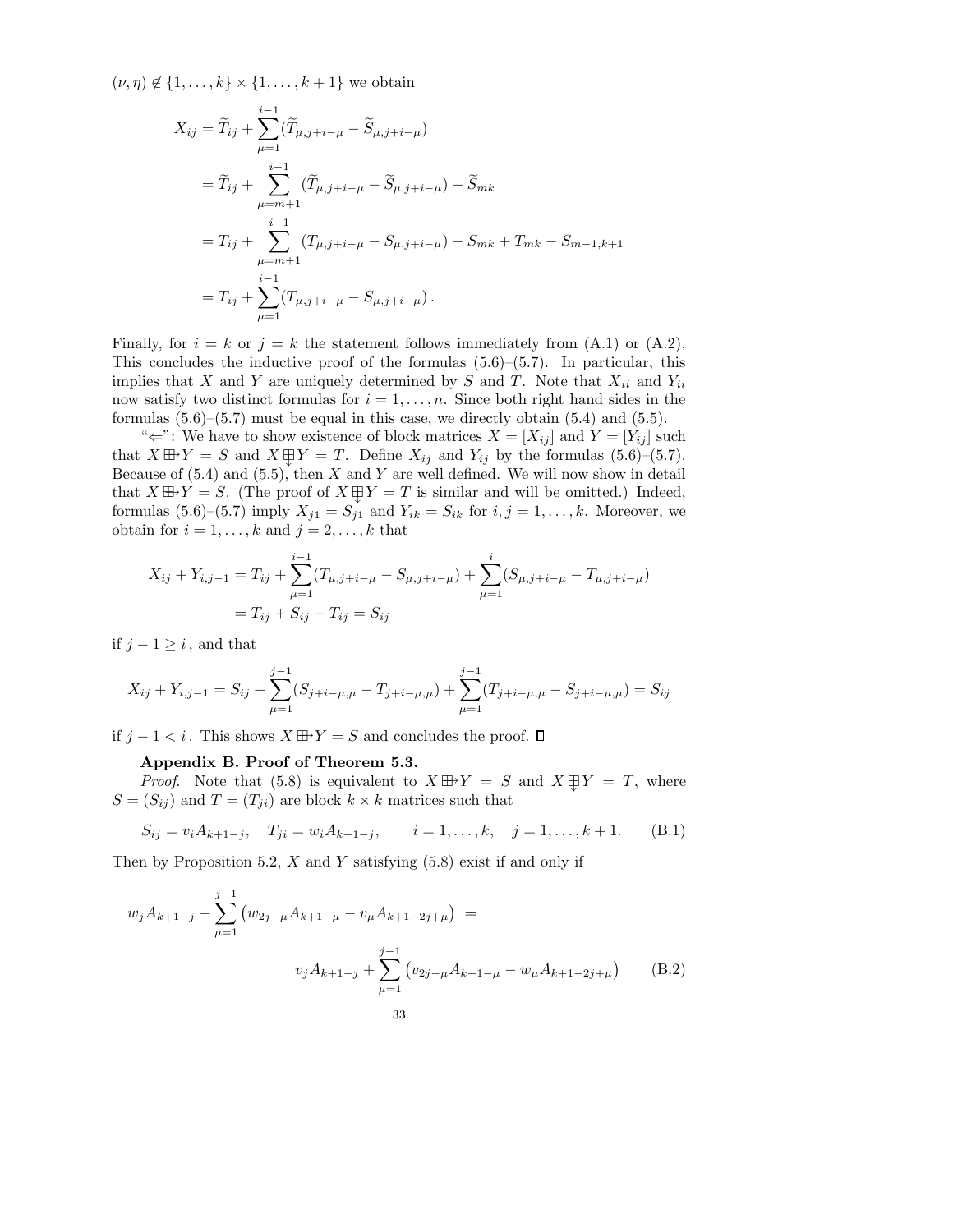and

$$
\sum_{\mu=1}^{j} \left( v_{\mu} A_{k-2j+\mu} - w_{2j+1-\mu} A_{k+1-\mu} \right) = \sum_{\mu=1}^{j} \left( w_{\mu} A_{k-2j+\mu} - v_{2j+1-\mu} A_{k+1-\mu} \right) \quad (B.3)
$$

for  $j = 1, ..., k$ . (Here  $v_0 := w_0 := 0$ , and for  $\mu < 0$  or  $\mu > k$ ,  $v_\mu := w_\mu := 0$  and  $A_{\mu} := 0 \in \mathbb{F}^{n \times n}$ .) Hence, it is sufficient to prove the statement

 $v = w \iff$  (B.2) and (B.3) are satisfied.

" $\Rightarrow$ ": If  $v = w$  then (B.2) and (B.3) are obviously true.

" $\Leftarrow$ ": We show  $v_m = w_m$  for  $m = 1, \ldots, k$  by induction on m.

 $m = 1$ : (B.2) for  $j = 1$  yields  $v_1 A_k = w_1 A_k$ . Since  $A_k \neq 0$  this implies  $v_1 = w_1$ .

 $m = 2$ : (B.3) for  $j = 1$  yields  $v_1A_{k-1} - w_2A_k = w_1A_{k-1} - v_2A_k$ . Since  $v_1 = w_1$ and  $A_k \neq 0$  this implies  $v_2 = w_2$ .

 $m-1 \Rightarrow m$ : Assume first that m is odd, so  $m=2j-1$  for some  $j \geq 2$ . Since by the induction hypothesis we have  $v_i = w_i$  for  $i = 1, \ldots, 2j - 2$ , we obtain from (B.2) that  $w_{2j-1}A_k = v_{2j-1}A_k$ . This implies  $w_{2j-1} = v_{2j-1}$  because  $A_k \neq 0$ . Next assume that m is even, i.e.,  $m = 2j$  for some  $j \ge 2$ . Again, since  $v_i = w_i$  for  $i = 1, \ldots, 2j - 1$ by the induction hypothesis, we obtain from (B.3) that  $w_{2j}A_k = v_{2j}A_k$ . This implies  $w_{2j} = v_{2j}$  because  $A_k \neq 0$ .

This concludes the induction. Hence we have  $v = w$ .

The uniqueness of X and Y and the formulas  $(5.9)$  and  $(5.10)$  follow directly from Proposition 5.2, the formulas (5.6) and (5.7), and (B.1).  $\Box$ 

#### REFERENCES

- [1] E. N. ANTONIOU AND S. VOLOGIANNIDIS, A new family of companion forms of polynomial matrices, Electr. Journ. Lin. Alg., 11 (2004), pp. 78–87.
- [2] E. EICH-SOELLNER AND C. FÜHRER, Numerical Methods in Multibody Systems, B. G. Teubner Stuttgart, 1998.
- [3] R. W. FREUND, *Krylov-subspace methods for reduced-order modeling in circuit simulation*, Journal of Computational and Applied Mathematics, 123 (2000), pp. 395–421.
- [4] I. GOHBERG, M. A. KAASHOEK, AND P. LANCASTER, General theory of regular matrix polynomials and band Toeplitz operators, Integr. Eq. Operator Theory, 11 (1988), pp. 776–882.
- [5] I. Gohberg, P. Lancaster, and L. Rodman, Matrix Polynomials, Academic Press, New York, 1982.
- [6] G. H. Golub and C. F. Van Loan, Matrix Computations, Johns Hopkins University Press, Baltimore, 3rd ed., 1996.
- [7] N. J. Higham, D. S. Mackey, N. Mackey, and F. Tisseur, Symmetric linearizations for matrix polynomials, MIMS EPrint 2005.25, Manchester Institute for Mathematical Sciences, The University of Manchester, UK, Nov. 2005.
- [8] N. J. Higham, D. S. Mackey, and F. Tisseur, The conditioning of linearizations of matrix polynomials, Numerical Analysis Report No. 465, Manchester Centre for Computational Mathematics, Manchester, England, Apr 2005. To appear in SIAM J. Matrix Anal. Appl.
- [9] P. Lancaster, Lambda-matrices and Vibrating Systems, Pergamon Press, Oxford, 1966.
- [10] P. Lancaster and P. Psarrakos, A note on weak and strong linearizations of regular matrix polynomials, Numerical Analysis Report No. 470, Manchester Centre for Computational Mathematics, Manchester, England, June 2005.
- [11] D. S. Mackey, The characteristic polynomial of a partitioned matrix, in Linear Algebra Gems, D. C. et al., ed., MAA, Washington, DC, 2002, pp. 13-14. MAA Notes # 59.
- [12] D. S. Mackey, N. Mackey, C. Mehl, and V. Mehrmann, Palindromic polynomial eigenvalue problems: Good vibrations from good linearizations, Technical Report 239, DFG Research Center Matheon, Mathematics for key technologies in Berlin, TU Berlin, Str. des 17. Juni 136, D-10623 Berlin, Germany, 2005. url: http://www.matheon.de/ .